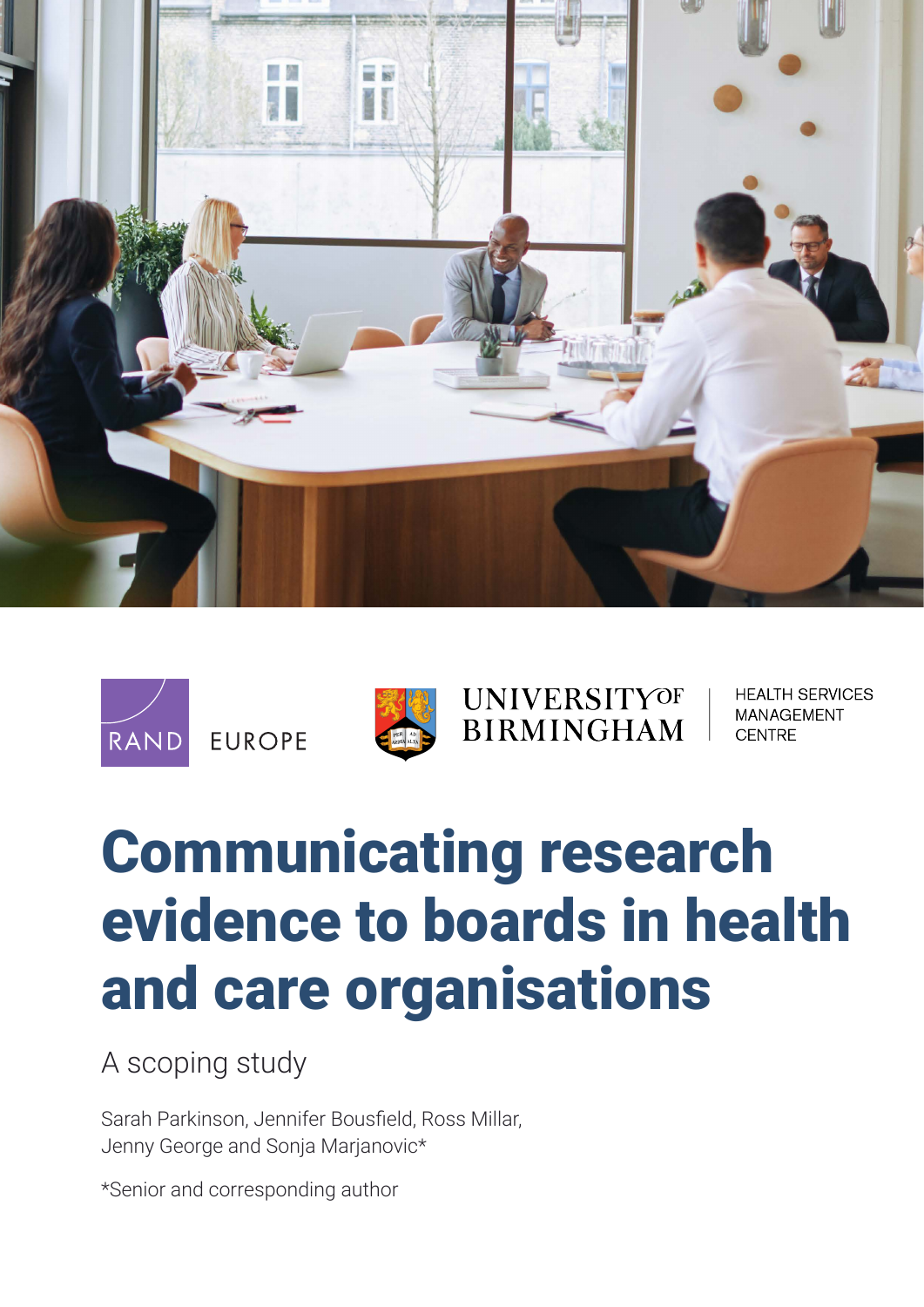# THIS.Institute Interalthcare

This research was commissioned by The Healthcare Improvement Studies Institute (THIS Institute), University of Cambridge. THIS Institute is supported by the Health Foundation, an independent charity committed to bringing about better health and healthcare for people in the UK.

[www.thisinstitute.cam.ac.uk](http://www.thisinstitute.cam.ac.uk)

For more information on this publication, visit [www.rand.org/t/RRA1267-1](http://www.rand.org/t/RRA1267-1)

#### About RAND Europe

RAND Europe is a not-for-profit research organisation that helps improve policy and decision making through research and analysis. To learn more about RAND Europe, visit [www.randeurope.org](http://www.randeurope.org). To learn more about RAND Europe's work in health and wellbeing, visit [www.rand.org/randeurope/research/health](http://www.rand.org/randeurope/research/health)

#### Research Integrity

Our mission to help improve policy and decision making through research and analysis is enabled through our core values of quality and objectivity and our unwavering commitment to the highest level of integrity and ethical behaviour. To help ensure our research and analysis are rigorous, objective, and nonpartisan, we subject our research publications to a robust and exacting quality-assurance process; avoid both the appearance and reality of financial and other conflicts of interest through staff training, project screening, and a policy of mandatory disclosure; and pursue transparency in our research engagements through our commitment to the open publication of our research findings and recommendations, disclosure of the source of funding of published research, and policies to ensure intellectual independence. For more information, visit [www.rand.org/about/principles](http://www.rand.org/about/principles).

#### About the Health Services Management Centre (HSMC)

The HSMC at the University of Birmingham is one of the UK's foremost centres for research, evaluation, teaching and professional development for health and social care organisations. HSMC has established a unique reputation as a 'critical friend' of the healthcare community and strives constantly to bridge the gap between research and practice. For more information visit

[www.birmingham.ac.uk/schools/social-policy/departments/health-services-management-centre/index.aspx](http://www.birmingham.ac.uk/schools/social-policy/departments/health-services-management-centre/index.aspx)

RAND's publications do not necessarily reflect the opinions of its research clients and sponsors.

Published by the RAND Corporation, Santa Monica, Calif., and Cambridge, UK

© 2021 RAND Corporation

RAND® is a registered trademark.

*Cover: Adobe Stock*

#### Limited Print and Electronic Distribution Rights

This document and trademark(s) contained herein are protected by law. This representation of RAND intellectual property is provided for noncommercial use only. Unauthorised posting of this publication online is prohibited. Permission is given to duplicate this document for personal use only, as long as it is unaltered and complete. Permission is required from RAND to reproduce, or reuse in another form, any of its research documents for commercial use. For information on reprint and linking permissions, please visit [www.rand.org/pubs/permissions.](http://www.rand.org/pubs/permissions)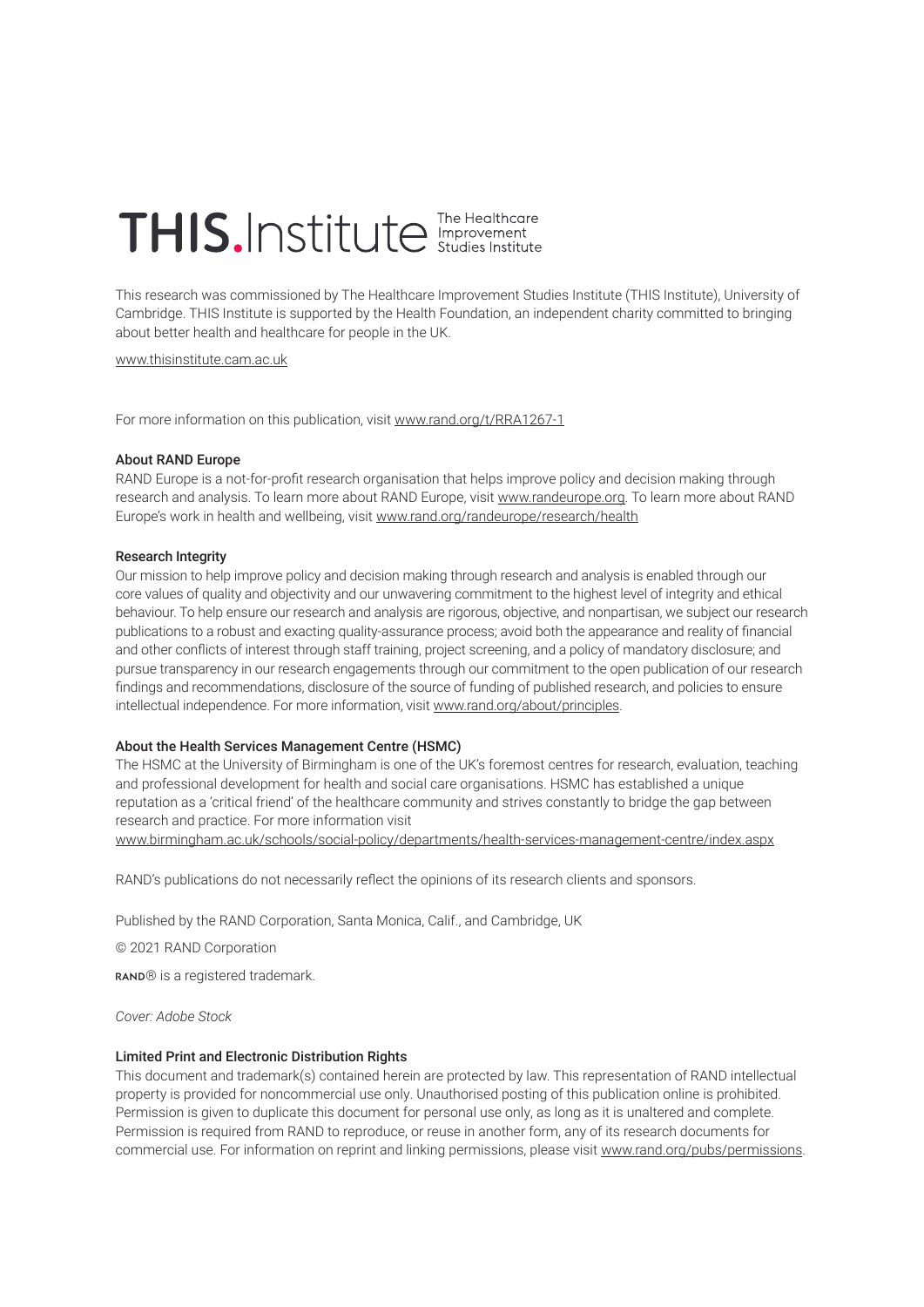# Summary

#### **Research context and aims:**

Boards in health and care organisations in England play key and sometimes statutory roles in their governance, shaping strategy, direction and culture, and being accountable for organisational performance. [1, 2] In this context, it is important to ensure that board decisions are informed by the best available evidence from a range of sources, including from service evaluations, organisational performance data, research and guidelines. There is a substantial body of literature on board structure, function and relationships to organisational performance. There is also some research into how boards mobilise knowledge and intelligence more generally, such as, for example, various types of organisational performance data and data from service evaluations. However, there is a scarcity of evidence about how boards use *research*  evidence to carry out their roles. We defined research evidence as evidence stemming from generalisable empirical research, rather than from service evaluations, internal reviews, experiential evidence or routinely generated data such as performance information.

Against this context, THIS Institute commissioned RAND Europe and the Health Services Management Centre (HSMC) at the University of Birmingham to conduct a scoping study on how boards use research evidence. The focus was on NHS Trust boards and the

boards of Sustainability and Transformation Partnerships (STPs) or Integrated Care Systems (ICSs). More specifically, the study aimed to explore:

- What types of research evidence boards need and use
- What sources and formats of research evidence are viewed as most relevant and helpful
- What influences the use of research evidence by health and care boards
- How the use of research evidence could be improved (if improvement is needed).

Given the importance of the COVID-19 pandemic at the time of this research, we were also asked to consider whether and how research evidence was used by boards in shaping their response to COVID-19. We focused on two areas specifically: (i) personal protective equipment (PPE) and (ii) the use of remote consultations and remote patient monitoring.

#### **Methods:**

The principal data collection method for this scoping study was qualitative interviews with members of health and care boards. We interviewed 17 board members, from seven different boards in three main localities in England: West Midlands, Cambridge and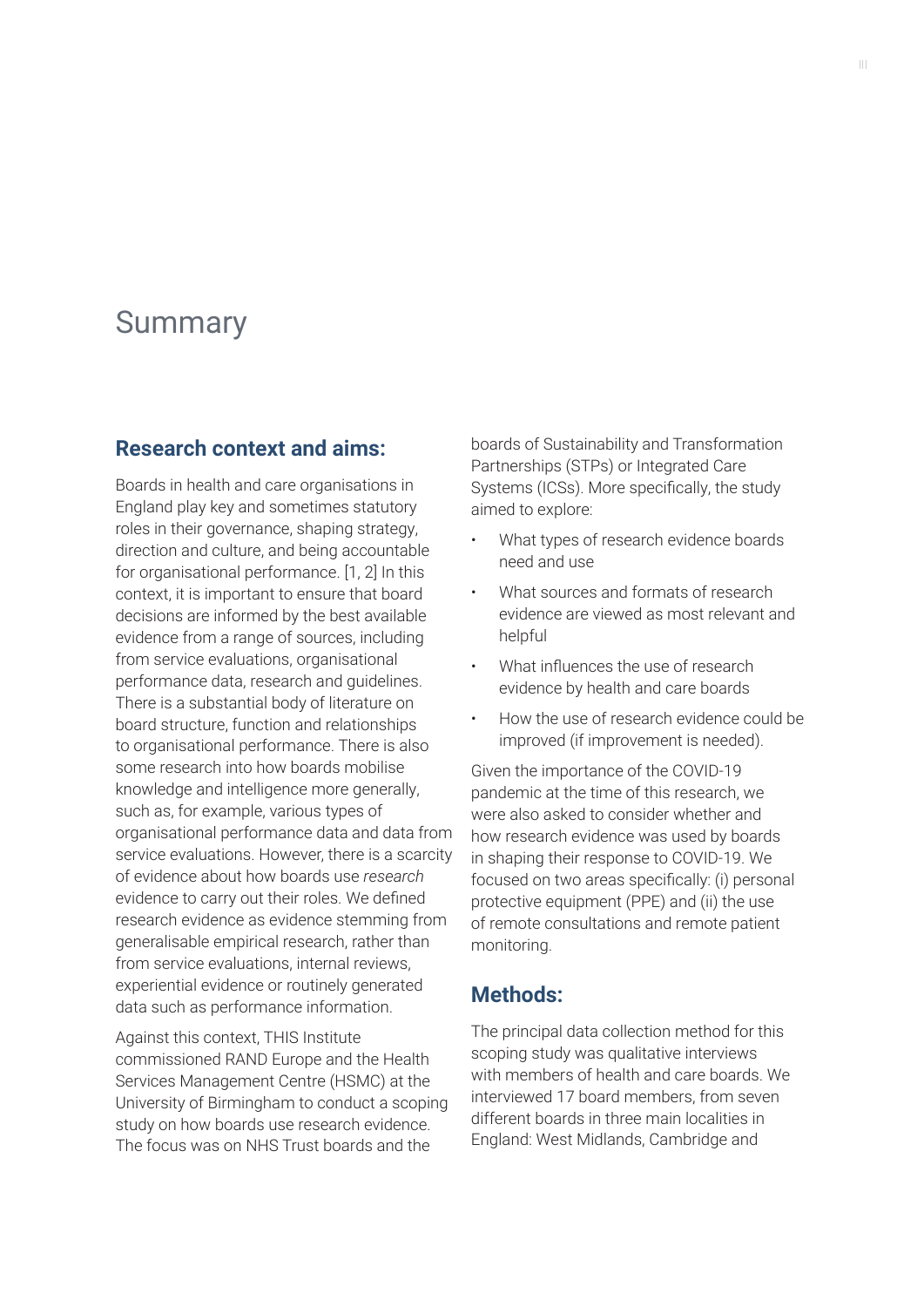South East London. The interviewees included executive and non-executive board members, with diverse backgrounds. In addition, we carried out an initial brief review of academic literature to help refine the focus of the scoping study and to assist in the interpretation of findings. We also looked at a sample of board minutes but found very limited reference to research evidence.

The 17 interviews enabled us to obtain important insights into the perceptions and experiences of diverse board members in a range of roles and circumstances. However, they are not necessarily generalisable to other boards, or to individuals whom we did not interview within the boards in our study sample. Future, larger-scale studies could help build on the insights we obtained in this scoping research.

#### **Key findings:**

The boards involved in our study all engage with research evidence in some capacity, but board members have differing views on the *extent* to which boards use research evidence as part of their activities. These views varied between board members on the same board and between boards. These diverse views may indicate actual differences in the use of research evidence between different boards or between different individuals on the same board, or it may reflect differing perceptions and levels of awareness about the extent to which the board overall (e.g. colleagues on a board) use research evidence. While it is not possible to reach firm conclusions on the levels of engagement with research evidence based on this scoping study, our insights do point to a need for further larger scale research on this issue, including potentially through methods that enable collective sense-making.

All of the board members we interviewed told us that their board did engage with

research evidence in some way, although specific examples were sparse. The types of research evidence used, and the purposes for which they are used are also diverse. Clinical research, health services and organisational and management research are all consulted. This speaks to the heterogeneity of decisions made by a board – for example, decisions may be related to novel clinical interventions, to financial management, the organisation of patient pathways and workforce planning. However, many interviewees described research evidence being used in sporadic and opportunistic ways, rather than being systematically and routinely embedded in board functions. Although interviewees described different types of evidence that can be used, the extent to which they are used is unclear, and some concerns were raised that use of evidence by boards may not always be robust.

In addition, even when research evidence is used, this happens alongside the use of other types of information (e.g. on local population needs and priorities, organisational intelligence and performance data, and data from evaluations). The use of research evidence is also context dependent. For example, during the COVID-19 pandemic, boards were forced to make pragmatic decisions quickly and in a fast-changing environment. While research evidence could be consulted on some issues, pragmatic decisions sometimes needed to be made rapidly in the light of policy developments and guidance. The emergency nature of decisions being made during the pandemic meant that there was little evidence available in some areas where boards made decisions. Interviewees suggested specific research topics that could be useful to boards in the future, in the context of recovery from the pandemic and resilience to future pandemic shocks. Most notably they sought research that can help inform how the health and care system can balance needs for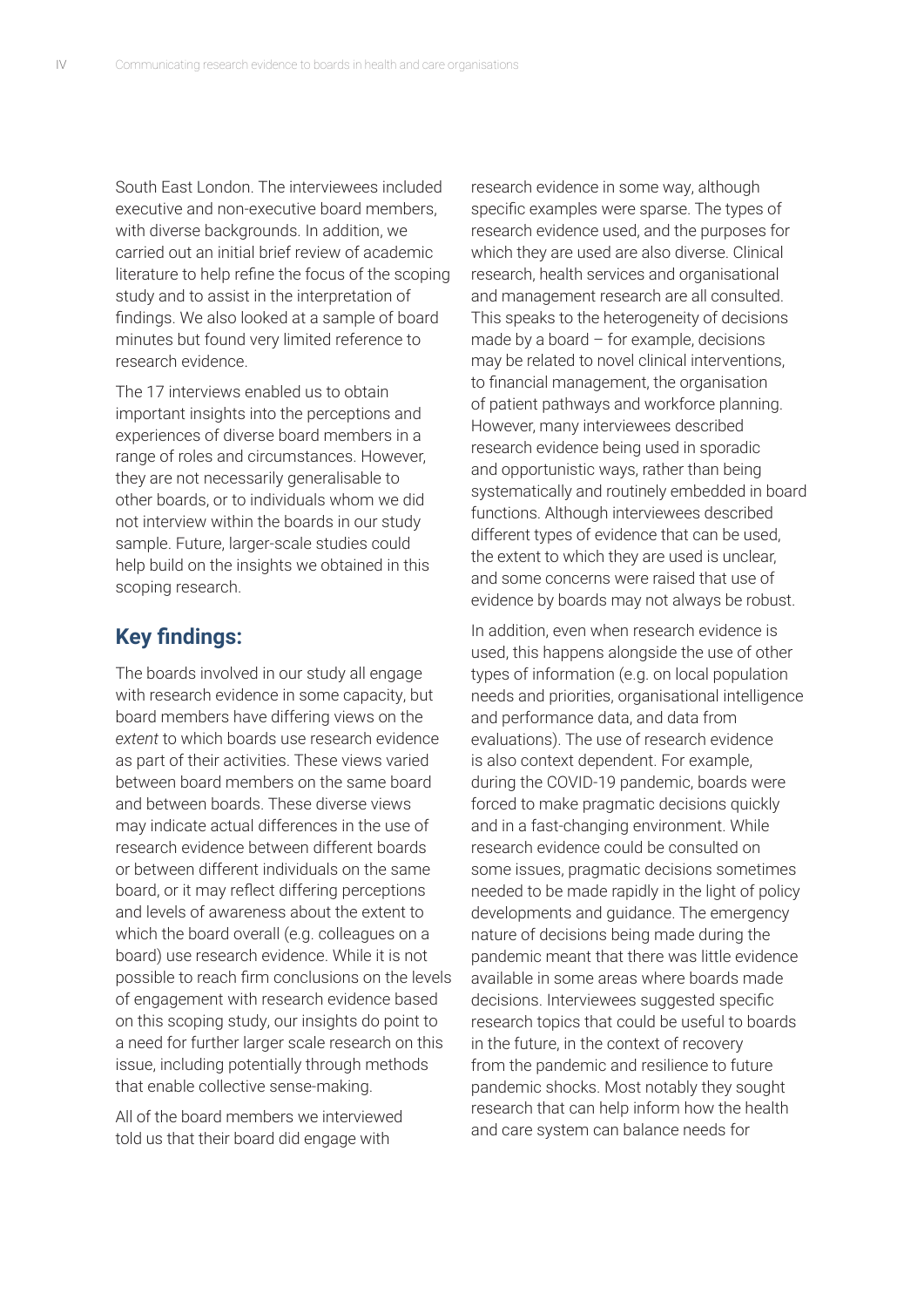COVID-19 related care and routine care. An interest in better understanding the impact and effectiveness of remote consultations and remote patient monitoring as ways of providing care was also identified.

Boards access research evidence through different routes – both from diverse sources and in different formats. Although some interviewees reported engaging with research papers (or their authors) directly or actively seeking research-based knowledge on a particular topic through other channels (such as conversations with clinicians or consulting guidance documents), research evidence also seemed more often to be fed to the board through intermediary channels. More specifically, boards often appear to delegate the consideration of research evidence to their

sub-committees or to other organisational experts such as clinical teams, who then report back to the main board. There was also significant appetite among board members to engage with the research through simpler and more accessible formats than academic journal articles. Some examples included presentations, bespoke workshops, seminars, summaries of research, discussion papers, case studies, opinion pieces, blogs, various visuals and media articles.

We identified several influences on the use of research. As overviewed in Table 1, these relate to the nature of research evidence, the types of decisions being made, the function, structure and composition of a board and to external circumstances and events.

| <b>Category of</b><br>influencing<br>factors          | <b>Features that play a role</b>                                                                                                                                                                                                                                                                                                                                                                                                                                                                                                                                                                                                         |
|-------------------------------------------------------|------------------------------------------------------------------------------------------------------------------------------------------------------------------------------------------------------------------------------------------------------------------------------------------------------------------------------------------------------------------------------------------------------------------------------------------------------------------------------------------------------------------------------------------------------------------------------------------------------------------------------------------|
| Nature of<br>research<br>evidence                     | • Timeliness of evidence<br>• Relevance of evidence<br>• Robustness/quality of available evidence (e.g. is it clear cut, is it contested, does it<br>come from a reputable institution, is it based on robust methods?)<br>• Format and accessibility (including how quickly and easily research can be translated<br>into an accessible format, how it is communicated)                                                                                                                                                                                                                                                                 |
| Type of<br>decisions<br>being made by<br>boards       | • Whether relevant research evidence is available on the topic of interest for decision<br>makers<br>• Availability of other types of evidence (e.g. organisational performance data, policy<br>documents) can impact on whether research evidence is prioritised or not, as can the<br>extent to which research evidence complements or challenges other types of evidence                                                                                                                                                                                                                                                              |
| Function,<br>structure and<br>composition of<br>board | • How board members understand their role within the organisation<br>• How a board perceives its role in the wider health and/or care system<br>• Format and workload to cover in board meetings<br>• The number, role and skills of board sub-committees<br>• Experience, expertise and professional backgrounds of board members, including<br>regarding using research evidence (in relation to other types of evidence or relying on<br>expert judgement and intuition)<br>• Power structures and dynamics within boards<br>• Links with research institutions<br>• The nature and extent of support to the board and to its members |
| External<br>circumstances<br>and events               | • Pressures for urgent decision making (e.g. as with COVID-19 pandemic)<br>• Policy influences (e.g. via national guidelines or mandates)<br>• External pressures on the health and social care system                                                                                                                                                                                                                                                                                                                                                                                                                                   |

#### **Table 1: Influences on the use of research evidence by boards**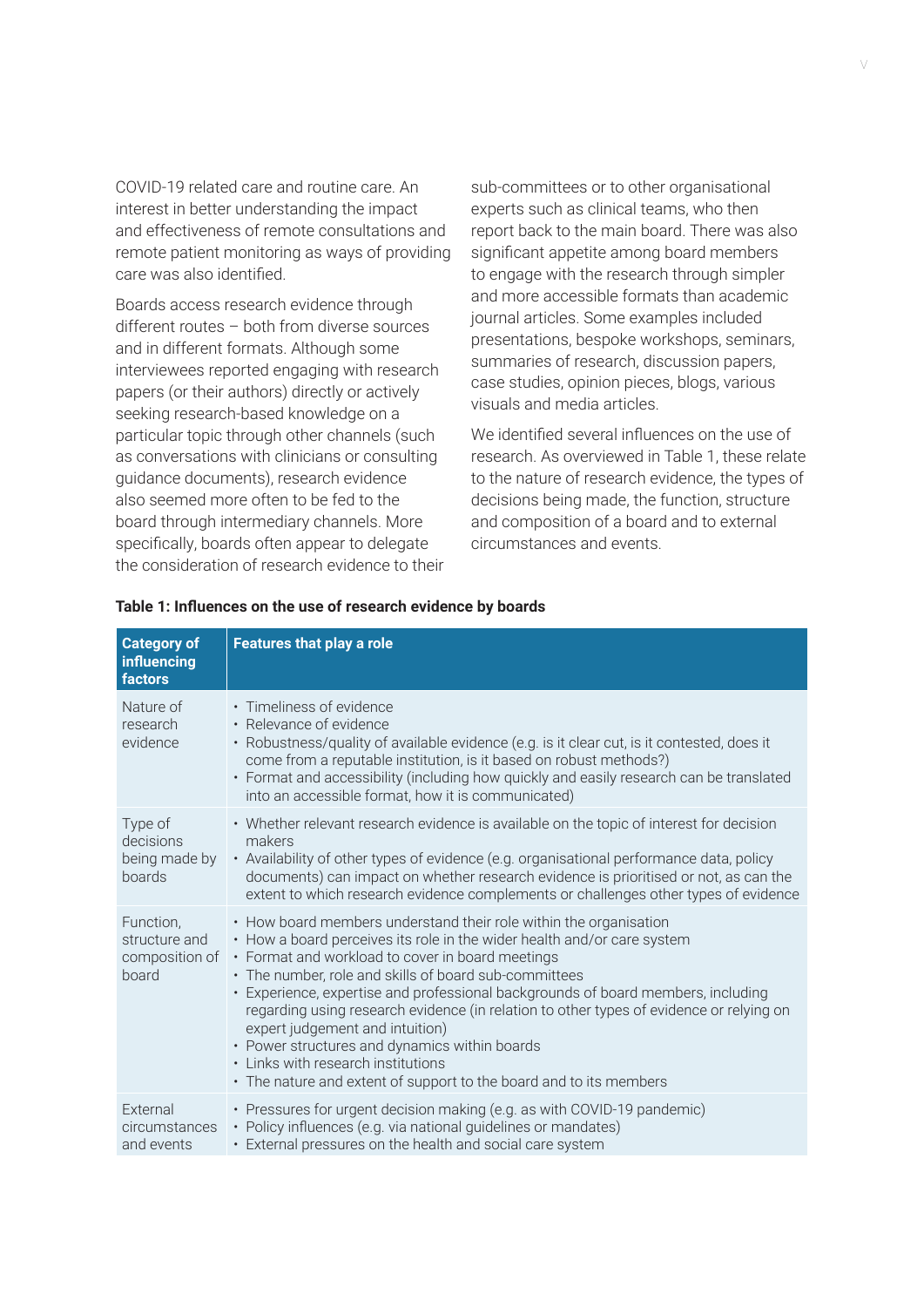Many board members expressed an appetite for improving the ways and extent to which research evidence is used at board level, and this scoping project indicates that both boards and the research community would need to play a part in facilitating this. Researchers would need to ensure that research was timely, accessible, and communicated in a way that highlights its direct relevance for boards. Boards would also need to have the skills, capabilities and supportive organisational processes in place to support the more wide-scale use of research evidence, including skills to constructively assess and, if needed, challenge research evidence alongside other types of information that inform decision making.

Although there was a general recognition that boards could improve the extent to which they engage with research evidence. there were some reservations as to whether boards are necessarily always the 'right place' within organisational structures, to embed more systematic and direct engagement with research evidence. There may be other channels within organisations that allow research evidence to feed into wider board level functions. There are questions also as to whether capabilities and capacity for engagement with research evidence needs to be built across an entire board, or within specific sub-committees of the board, to complement the capabilities in other parts of the organisation (e.g. research and development, information services) or other organisational structures.

#### **Reflections:**

Our findings suggest some important areas for further research to refine and extend the insights we have gained through our scoping research, and which we elaborate on in the

reflections section of the full report. For example, there is a need to strengthen the evidence base on current practices more systematically and explicitly, through a larger scale study that controls for boards with different features and for different functions on boards. This could help to better understand and perhaps reconcile the variety of views that were expressed by individuals consulted for this research about the extent to which research is used. A larger scale study could allow collective sense-making to understand the real and perceived differences between boards and within them (perhaps through a combination of interview, survey and workshop or focus group methods). Further exploration would be valuable to understand how different board features related to structure, composition, size, culture, performance and incentives play a role in the extent to which boards engage with research evidence and in their requirements for such evidence.

Last but not least, there is scope for better understanding what types of improvement interventions could support board decision making to be informed by the best possible research evidence and in user-friendly ways. This includes considering improvement interventions for the accessibility of the research, as well as for building board skill and confidence levels. For research supply, key considerations might include the nature of evidence and sources and formats that reach boards. For interventions to improve the ability of boards to engage with research effectively, such interventions might include board development programmes to improve board skills, confidence and processes. They might also affect how interactions between the board and its various sub-committees and other organisational structures support evidencebased decision making at board level.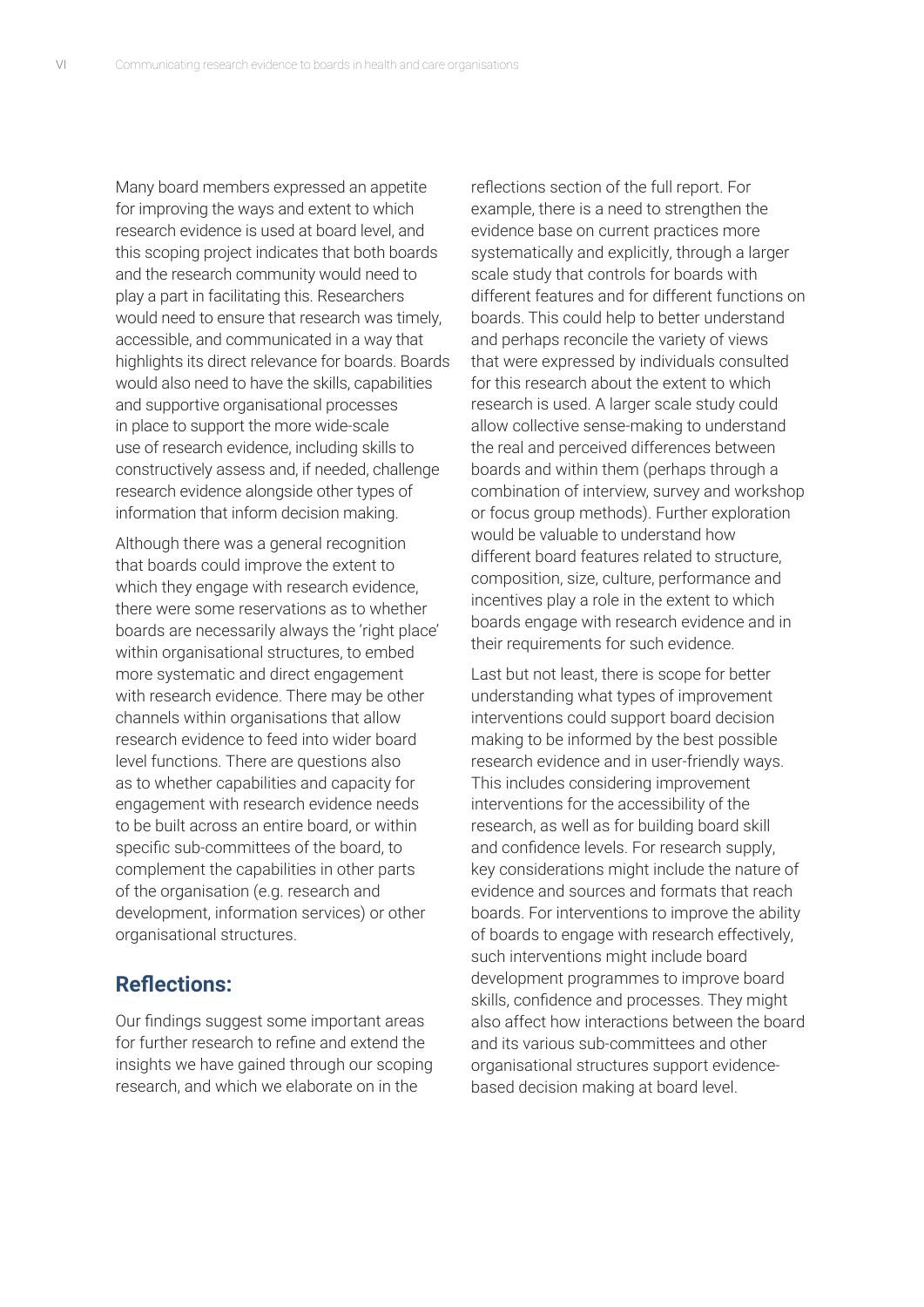# Table of contents

| <b>Summary</b>               |                                                                                                                                                                                                                                                                                       | $\mathbf{III}$                                    |  |
|------------------------------|---------------------------------------------------------------------------------------------------------------------------------------------------------------------------------------------------------------------------------------------------------------------------------------|---------------------------------------------------|--|
|                              | <b>Tables</b><br><b>Abbreviations</b>                                                                                                                                                                                                                                                 |                                                   |  |
|                              |                                                                                                                                                                                                                                                                                       |                                                   |  |
| Acknowledgements             |                                                                                                                                                                                                                                                                                       |                                                   |  |
| 1.<br>1.1.<br>1.2.<br>1.3.   | Introduction: Research context, aims and methods<br>The research context<br>Aims<br><b>Methods</b>                                                                                                                                                                                    | $\mathbf{1}$<br>$\sqrt{2}$<br>$\overline{c}$<br>3 |  |
| 2.<br>2.1.                   | Use of research evidence by NHS and STP boards<br>There is variation in the extent to which board members report using<br>research evidence both within a single board and across boards                                                                                              | 6<br>$\overline{Z}$                               |  |
| 2.2.<br>2.3.                 | The types of research evidence and purpose for which they are used are varied<br>Boards access research evidence through different routes                                                                                                                                             | 9<br>10                                           |  |
| 3.<br>3.1.                   | Influences on the use of research evidence by boards<br>The nature of research evidence, its accessibility and its relevance influence its                                                                                                                                            | 12<br>13                                          |  |
| 3.2.<br>3.3.                 | use as well as how effectively it is communicated<br>The types of decisions being made by boards and the availability of related<br>evidence and data sources will influence the use of research evidence<br>A board's function, structure and composition may influence its use of   | 15                                                |  |
| 3.4.                         | research evidence<br>External circumstances and events also play a role: learning about<br>engagement with research evidence during COVID-19                                                                                                                                          | 16<br>19                                          |  |
| 4.                           | How can the use of research evidence by boards be improved?                                                                                                                                                                                                                           | 21                                                |  |
| 4.1.<br>4.2.<br>4.3.<br>4.4. | Improving the nature of research evidence to make it more usable by boards<br>Improving how research evidence is communicated to boards<br>Improving board members' confidence and skill in using research evidence<br>Improving and clarifying processes for using research evidence | 22<br>22<br>23<br>23                              |  |
| 4.5.                         | Evidence needs in response to COVID-19                                                                                                                                                                                                                                                | 24                                                |  |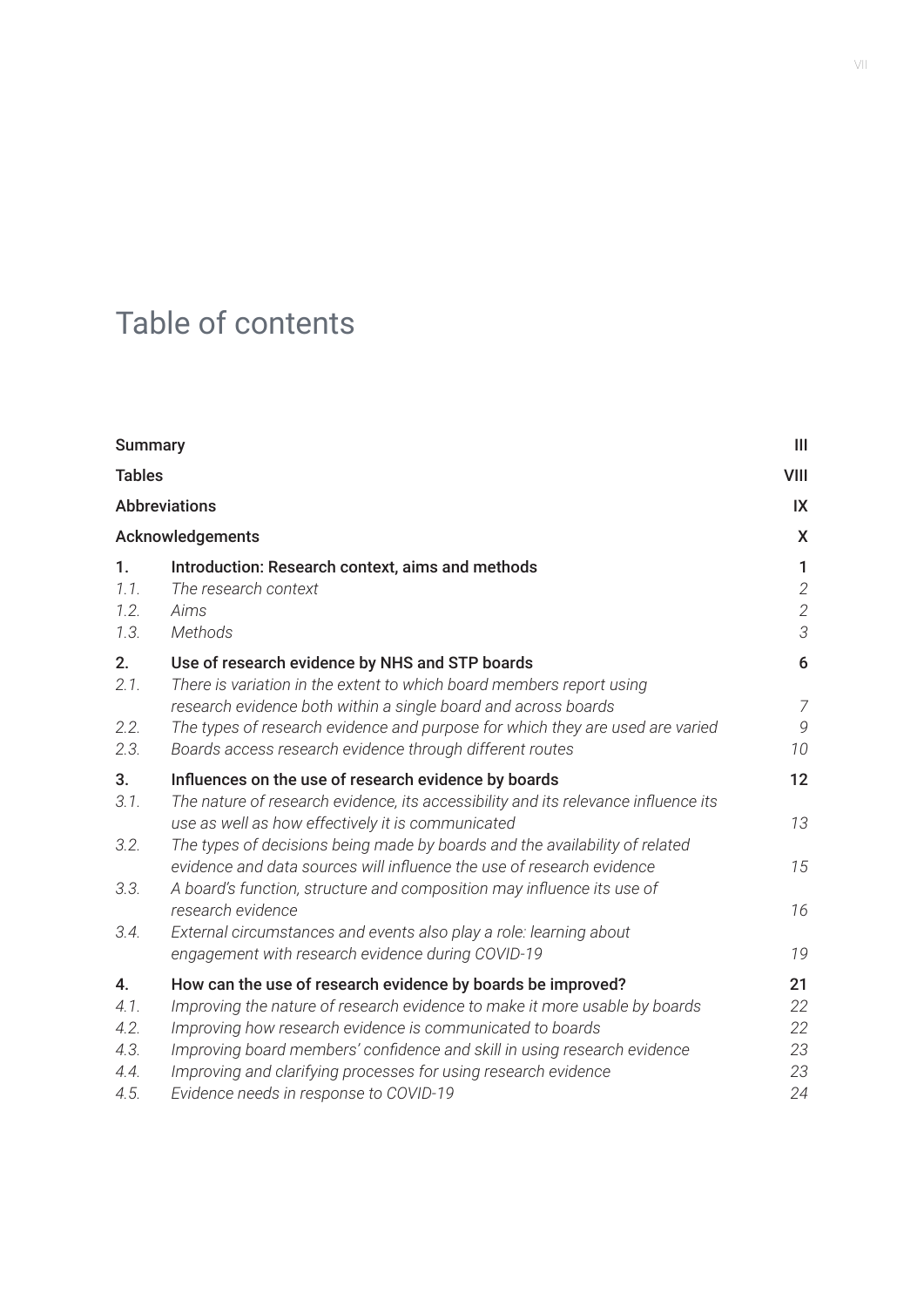| 5.                                            | <b>Reflections</b>                                                                    | 26 |
|-----------------------------------------------|---------------------------------------------------------------------------------------|----|
| 5.1.                                          | The diversity in individual perceptions of boards' use of research evidence           |    |
|                                               | is striking, and there is a need to strengthen the evidence base on current           |    |
|                                               | practices through larger scale research                                               | 27 |
| 5.2.                                          | Future research on boards' use of research evidence should look at how                |    |
|                                               | board roles and relationships influence the extent to which research evidence is used | 27 |
| 5.3.                                          | Considering scope for improvement: targeting the nature of research supplied to       |    |
|                                               | boards and board capabilities to engage with research                                 | 30 |
| 5.4.                                          | Understanding the use of research evidence in the context of wider influences on      |    |
|                                               | decision making and sense-making                                                      | 32 |
| <b>References</b>                             |                                                                                       | 34 |
| Annex A. Interview protocol for board members |                                                                                       |    |

# Tables

| Table 1: | Influences on the use of research evidence by boards          |    |
|----------|---------------------------------------------------------------|----|
| Table 2: | Factors that influence the use of research evidence by boards | 13 |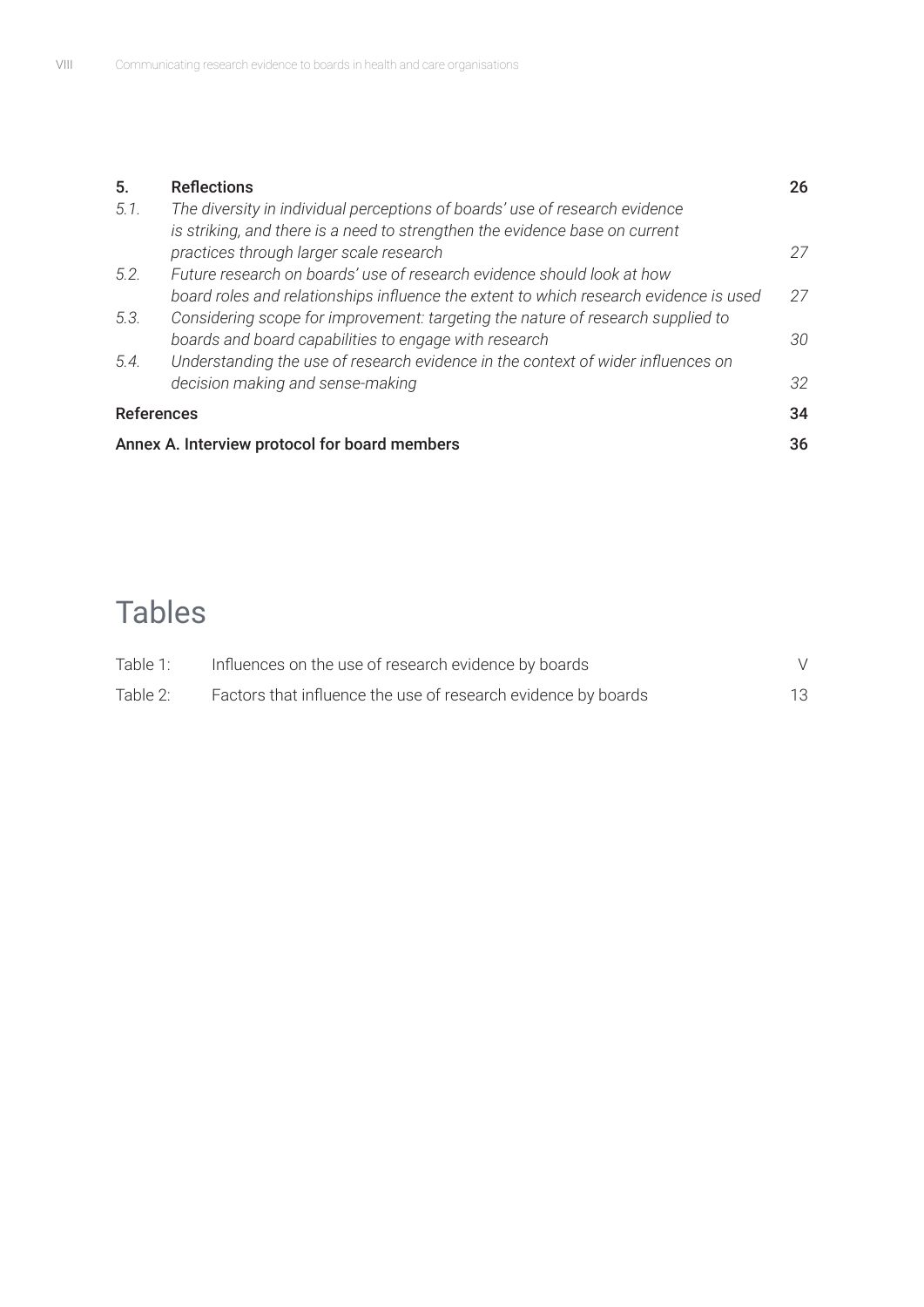# Abbreviations

- CEO Chief Executive Officer
- ED Executive Director
- ICS Integrated Care System
- NED Non-Executive Director
- NHS National Health Service
- PPE Personal Protective Equipment
- STP Sustainability and Transformation Partnership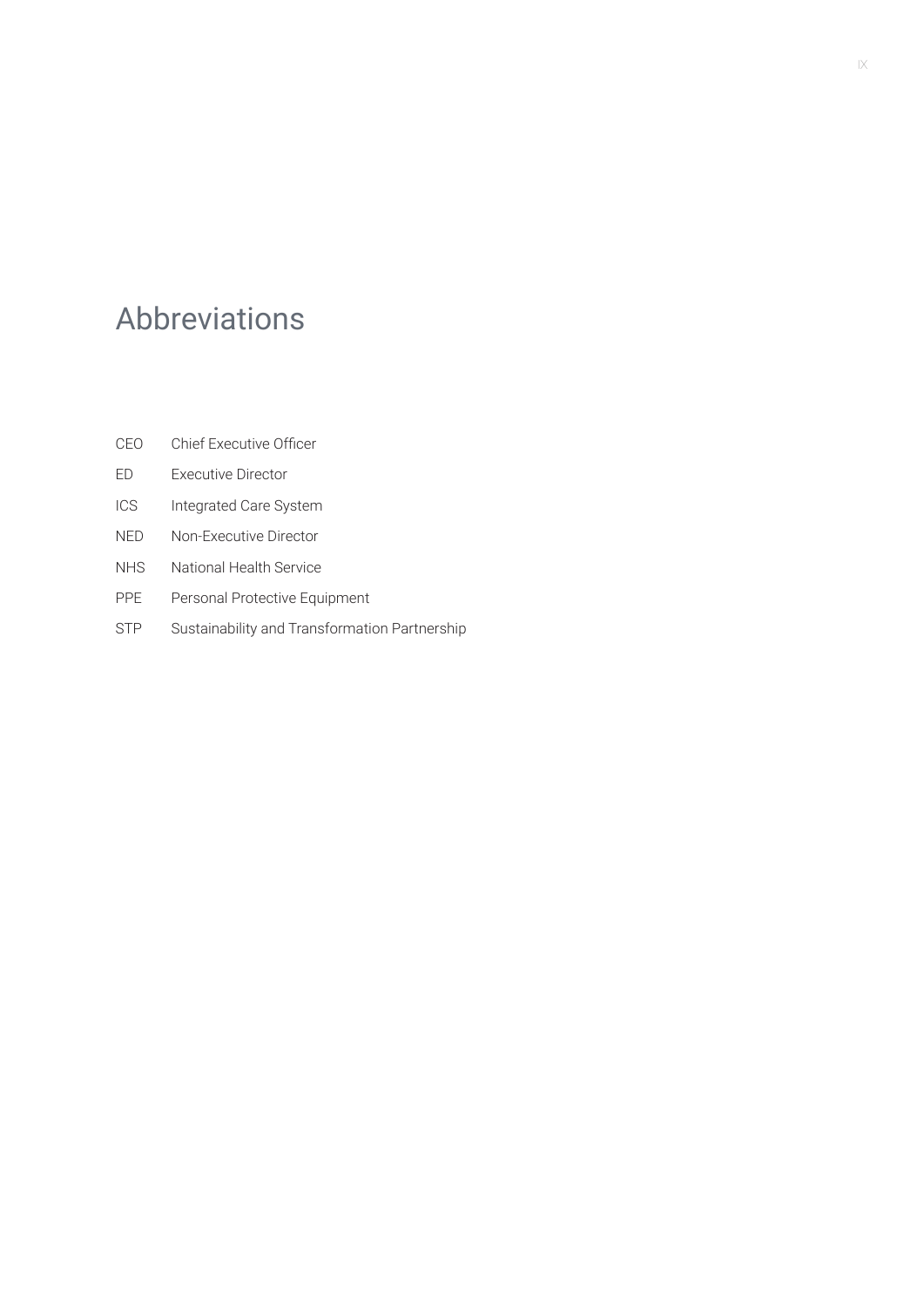# Acknowledgements

We would like to thank Professor Graham Martin from THIS Institute for his help establishing the direction of this scoping research and his review of the report. We also thank Professor Judith Smith and Professor Russell Mannion from the Health Services Management Centre at the University of Birmingham for their helpful advice and

review of this report. Thank you also to Jon Sussex and Tom Ling from RAND Europe for their quality assurance of the draft report. Finally, we would like to thank all of the Board members in each of the three areas who generously gave their time to be interviewed for this scoping work.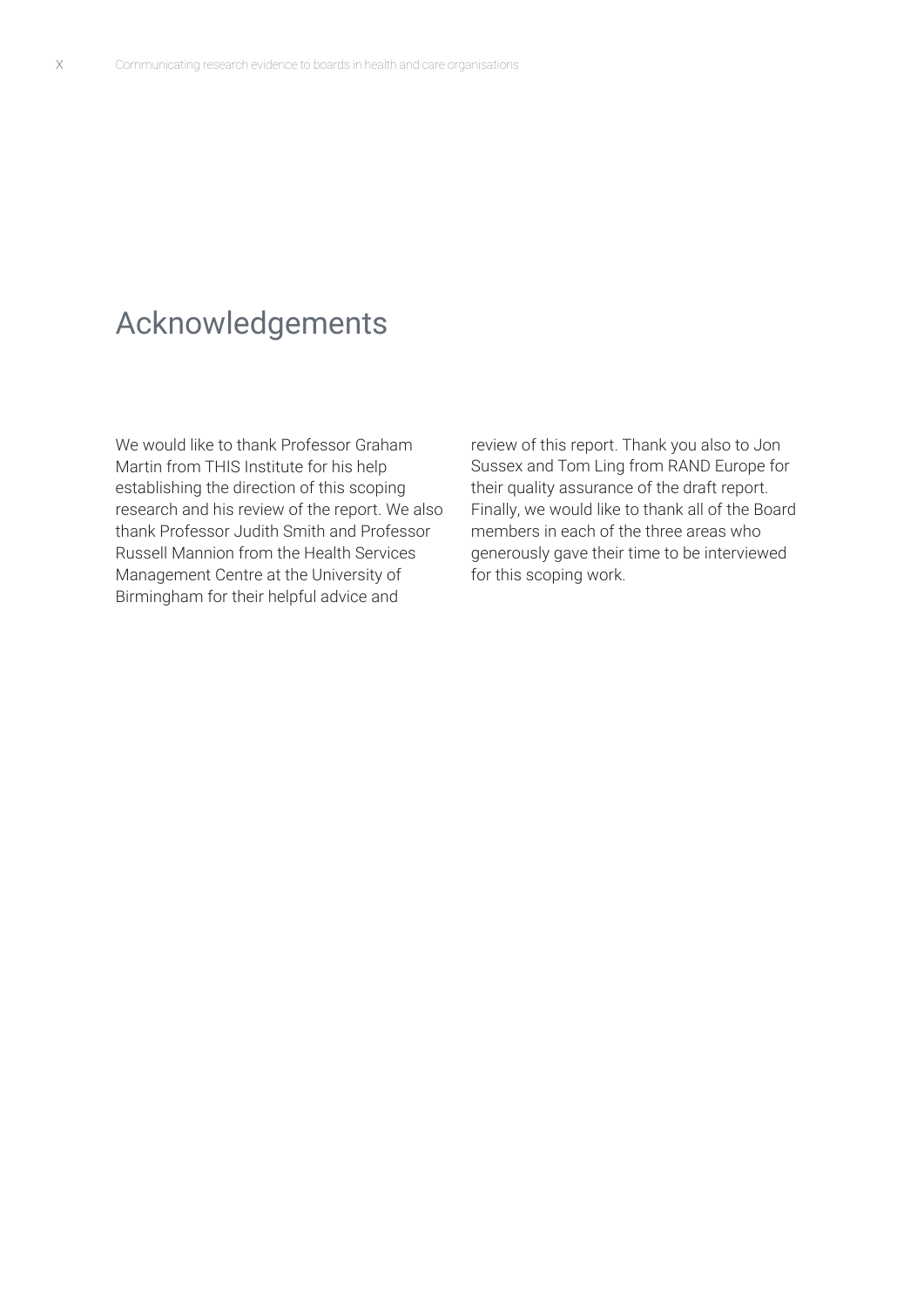Introduction: Research context,<br>aims and methods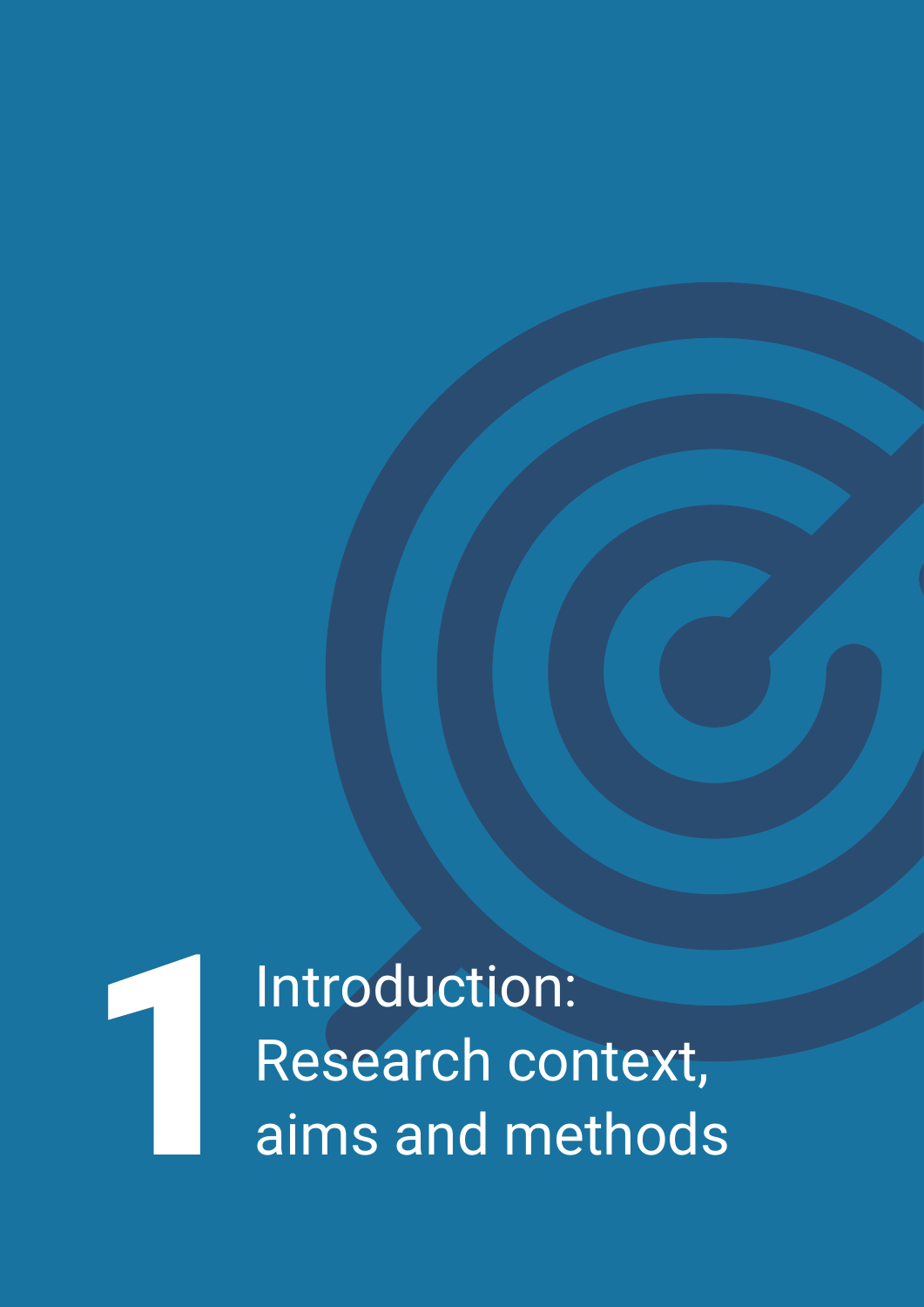#### **1.1. The research context**

Boards in health and care organisations in England play key and sometimes statutory roles in their governance, shaping strategy, direction and culture, and being accountable for organisational performance.[1, 2] In this context, it is important to understand how boards engage with research evidence in their decision making. Whereas the literature on how health and care boards function generally and mobilise knowledge is abundant, the evidence base on the extent to which they use *research* evidence, and how they do so, is scarce.[3] This may in part be linked to a similar paucity in the literature that examines the links between the decisions made by health and care boards and the quality and safety of care that is provided. [4] There is also relatively little research on the skills and competencies that an effective health and care board needs, and a scarcity of studies considering the theoretical aspects of pathways and mechanisms through which boards impact on patient care.[4]

Although there is literature on evidence-based decision making and on how boards use general intelligence and information,[2] such as organisational performance data and data from service evaluations to inform decision making,[5-7] there is a gap in the literature on how boards use research evidence specifically. We defined research evidence as evidence stemming from research that is generalisable, rather than from service evaluations, internal reviews and routinely generated data that is specific to individual organisations. Research evidence of different types (e.g. health services research, clinical research, management research) could be useful in informing board-level decisions, together with other considerations such as population health needs and financial considerations.

In 2020, boards in health and care organisations faced the added challenge of

responding rapidly to the COVID-19 pandemic. Along with the need to incorporate national guidance from bodies such as Public Health England,[8] boards also faced unprecedented operational challenges. They had to respond within a context of general uncertainty related to issues such as demand for services and safe ways of working and delivering remote care. The challenges were wide ranging, including increased pressures and demands on the health and care system in terms of the numbers of individuals needing care,[9] delays to elective procedures,[10] the need to move towards remote consultations and increased use of remote patient monitoring to control the spread of infections,[11] and existing workforce challenges that were exacerbated by the pandemic.[12] COVID-19 has rightly been the subject of a large number of research outputs since the pandemic began.[13] The rapid mobilisation of research brought new potential opportunities for boards to engage with the evidence base when making decisions, as well as some challenges to filtering through the plethora of information being produced and to ensuring that the evidence reaching decision making was of appropriate quality.

## **1.2. Aims**

Within this context, RAND Europe and the Health Services Management Centre (HSMC) at the University of Birmingham, were commissioned by THIS Institute to conduct a qualitative scoping study on how health and care boards in England use research evidence, both in general and in relation to the COVID-19 pandemic. The aim was to gain some preliminary insights on the topic, which could be built on in potential further studies. We sought to address the following research questions:

1. What types of research evidence do boards need and use? *(e.g. research on*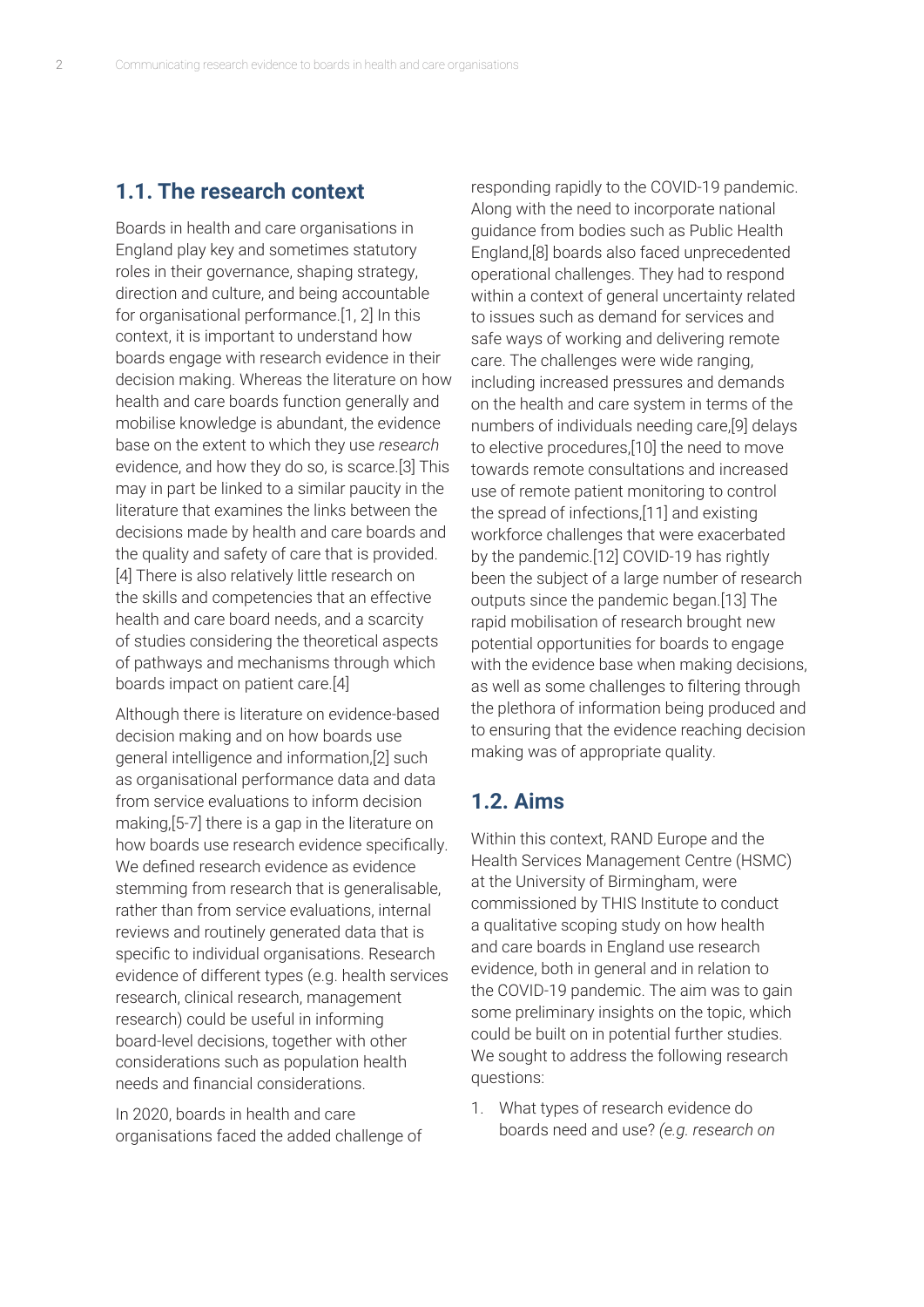*clinical effectiveness, cost effectiveness, management literature)*

- 2. What sources of evidence do boards view as most relevant and trustworthy? *(e.g. from specific types of individuals or organisations such as from Trust clinicians, think tanks, etc.)*
- 3. What formats of evidence do they consult and which do they view to be most helpful? *(e.g. academic papers, presentations, conferences, professional magazines, etc.)*
- 4. What influences the use of research evidence by boards?
- 5. What could improve the use of research evidence by boards?
- 6. What use is being made by boards of research evidence in response to COVID-19 and what might future needs be?

We focused specifically on boards of NHS Trusts (both acute and mental health trusts) and their local partnerships (either Sustainability and Transformation Partnerships (STPs) or Integrated Care Systems (ICSs)) in England. In relation to COVID-19, we focused specifically on the use of research evidence in the context of decisions related to (i) personal protective equipment (PPE) and (ii) remote consultations and patient monitoring, as 'tracer issues' against which to explore our questions of interest.

We present our findings and reflect on their implications for opportunities to improve the use of research evidence by board members, both through the actions of boards and the actions of researchers who produce research evidence. We also reflect on implications for a future research agenda.

#### **1.3. Methods**

#### 1.3.1. Data collection, analysis and synthesis

The two main methods for this study comprised interviews with members of health and care boards, and an initial brief review of the literature on the use of intelligence and research evidence by healthcare boards.

To inform the study focus and design, we carried out an initial brief review of the literature aimed specifically at setting the scene for the work and informing research enquiries. We reviewed key documents identified by the research team as relevant, based on their significant experience in this field, coupled with snowballing where relevant, but did not undertake a systematic review.

The principal data collection method for this study was interviews with members of NHS Trust and STP/ICS boards in England. We originally intended to focus on one NHS Trust and one STP/ICS within each of three localities, Cambridge, West Midlands and London. However, our sampling strategy evolved over the life of the project, in response to the COVID-19 pressures within these localities.

For this scoping research, we interviewed board members from the following organisations:

- Cambridge University Hospitals NHS Foundation Trust (n=5)
- Cambridge and Peterborough STP (n=4)
- South London and Maudsley (SLAM) NHS Foundation Trust (n=3)
- Lewisham and Greenwich NHS Trust (n=1)
- Coventry and Warwickshire STP (n=1)
- University Hospitals of Coventry and Warwickshire NHS Trust (n=1)
- The Royal Wolverhampton NHS Trust (n=2)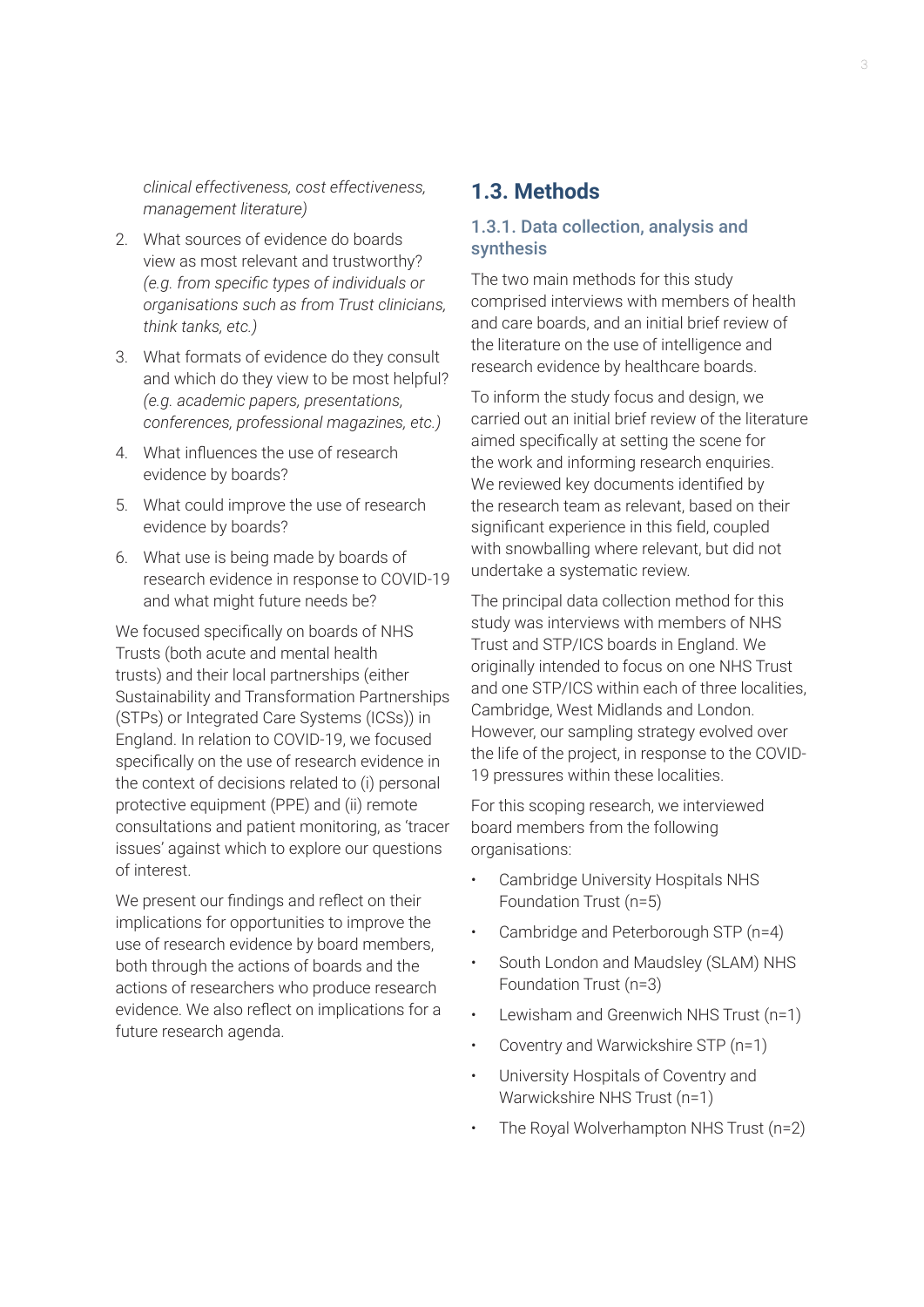The interviewees included 7 Non-executive Directors (NEDs) and 10 Executive Directors (EDs), with roles including Chief Executives, board Chairs, medical directors, and board members with backgrounds in transformation, general practice and local authorities.

Overall, we contacted 59 board members, and conducted interviews with 17 of these individuals. Those who chose not to participate were spread across different boards and different roles on those boards. We did not observe any particular pattern between an individual not participating in an interview and their role on a board. The majority who replied but declined cited workload issues related to COVID-19 as a reason.

Interviewees within each board were purposively sampled to get a mix of different professional backgrounds and experiences, and an appropriate mix of EDs and NEDs. Interviewees were contacted via email to invite them to participate in an interview, and most were then contacted twice more if they did not respond to the first invitation.

After written informed consent was obtained, interviews were conducted by phone or through voice or video calling features in Microsoft Teams between August and December 2020, and lasted up to one hour. Interviews were semistructured and covered the following topics:

- Boards' use of research evidence, including types of research evidence consulted, and sources and formats of research evidence.
- Board dynamics and roles in consulting research evidence.
- Strengths and limitations of a board's approach to using research evidence.
- Influences on using research evidence.
- Boards' use of research evidence during COVID-19 (PPE, remote consultations and monitoring), along with other sources

of information and factors that affected decision making.

• Research needs in relation to COVID-19.

We include the interview protocol in the annex to this report. After each interview, we consulted the interview recording and wrote detailed summary notes and key messages, to capture the main themes and topics discussed during the interview, with illustrative examples and quotes to provide additional insight.

The interview notes were analysed thematically using the interview questions as the organising structure for analysing and synthesising information from across different interviewees. After all interviews were completed, research team members held analysis meetings to discuss themes that had emerged from the interviews and to agree on a structure for reporting.

Below, we report the findings from these interviews. An anonymous identifier is used to report on the insights gained, and specific quotes and examples are included where useful. Information relating to the use of research evidence during the COVID-19 pandemic is discussed throughout to demonstrate the similarities and differences in how boards use research evidence during this time of particular pressure on the health system.

#### 1.3.2. Limitations

Firstly, the findings discussed in this briefing report are qualitative findings based on interviews with board members from a sample of organisations, as described above. The findings provide insight into the views of diverse board members, but they are taken from a sample of organisations only. The findings may not, therefore, be generalisable to other NHS organisations or STPs, or to other board members within the same organisation who have not been interviewed for this scoping research.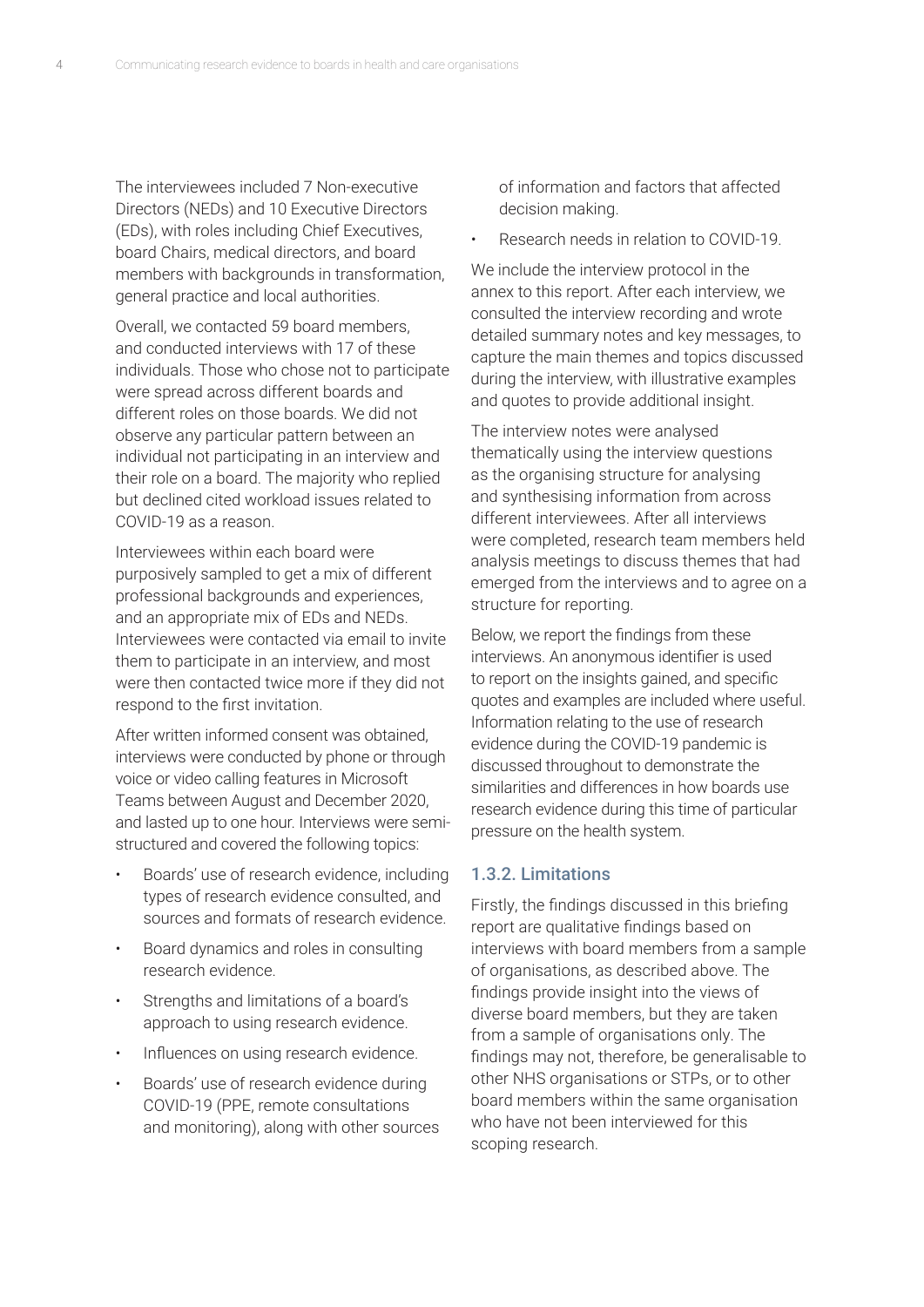Secondly, within the scope of this work we briefly scanned a selection of published board minutes of the organisations we included, to see if they referred to the use of research evidence, but we did not review the board minutes in detail. The brief check that we carried out indicated that research evidence does not appear to be mentioned frequently, and in this scoping study we were particularly interested in board members' perceptions of the use of research evidence. Nonetheless, future work on this topic might include a more thorough investigation and analysis of board minutes.

Although our interview protocol was designed to separate information relating to the general use of research evidence by boards and the use of research evidence during the COVID-19 pandemic, interviewees often addressed both topics simultaneously during interviews. All interviews were conducted during the COVID-19 pandemic, so it may be that this contextual

factor influenced our findings, for example if boards might sometimes have adjusted their normal practices during this period. We address this limitation in this briefing report by highlighting where information was reported as specific to the context of the pandemic.

There were challenges in securing sufficient interviewees from each organisation. As discussed above, this may have been in part due to the COVID-19 pandemic and the associated workload and time pressures that board members face. To help address this challenge, we expanded our potential pool of interviewees to include more organisations than originally planned but have lower numbers of individuals than planned in some of the organisations included in our sample.

Finally, we did not conduct a systematic literature review of all possible studies on this topic, within the scope of our work.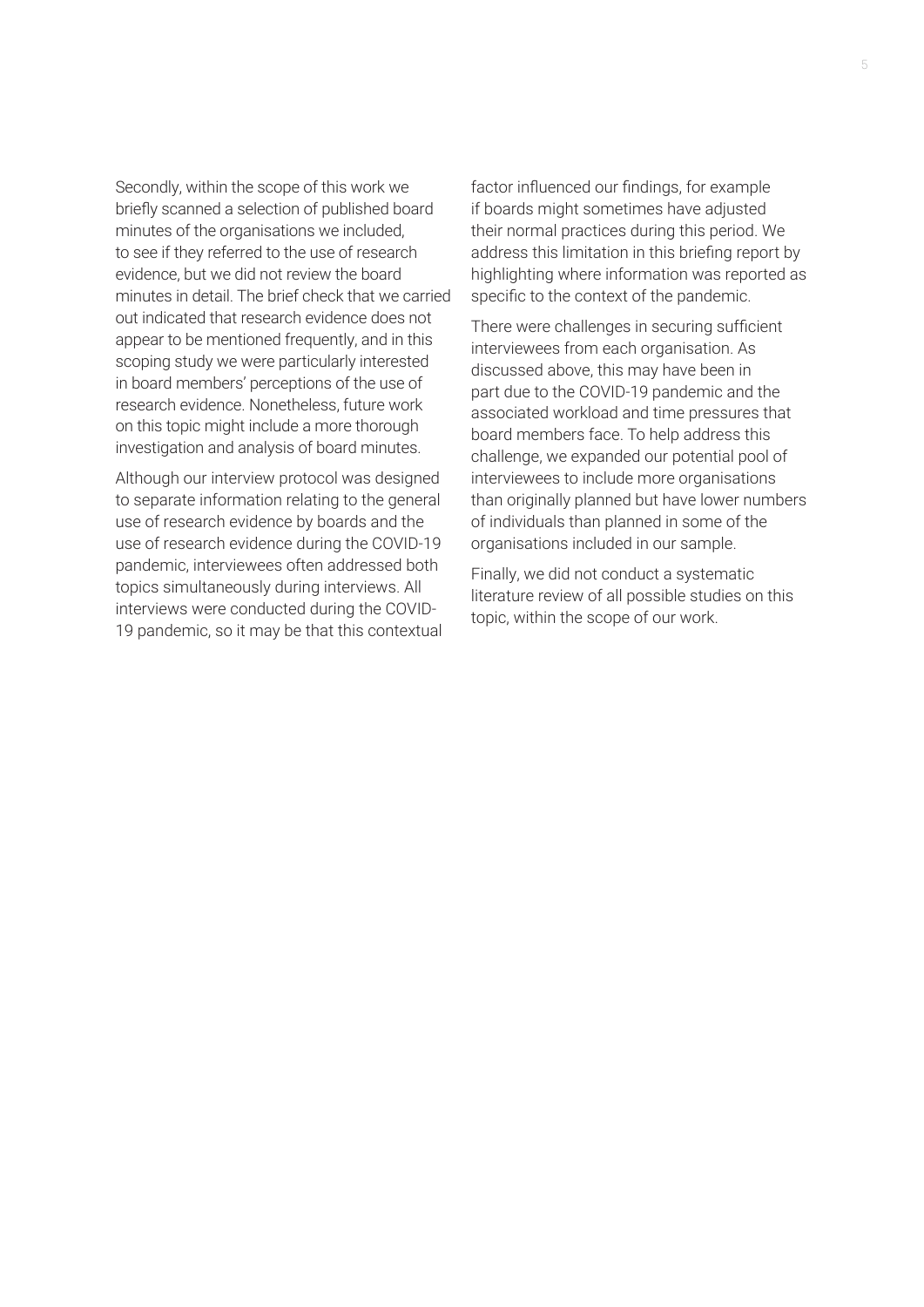

Use of research evidence by NHS<br>and STP boards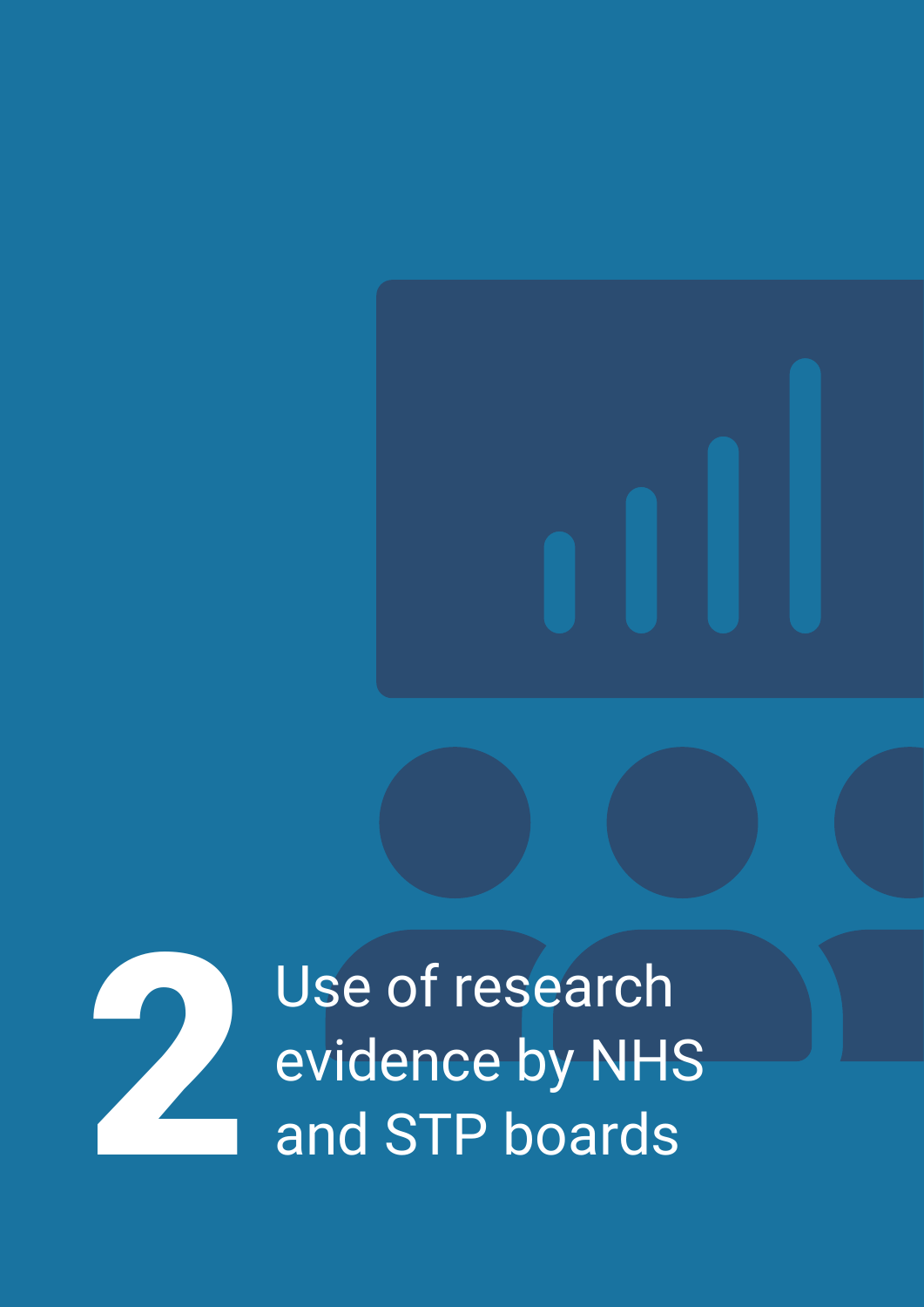Research evidence can be valuable to health and care boards in a wide range of circumstances, by helping inform decisions related to patient flow management, clinical processes and organisational management. This section sets out what we learnt from our interviews, as they relate to the following themes:

- a) The extent to which board members report using research evidence (Section 2.1)
- b) The types of research evidence used and what they are used for (Section 2.2)
- c) The routes through which board members report accessing research evidence (Section 2.3).

## **2.1. There is variation in the extent to which board members report using research evidence both within a single board and across boards**

The extent to which board members report using research evidence varies, and we found a diversity of views both within individual boards (i.e. from different members) and across boards. Therefore, it is not possible to make conclusive statements on the extent to which boards use research evidence. This variety may in part reflect actual differences in the use of research evidence, but it may also reflect individual perceptions. It is plausible that different individuals on boards have different levels of awareness as to the extent to which the board overall (e.g. colleagues on a board) uses research evidence, or its use at sub-committees, but this is not something we could gauge within the scope of our research. Overall, there was widespread recognition that while research evidence is considered in some capacity by the boards within our study, there is scope to improve the extent to which research evidence is engaged with by boards and the frequency of its use. In many cases,

interviewees described research evidence being used in sporadic and at times opportunistic ways, rather than systematically and routinely. We expand on these insights below.

All of the board members we interviewed told us that their board did engage with research evidence in some way (INT1, INT2, INT3, INT4, INT5, INT6, INT7, INT8, INT9, INT10, INT11, INT12, INT13, INT14, INT15, INT16, INT17), although specific examples were limited. Some interviewees reported that the board uses a range of research evidence to make decisions, (INT5, INT6, INT17), while others noted that judgement based on experience can be used more often than direct research evidence (INT4, INT16). According to one interviewee, 'judgement based' decision making would often build on the experience and expertise of particular board members that accumulated over time: 'NEDs trust me… when you get experienced chief execs non execs have confidence... I'm a real risk taker but non execs would say "well you get it right 90% of the time"...'. (INT 16)

The 'firefighting' role board members may assume in responding to immediate issues was also seen as one factor influencing the extent to which research evidence is used, as illustrated by one of the interviewees we consulted:

*When I reflect on my experience with boards, research evidence has been a consideration but I don't think it's the most important thing they would discuss… [for] boards it's about being responsive and problem solving in the organisation and their system. It's not about setting up a new service or thinking about delivering care… or asking 'what research evidence is there to inform this?' I am not saying that this doesn't happen… but I think that more reflective or intelligence based approach to policy making is relatively unusual... It's much more about firefighting and dealing*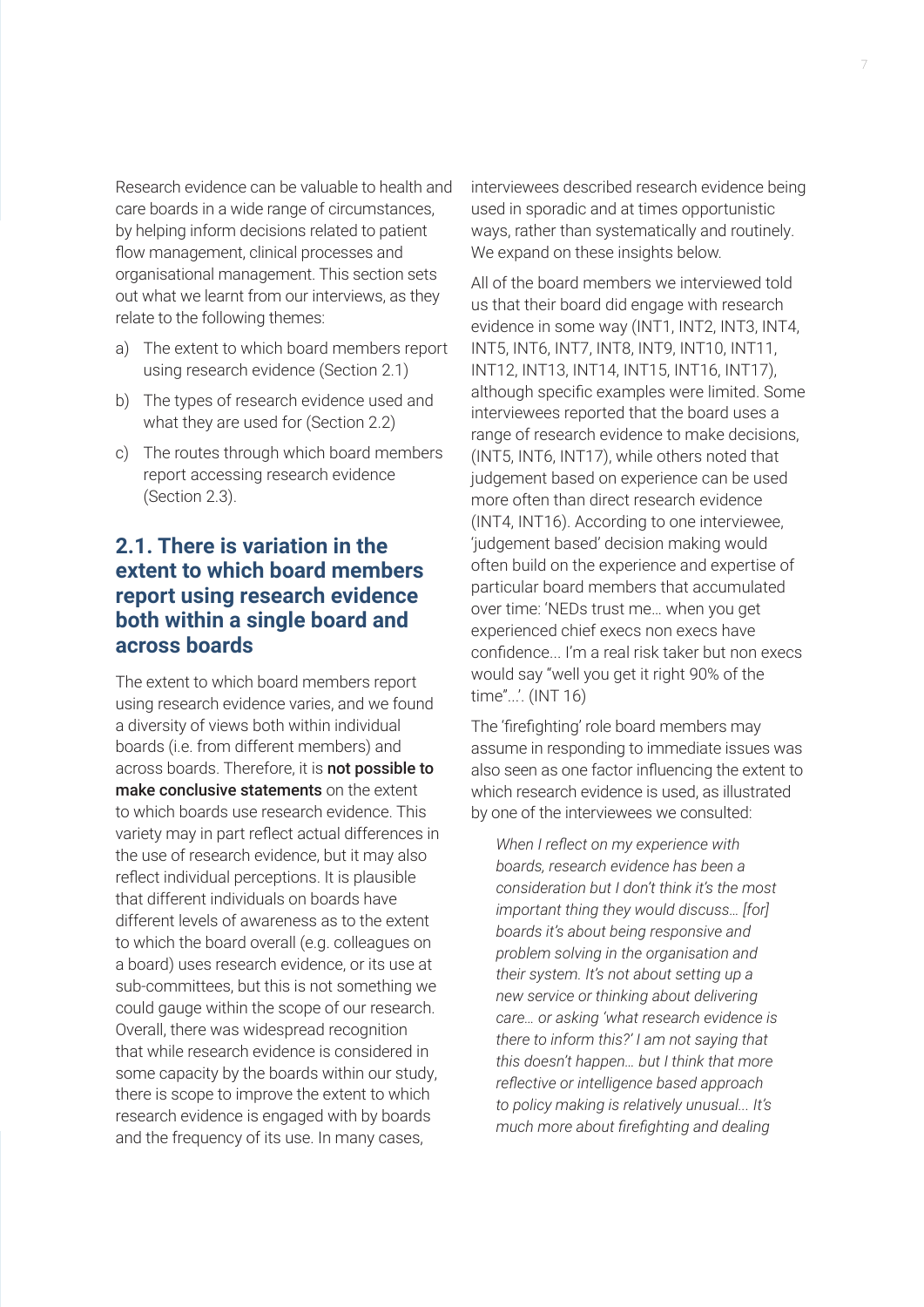*with the immediate issues in front of them looking at the data and pressure points but not really understanding how they would access that research to support them.* (INT 14)

Based on the interview evidence, board meetings appear rarely to incorporate engagement with research evidence as part of their agenda and process, or at least do not do so on a routine basis (INT3, INT7, INT9, INT12). Several interviewees highlighted the role of clinical divisions, clinical leaders or clinical sub-committees in looking at evidence, rather than the overall management board at its most senior level (INT2, INT3, INT9, INT12, INT13, INT15, INT16). One interviewee remarked:

*Historically, boards have used research that has been interpreted, digested and wrapped up by people who come to the board... usually it's the medical directors who know a bit about research synthesis and wrap it up for the board rather than the board synthesising it themselves... as a result I think there is very little research at board level… it's more discussion and formative evaluation.* (INT15)

Interviewees' reports of how often and how extensively the board engaged with research evidence varied significantly. Interestingly, individuals' descriptions seemed to be influenced by their own perceptions rather than necessarily specific board approaches to using research evidence, as descriptions of research use differed even between members of the same board (INT17). For example, one interviewee reported that the board received presentations from researchers in every second board meeting (INT5), while another interviewee from the same board stated that research evidence was rarely used (INT12). Perceptions may be subject to a number of influences, including the background of the board member, their skills and their expectations of what a board should be there to do.

The use of research evidence may relate more to the skill-set and professional background of the board member, as illustrated by one interviewee:

*Doctors may feel more comfortable going back to clinical research, whereas HR and accountants are less likely to.* (INT4)

Similarly, some Trust board members recalled instances of particular executives with clinical backgrounds championing research (INT5, INT15, INT16). To illustrate:

*[the chairman] he bombards me with research. I must get three emails a week from him. He trawls the world... 'Have a look at this...' And I say 'yes great, great… I've got some hospitals to run'... but it has been useful.* (INT16)

There were also mixed views about how well research evidence was used by STP boards specifically. STPs tend to have larger boards than NHS Trusts as all local health and care bodies are generally represented, and they have a significant focus on partnership working and integration of services. Some interviewees felt that this collaborative structure led to some opportunities for sharing information between different organisations. For example, one interviewee described their positive experiences of learning about best practice from areas of an STP (INT14) and another felt that:

*The STP board is more abstract in that it's an alliance, so there is far more scope to receive research evidence on what has worked.* (INT 11)

However, some other interviewees felt that there was scope for STPs to engage with research evidence to a greater extent. (INT1, INT6, INT7) One interviewee, who is a member of both an NHS Trust board and an STP board, pointed out that STPs have focused more on organisational difficulties and finances so research is lower down the priority list. Others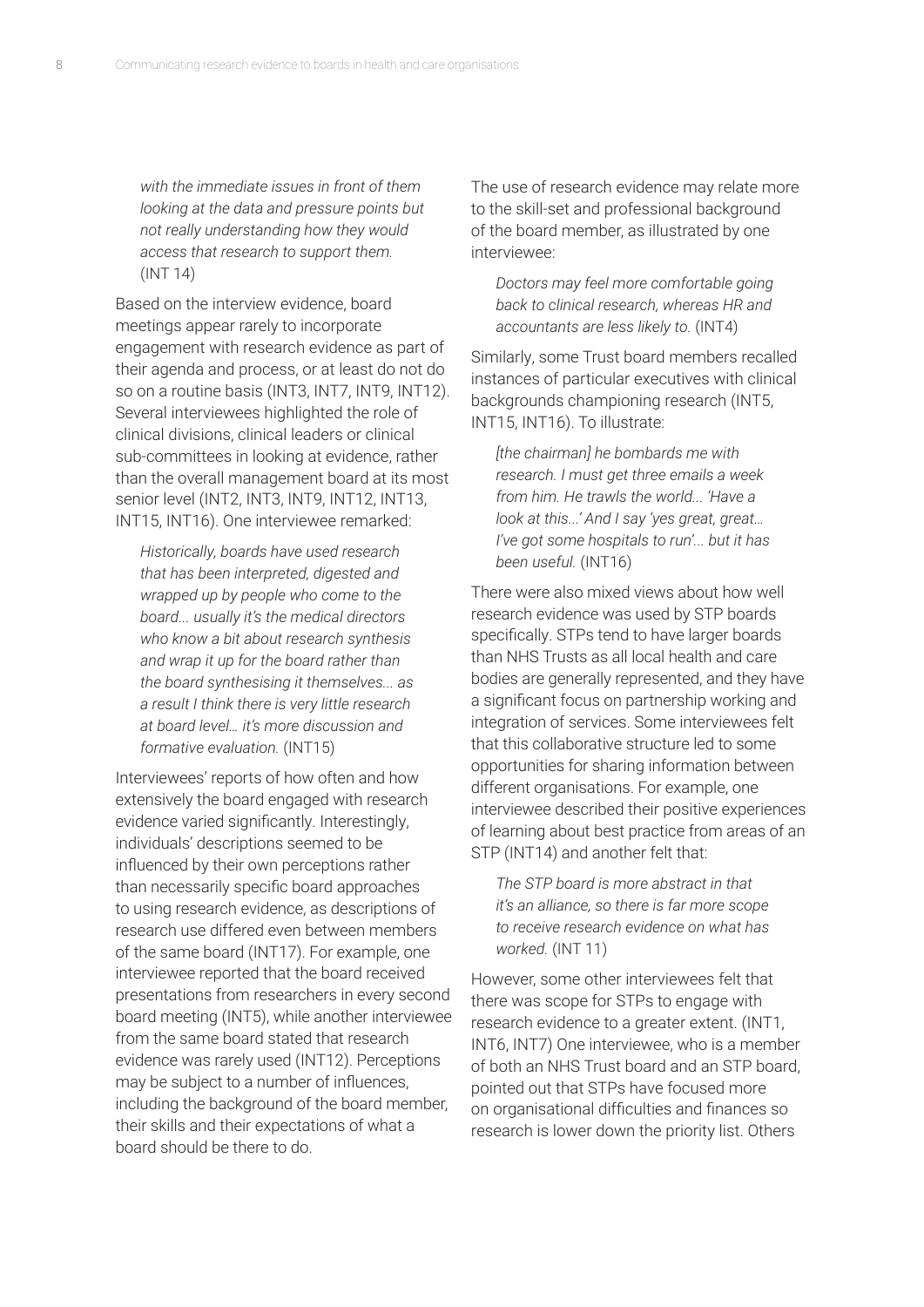commented that STPs are not sophisticated enough in their use of research evidence (INT1, INT7), with one interviewee reporting:

*In general, I don't think that STP boards are very good at utilising research evidence.* (INT1)

Several interviewees felt that there is scope for boards to engage with research evidence to a greater extent, regardless of the nature of the board (INT1, INT3, INT7, INT8, INT9, INT10, INT13).

## **2.2. The types of research evidence and purpose for which they are used are varied**

The findings from this scoping study suggest that the types of research evidence boards use, and the purposes for which they use it, are diverse. This speaks in part to the heterogeneity of decisions made by the board, and of board processes for consulting research evidence. From the interviews conducted, we did not identify any overriding type of research that has been used more frequently. Although interviewees described different types of evidence that *can* be used, the extent to which they actually *are* used is unclear, and some concerns were raised that use of evidence by boards may not always be robust.

Despite this, many different topics and types of research evidence might be of interest to a board, and interviewees provided some specific examples where research evidence had been consulted (INT4, INT5, INT6, INT8, INT10, INT11, INT12, INT13, INT14). Some examples included research on clinical processes (INT6), new services such as the use of telehealth (including those prompted by COVID-19) (INT5, INT13), new treatments such as those related to novel treatments for opiate misuse (INT5), and organisational research topics such as improvement strategies or workforce stability (INT11).

A similar number of interviewees reported using clinical or health services research (INT2, INT3, INT4, INT5, INT6, INT7, INT8, INT13) and organisational research and management literature (INT1, INT2, INT6, INT8, INT10, INT11). A few interviewees thought that clinical research evidence was more likely to be used than other types of research evidence (INT4, INT7), as illustrated by one interviewee: 'When I hear research the first thing I would want to talk about is clinical research then it would be about management and leadership research… there's the clinical stuff first and then there's how you do things' (INT17). Others, however, noted that clinical research evidence was not used very often (INT6, INT9, INT10), perhaps due to it being used by clinicians in relation to decisions that do not require board approval.

Interviewees spoke of the utility of management and organisational research around topics such as financial challenges and understanding patient pathways, behavioural and cultural change, organisational strategy, population health, workforce planning and diversity and inclusion (INT2, INT6, INT10, INT11). However, some interviewees noted that this evidence was also not used very often (INT1, INT3, INT7, INT9, INT17). According to one of the individuals we consulted, its use is growing and may continue to do so in organisations focusing on moving from an STP to the more complex requirements of an ICS (INT7) and given the increased importance of paying more attention to population health challenges (INT14). When used, research evidence can support diverse types of decisions. For example, some interviewees described it being included within business cases to support informed decisions between different options for investing in service improvements or adopting new organisational strategies (INT2, INT3, INT6, INT7, INT8, INT13, INT15). Sometimes research evidence may be quoted to support and justify, or to challenge, a decision taken by the executive or the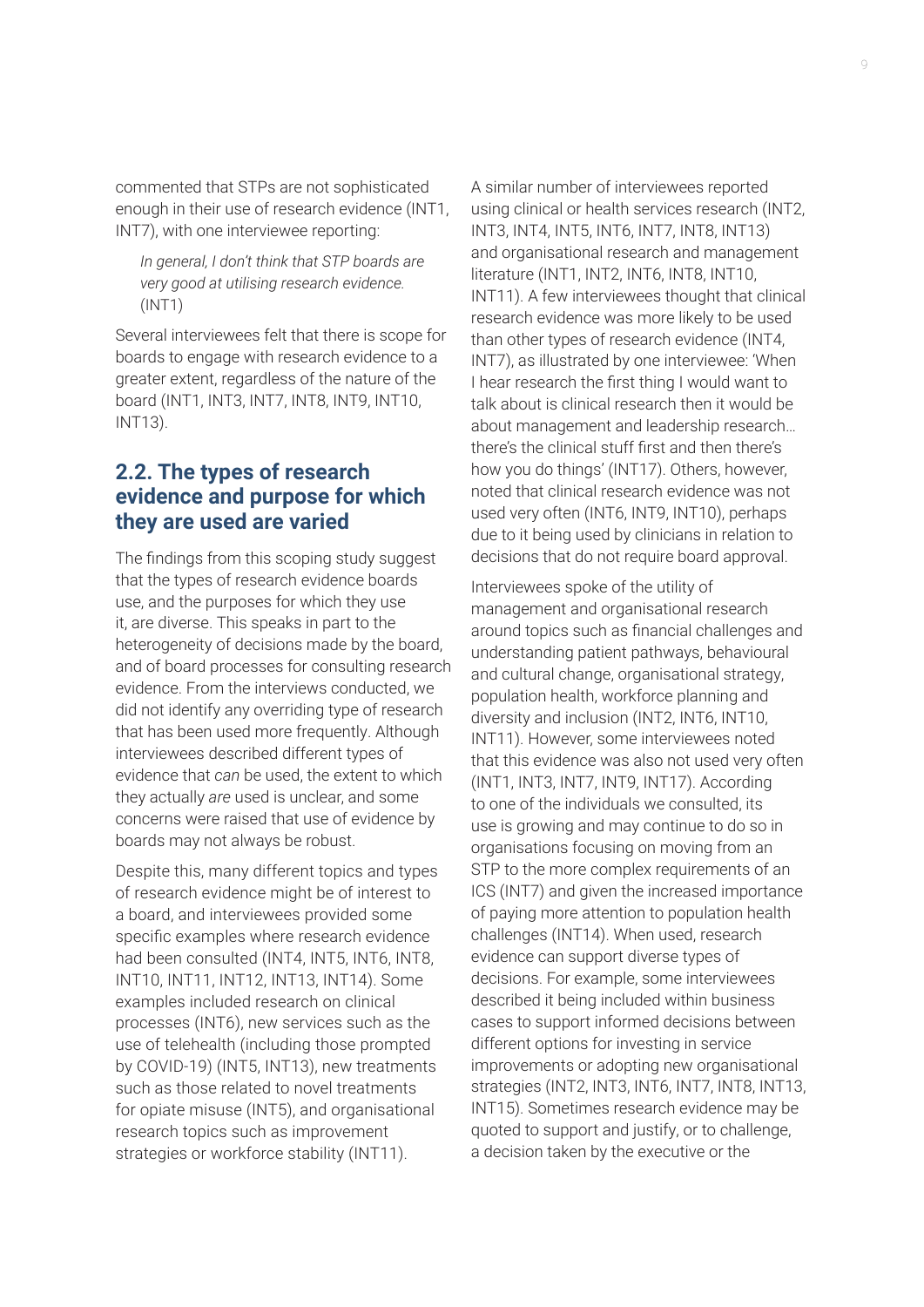board (INT1, INT3, INT4, INT13). To illustrate the diversity of uses, one interviewee gave examples of using research to help a Trust improve clinical pathways and service models or to decommission procedures that were not clinically effective (INT13).

Some interviewees expressed concerns that research evidence – regardless of the types of evidence in question – may not be used and referenced in an impartial and robust way. In part, this may relate to the purpose (i.e. reason) for which the evidence is being used (INT1, INT2, INT3, INT4, INT5, INT7, INT8, INT9, INT13). For example, one interviewee stated that 'one of the things that clinicians in particular are very good at doing is trying to persuade a board of largely generalists… that something absolutely must happen, and that all the research says X, Y or Z' (INT13). Echoing these concerns, an interviewee with extensive experience in research commented that '… certainly I've been questioned in terms of using it [research evidence] to blind them with science, so I get my own way' (INT8).

These concerns around the robustness of the way that boards use research evidence refer to both the nature of the research evidence that is available on topics that boards discuss, and also the sporadic manner in which research evidence reaches boards. Throughout this scoping study, we discuss the influences that impact on the robustness of research evidence use by boards (Section 3) and potential ways to improve the use of research evidence by boards (e.g. Section 4).

## **2.3. Boards access research evidence through different routes**

Interviewees reported that research evidence reaches board members in diverse ways – both from diverse sources and in different formats.

There was a small number of examples of board members engaging with research papers (or their authors) directly, or actively seeking research-based knowledge on particular topics through other channels. For example, one board member (with a clinical background) described bringing evidence from medical journals into the board room: 'I read journals and my colleagues read journals so I would often bring these suggestions to the board...' (INT 15). However, examples of board members reading research evidence in its direct form (e.g. a journal article or technical report) was mentioned infrequently by interviewees (INT2, INT5, INT15, INT17). Often board members may not directly seek a research paper itself, but receive and digest research evidence through a range of sources, such as in guidance documents or through engagement with clinicians (INT3, INT7, INT8, INT10, INT13).

At other times, board members chose to delegate the consideration of research evidence to sub-committees or other experts, who then report back to the board. For example, interviewees mentioned sub-committees that review research evidence related to clinical ethics, drugs, nursing, and health and safety (INT2, INT3, INT9, INT11, INT12, INT13, INT15). As illustrated by one board member: 'It would be my expectation that they [committees below board level] would be relying on research… and that all available research will have been scrutinised' (INT 11). Another example related to a quality governance sub-committee that looked at research evidence focused on clinical effectiveness, and passed information to the board:

*It's a bit like a pyramid. There's an awful lot of discussion that happens within the service teams and the divisions, a select bit comes up to the committee and lesser of that then goes onto the board because otherwise the board agenda would be huge.* (INT13)

Along with sub-committees, some board members viewed consulting research evidence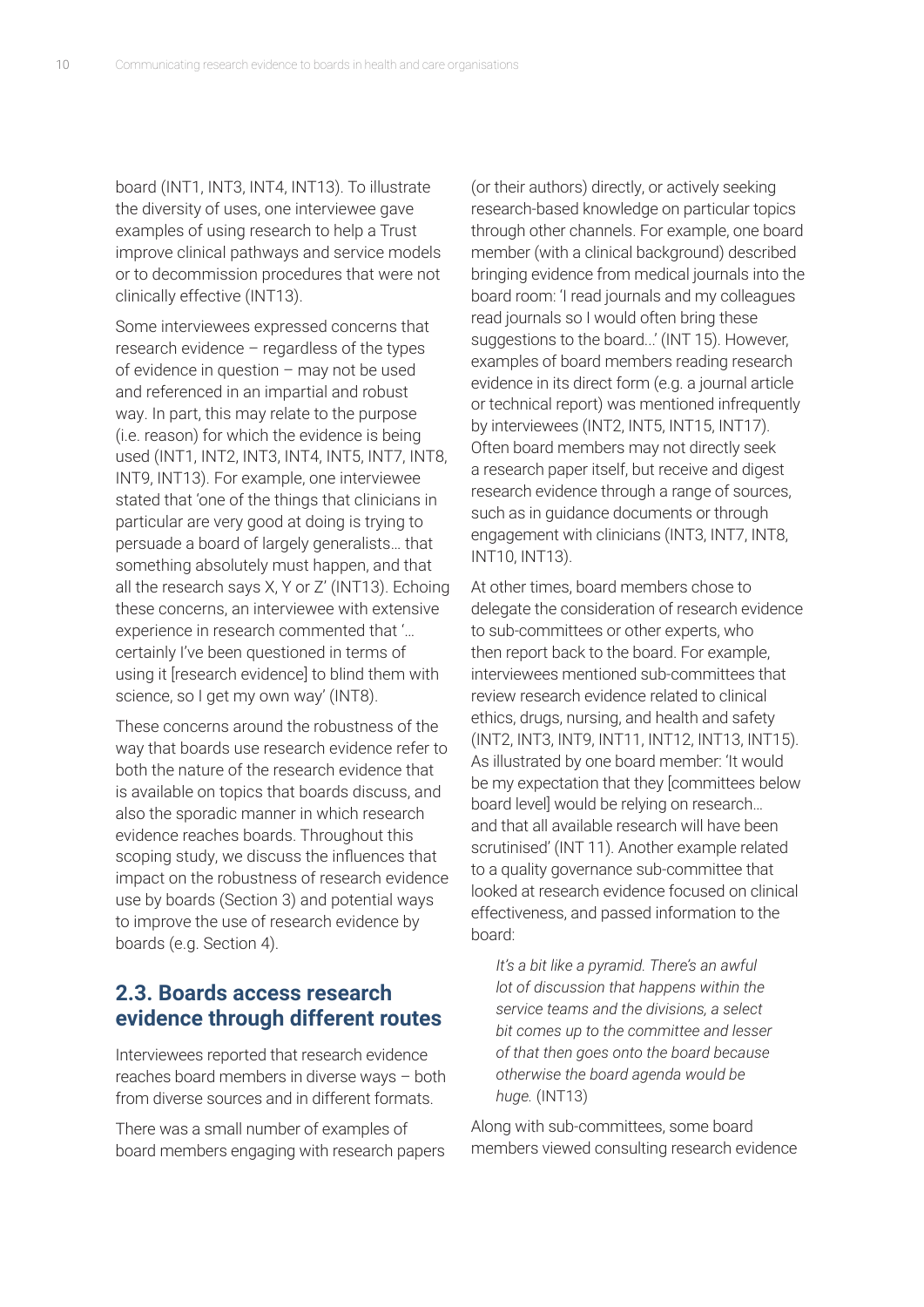to primarily be within the remit of clinical teams rather than the board. This in part may depend on the type of research evidence in question. For example, one board member felt that looking at clinical research evidence was 'not part of what we do' (INT9), and another reported that the board trusts clinical divisions that sit beneath the board to make decisions without board-level scrutiny, as they have authority to do so and more knowledge of the research base (INT3).

There are also several other ways in which interviewees described research evidence reaching boards, even when board members did not read the evidence themselves. For example, one route to accessing research evidence indirectly is through consulting experts. About half the interviewees discussed accessing research evidence via this route, rather than through consulting the research evidence source itself (INT2, INT3, INT4, INT6, INT8, INT13, INT16, INT17). In addition, there were several examples provided by interviewees of boards using guidance documents, business cases or other information from external organisations that contains research evidencebased information (INT1, INT4, INT6, INT11, INT13). Interviewees saw this as accessing research evidence via an intermediary source. Several interviewees flagged the presumably evidence-based nature of Public Health England's guidelines on PPE during COVID-19 as an example of a way of indirectly consulting research evidence by following guidelines (INT1, INT6, INT9). However, some interviewees questioned the extent to which government guidance is always sufficiently nuanced in its presentation of the evidence, (especially in the context of rapid response to the COVID-19 pandemic). To illustrate with a quote from one of the board members we consulted:

*Most government guidance is sensible and… put together with good intent. … but for most of the science I would argue that it is not unequivocal evidence. There is a tendency for people to overstate what the* 

*evidence is for their case so they'll make a statement implying that it's proven on the basis of research but often if you look at the underlying research, the evidence is less clear cut than they would have you believe.* (INT3)

As introduced earlier, although some board members described engaging with academic research papers (INT15, INT17), there was also a significant appetite among board members to engage with the research through simpler and more accessible formats. The most common formats tended to be through an individual presenting research at a board meeting or running workshops and seminars, or by board members reading summaries, discussion papers, case studies, opinion pieces and blogs that reflect research evidence (INT4, INT5, INT6, INT8, INT9, INT10, INT11, INT12, INT13, INT15). Some interviewees also described research evidence being accessed by boards through the use of stories, graphics and visuals (INT5), and review articles and meta-analyses (INT4). One interviewee suggested that 'graphics are great – you get a whole lot more across than a lot of dry content' (INT 5). However, there appears to be variation across board members regarding preferences for different formats and sources.

Another format by which boards might receive research evidence is through the media (e.g. mainstream news, popular media). Media attention around a piece of research was seen as facilitating the board engaging with it (INT5, INT7, INT10), in part because media can communicate research in an accessible way and also because it may then be more likely to be perceived as a priority at the board level (INT1). One interviewee pointed to how board members used media articles as the basis for discussions, particularly on COVID-19 related issues: 'Research that has been talked about in the media has driven non-executives in particular to ask questions about our own experience' (INT10).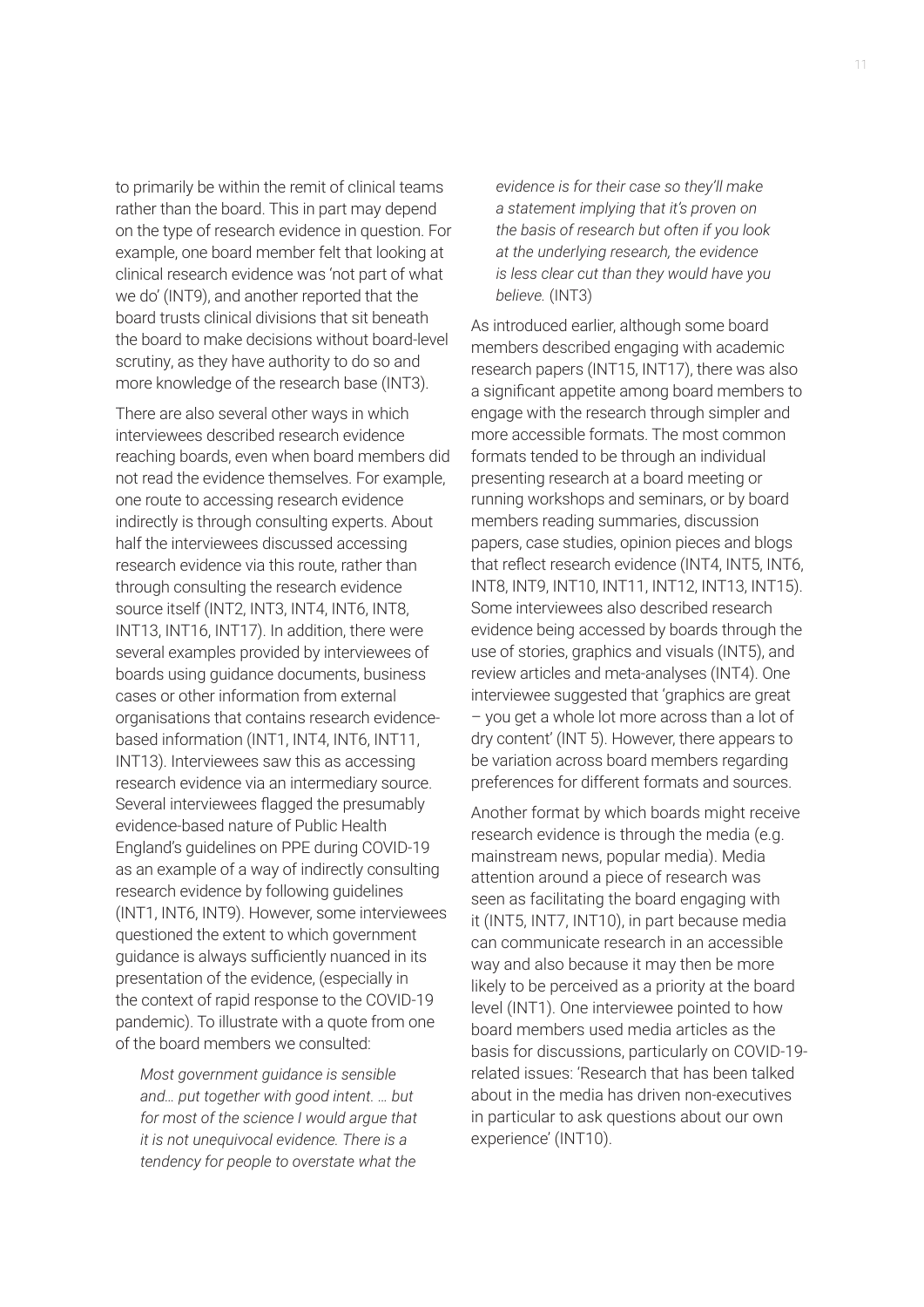

Influences on the use of research 3evidence by boards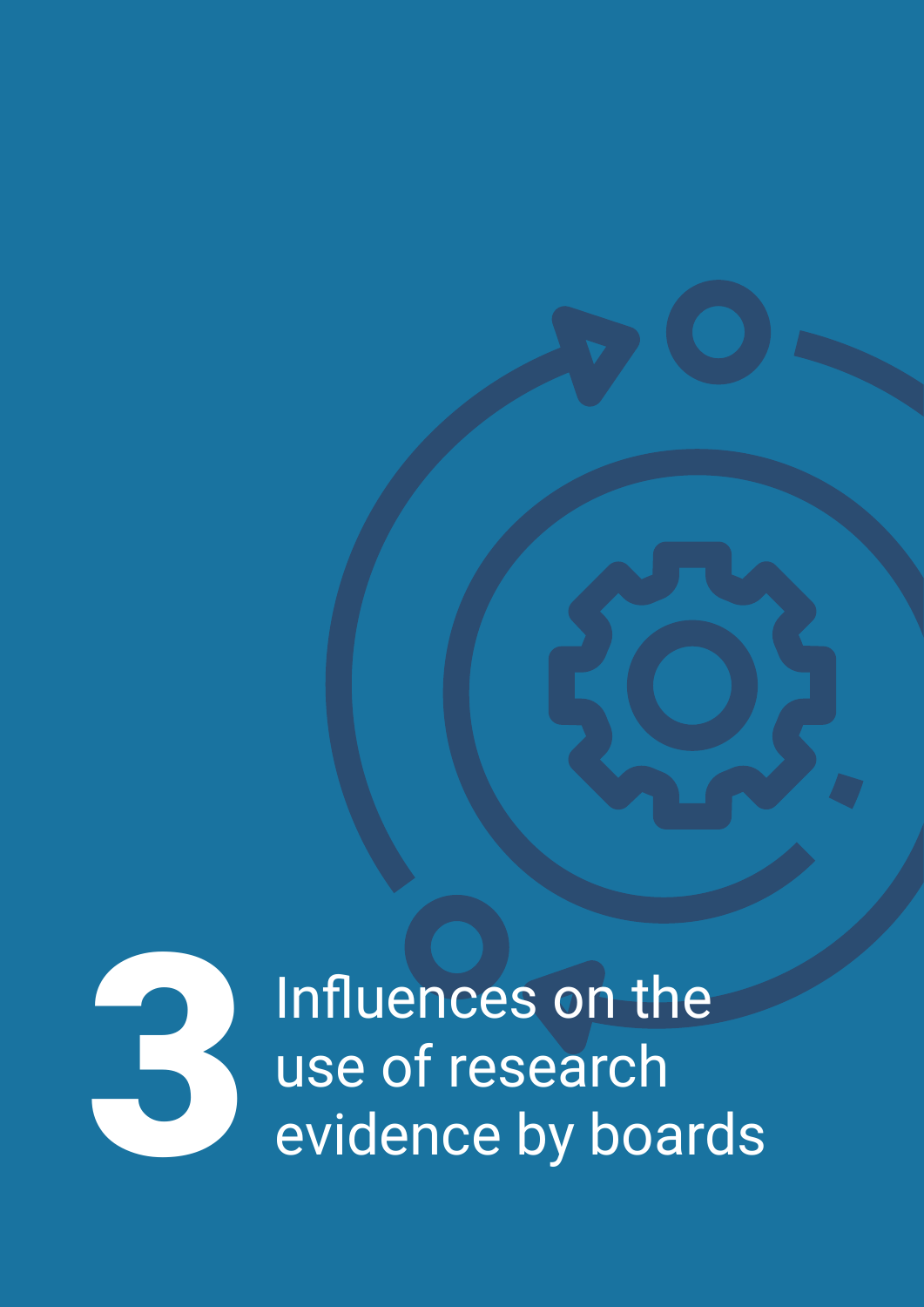Many influences can affect the extent to which boards engage with research evidence. Based on insights obtained through our interviews,

these fall into four broad, interrelated categories, as shown in Table 2 below.

| Table 2: Factors that influence the use of research evidence by boards |
|------------------------------------------------------------------------|
|------------------------------------------------------------------------|

| <b>Category of</b><br>influencing factors                                                                        | <b>Features that play a role</b>                                                                                                                                                                                                                                                                                                                                                                                                                                                                                                                                                                                                                   |
|------------------------------------------------------------------------------------------------------------------|----------------------------------------------------------------------------------------------------------------------------------------------------------------------------------------------------------------------------------------------------------------------------------------------------------------------------------------------------------------------------------------------------------------------------------------------------------------------------------------------------------------------------------------------------------------------------------------------------------------------------------------------------|
| Nature of research<br>evidence                                                                                   | • Timeliness of evidence<br>• Relevance of evidence<br>• Robustness/quality of available evidence (e.g. is it clear cut, is it contested, does<br>it come from a reputable institution, is it based on robust methods?)<br>• Format and accessibility (including how quickly and easily research can be<br>translated into an accessible format, how it is communicated)                                                                                                                                                                                                                                                                           |
| Types of decisions<br>being made by<br>boards and the<br>availability of related<br>evidence and data<br>sources | • Whether relevant research evidence is available on the topic of interest for<br>decision makers<br>• Availability of other types of evidence (e.g. organisational performance data,<br>policy documents) can impact on whether research evidence is prioritised or<br>not, as can the extent to which research evidence complements or challenges<br>other types of evidence                                                                                                                                                                                                                                                                     |
| Function, structure<br>and composition of<br>board                                                               | • How board members understand their role within the organisation<br>• How a board perceives its role in the wider health and/or care system<br>• Format and workload to cover in board meetings<br>• The number, role and skills of board sub-committees<br>• Experience, expertise and professional backgrounds of board members, as well<br>as preferences regarding using research evidence (in relation to other types of<br>evidence or relying on expert judgement and intuition)<br>• Power structures and dynamics within boards<br>• Links with research institutions<br>• The nature and extent of support to the board and its members |
| External<br>circumstances and<br>events                                                                          | • Pressures for urgent decision making (e.g. as with COVID-19 pandemic)<br>• Policy influences (e.g. via national guidelines or mandates)<br>• External pressures on the health and care system                                                                                                                                                                                                                                                                                                                                                                                                                                                    |

# **3.1. The nature of research evidence, its accessibility and its relevance influence its use as well as how effectively it is communicated**

Interviewees mentioned several factors related to the nature of research evidence that may influence whether and how it is used by boards. These factors centre on the timeliness and relevance of research evidence, how research evidence is communicated

to boards (particularly regarding relevance and translatability), and the accessibility and robustness of research evidence.

As expected, it is more likely that boards will use research evidence if it is timely and relevant (INT1, INT2, INT3, INT4, INT5, INT7, INT8, INT11, INT12). Interviewees identified some key characteristics of timely and relevant research evidence, including that it is applicable to the board's local context (INT5, INT7, INT9), has a clear (and preferably demonstrated) impact on board-level issues,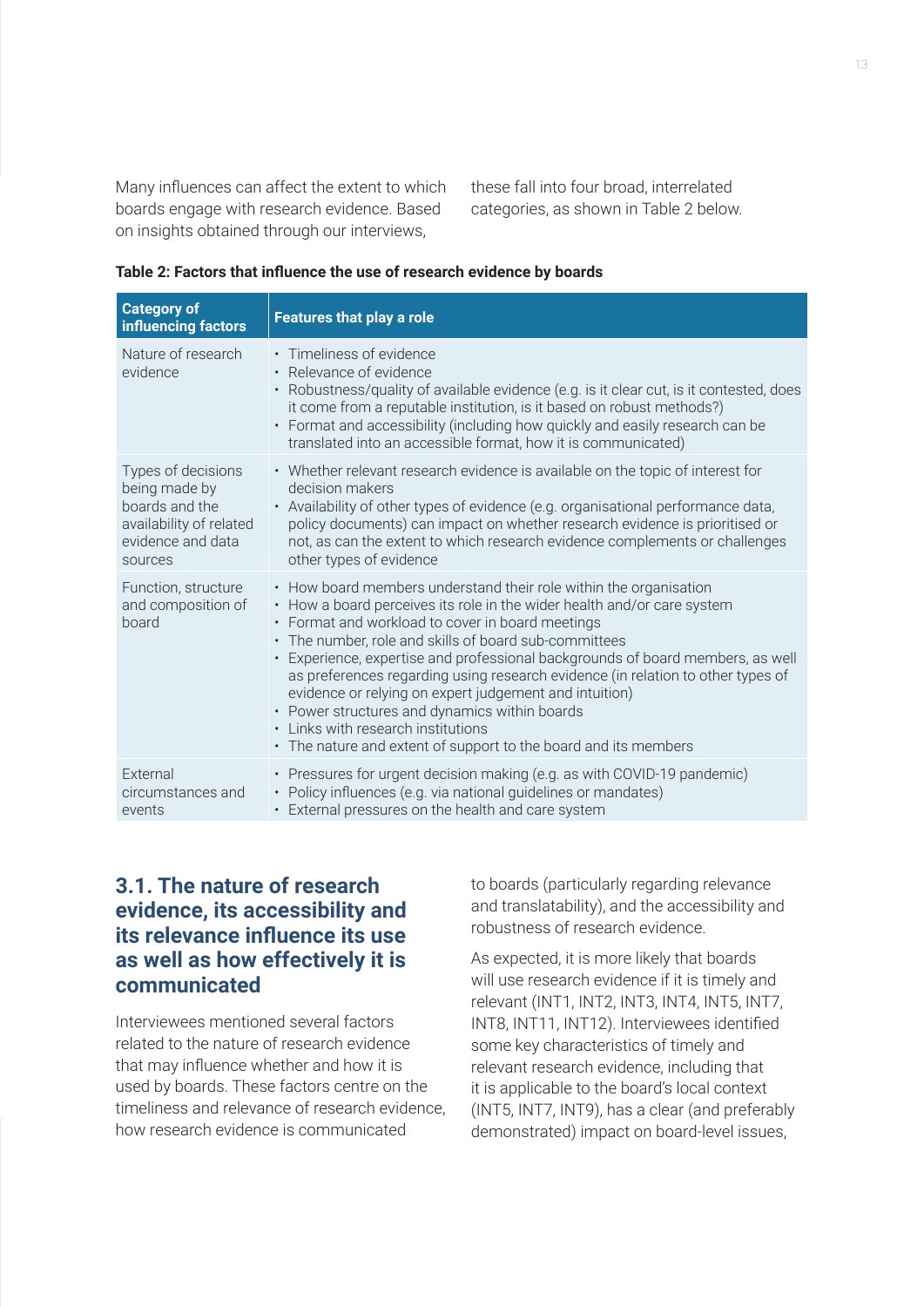and communicates how easily the organisation could implement the research with available resources (INT11).

The slow speed of translation of evidence from research to practice (INT12), and/or poor translatability (with research being out of touch with the 'real-world') can impede its use at the board level (INT2, INT7, INT12). According to an ED with a medical background, many factors influence whether research evidence can be applied in practice, and it is important to know not only the science but also the practicalities involved in translating research to practice. For example, during the COVID-19 pandemic, research evidence around PPE needed to not only consider the scientific evidence, but also logistical constraints around supply chains and the time needed to properly test PPE for good fit in a hospital setting (INT2).

How this translatability of findings, and hence relevance to a board context is communicated to board members, is also key in ensuring that research evidence is used appropriately. In order for board members to see a piece of research evidence as relevant to decision making, it is helpful to have clear and explicit explanations of translatability and relevance in research outputs (INT7, INT9, INT11). As one interviewee stated:

*The element that is missing for me is the translatability. If you go back to the primary research papers, a lot of the conclusions probably aren't succinct enough for a board to use at that level. Just the way that research papers are written, it's not designed to have bits of it taken out... I always say to my team that if you're using research you've got to explain why that's translatable to our system and what it means to us, otherwise it's just seen as an academic endeavour.* (INT7)

The availability of relevant research evidence and whether the research findings are clear cut or contested are also important factors influencing its use. Sometimes relevant and compelling research evidence isn't available to a board: 'My own view would be that in the majority of areas where the board is making decisions, there is not very much research evidence.' (INT3) For some topics, the available research may be equivocal, and several board members reported that there may be bias in the way that research evidence is currently used by boards (INT1, INT2, INT3, INT5, INT13). For instance, where evidence is used to support business cases or proposals, the process is susceptible to bias in that boards may be presented with unbalanced evidence that supports one viewpoint rather than a balanced summary of all relevant evidence.

The format in which research evidence is presented and how it is communicated also influences the extent to which it is used at board level, because this influences accessibility (INT4, INT7, INT8, INT9, INT10, INT11, INT12, INT13). We have discussed some commonly used formats earlier in this report, but even within accessible formats such as summaries and presentations it is important to adapt language and tailor messages to the intended audience (INT8, INT9, INT11, INT13). The need for easily digestible material may also be linked to other challenges experienced by the board, including time pressures, competing priorities, and a lack of research experience (as we discuss in Section 3.3).

The reputation of the institution and authors from which the research evidence stems, the journal in which it is published and the quality of research, may all also influence its use at board level (INT3, INT4, INT11). Some board members may focus on the methodological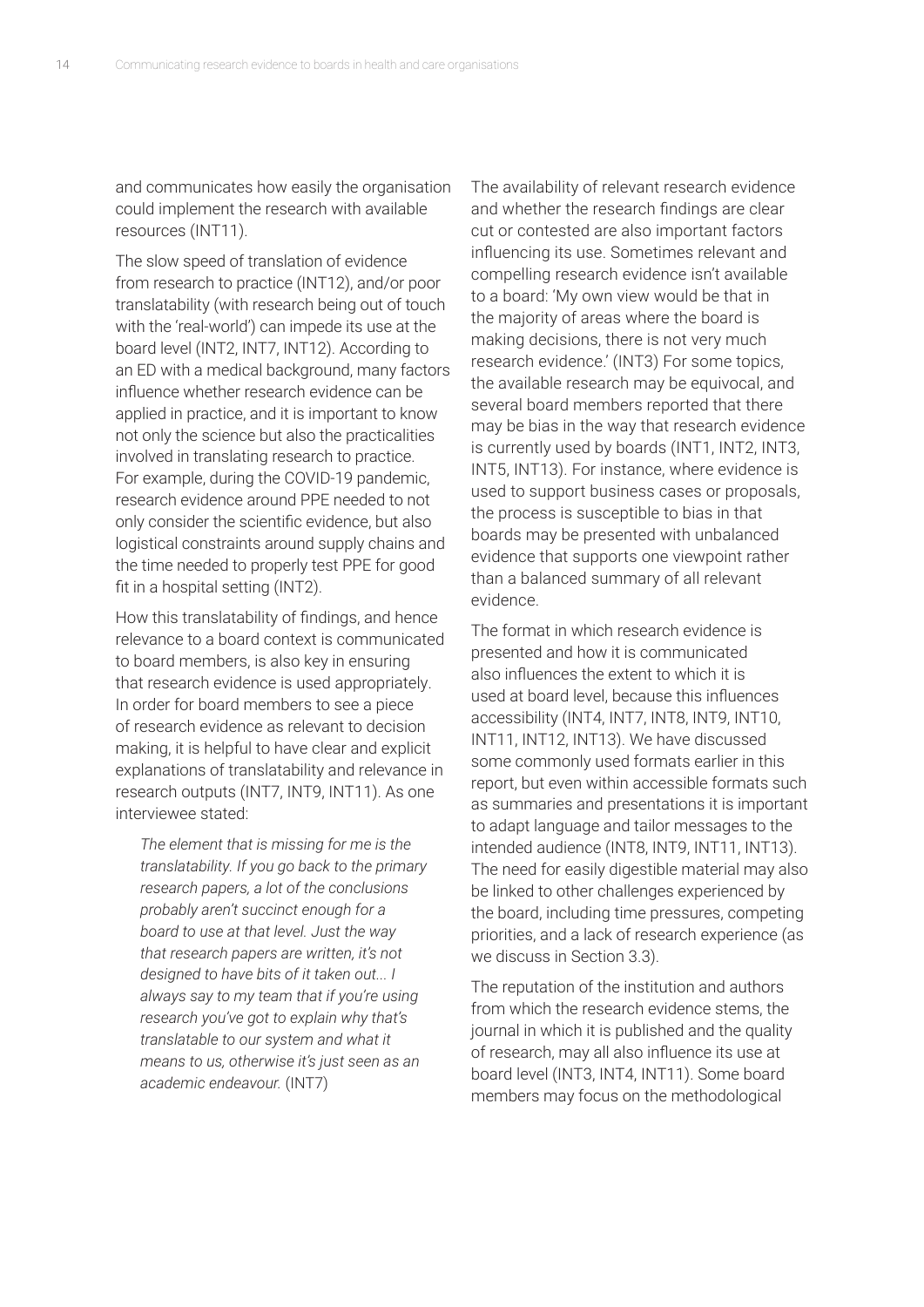rigour of the research (INT2, INT3, INT4), whereas others may focus more on its accessibility and its provenance (INT6, INT7).

We did not find any conclusive evidence on whether some study designs are likely to lead to research having more traction at board levels than others, although interviewees mentioned a variety of different study designs that could be useful. For example, one interviewee mentioned the use of randomised control trials (INT3), stating that these were considered to be powerful research evidence. Another spoke of systematic reviews being more useful than single research projects:

*I can't think of an example where a single piece of research would change practice at a board level – it would need to be multiple pieces of research over time.* (INT4)

## **3.2. The types of decisions being made by boards and the availability of related evidence and data sources will influence the use of research evidence**

Many further information sources, other than research evidence, including organisational performance data, national guidelines, patient experience stories, executive experience and more, may influence board discussions and decisions. Interviewees often mentioned that the extent to which research evidence is and should be consulted depends on the nature of the decisions that are being made at board level. Some decisions were perceived as requiring research evidence to be used, while others may be partially informed by research evidence, but also influenced to a greater degree by other information sources (e.g. internal performance data, benchmarking data), guidelines and regulations, and logistical or operational constraints.

For many decisions, these other types of influences may be perceived as more important and appropriate than research evidence, and therefore take precedence in a board's considerations (INT4, INT7, INT8, INT9, INT11). This may particularly be the case when there is a lack of time to consider all different types of relevant evidence, or where the insights from different types of evidence don't easily reconcile. As understanding operational and performance data is important to a board's oversight function, board members may often prioritise these data, without considering how other evidence sources may also influence performance:

*I think a lot of the time people are so focused on the operational performance element, that that's what drives the conversation.* (INT7)

National guidance is another key influence on board-level decision making, (INT4, INT8, INT11) and influences how research evidence is used. The COVID-19 pandemic brought this into particular focus. National guidance should be informed by research evidence but is also informed by other considerations such as logistical constraints, considerations around resources and the need to respond rapidly in times of intense pressure on the health system. During the pandemic, some board members reported that there was a sense of doubt among some clinicians and staff around the evidence base of national guidance regarding PPE (INT2, INT6, INT7, INT11), which was also driven by a lack of reliable supply to allow all sites of care to employ the most evidencebased procedures for PPE (e.g. by planning ahead for fit testing). One interviewee explained that 'the real-world situation of the time would not allow one to implement national best practice guidelines' (INT2). Boards followed national guidance on PPE, but at times this contributed to conflicting messages and confusion where clinicians and staff perceived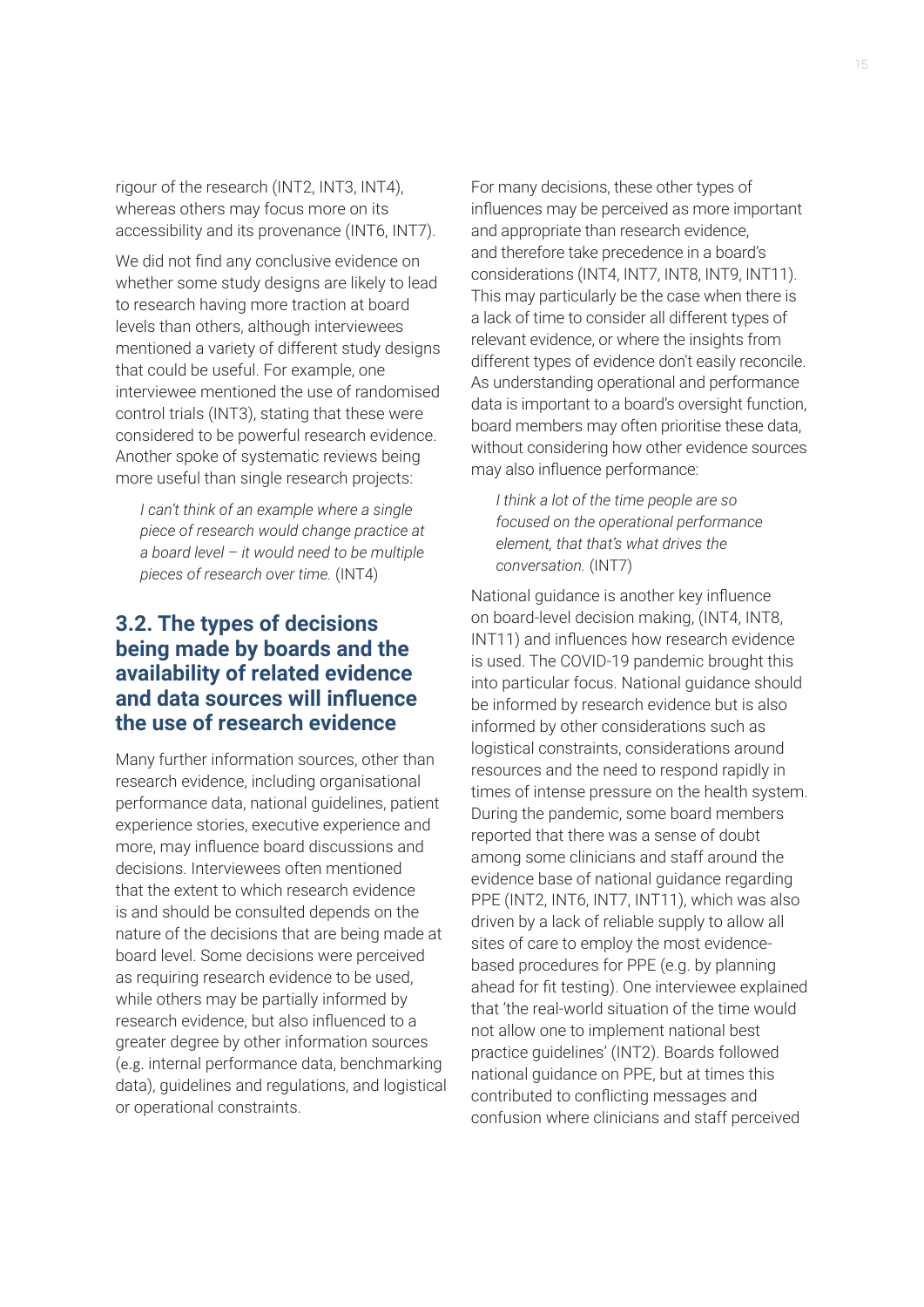guidelines as insufficiently informed by research evidence:

*We would think extremely carefully before doing anything that wasn't in line with government, department of health, and so on guidance for several reasons. Firstly, it's hazardous in terms of staff morale if they are getting conflicting messages, and there are already major conflicting messages about PPE. We thought that adding to those messages and adding to the confusion would be profoundly unhelpful.*  (INT3)

Similarly, interviewees referred to instances where they felt it would be inappropriate for the board to consult research evidence, such as clinical decisions where clinicians will have a more complete understanding of relevant research evidence (INT3, INT12). In such scenarios, a feedback loop is needed that gives boards assurance that clinicians are appropriately using the research evidence. This raises a need to better understand how clinicians ensure upward accountability to the board in relation to making decisions based on robust evidence, while also maintaining appropriate autonomy.

## **3.3. A board's function, structure and composition may influence its use of research evidence**

A particular board's use of research evidence depends on the individuals sitting on that board, along with other contextual factors such as the role of the board within the organisation, and the place of the organisation within the wider health and care system. This section explores influences that relate to the board's function, structure and composition, spanning how the type of organisation (e.g. NHS Trust, STP) influences the role of the board, and the competencies and backgrounds of individual board members,

who may often be board members of more than one organisation, for example, both an NHS Trust and an STP. These factors are often overlapping and difficult to disentangle. However, our scoping study insights suggest that there is a role for all board members to play in consulting research evidence, regardless of their expertise or background.

The types of individuals on boards may also play a role in their propensity to engage with research evidence (INT1, INT5, INT8, INT11). For example, some STPs do not have any NEDs, as NHS Trusts are required to have, and this difference may also contribute to the focus of the board varying between organisations (see also paragraph below in this section on role of NEDs within boards). Similarly, the mix of clinical and non-clinical representation may play a role (INT1, INT8, INT10). Individual perceptions of their roles on the board may also play a part in the use of research evidence. For instance, a board's role includes high-level organisational planning, such as maintaining financial wellbeing within the organisation, managing bed capacity and addressing health and safety issues (INT5). These functions are such that some board members may be more inclined to use operational data, hospital performance data and benchmarking data rather than to seek out research evidence on organisational management issues (INT3, INT8). Some board members do not see a clear requirement for them to directly use research evidence (INT1, INT4, INT5, INT8, INT9, INT11, INT14). The extent of reliance on other types of information besides research evidence is probably due to a range of factors, including a potential lack of evidence in key areas of board decision making and individual and collective preferences and behaviours at the board level, although it is currently unclear the degree to which different factors contribute.

Some interviewees mentioned that board members often make decisions based on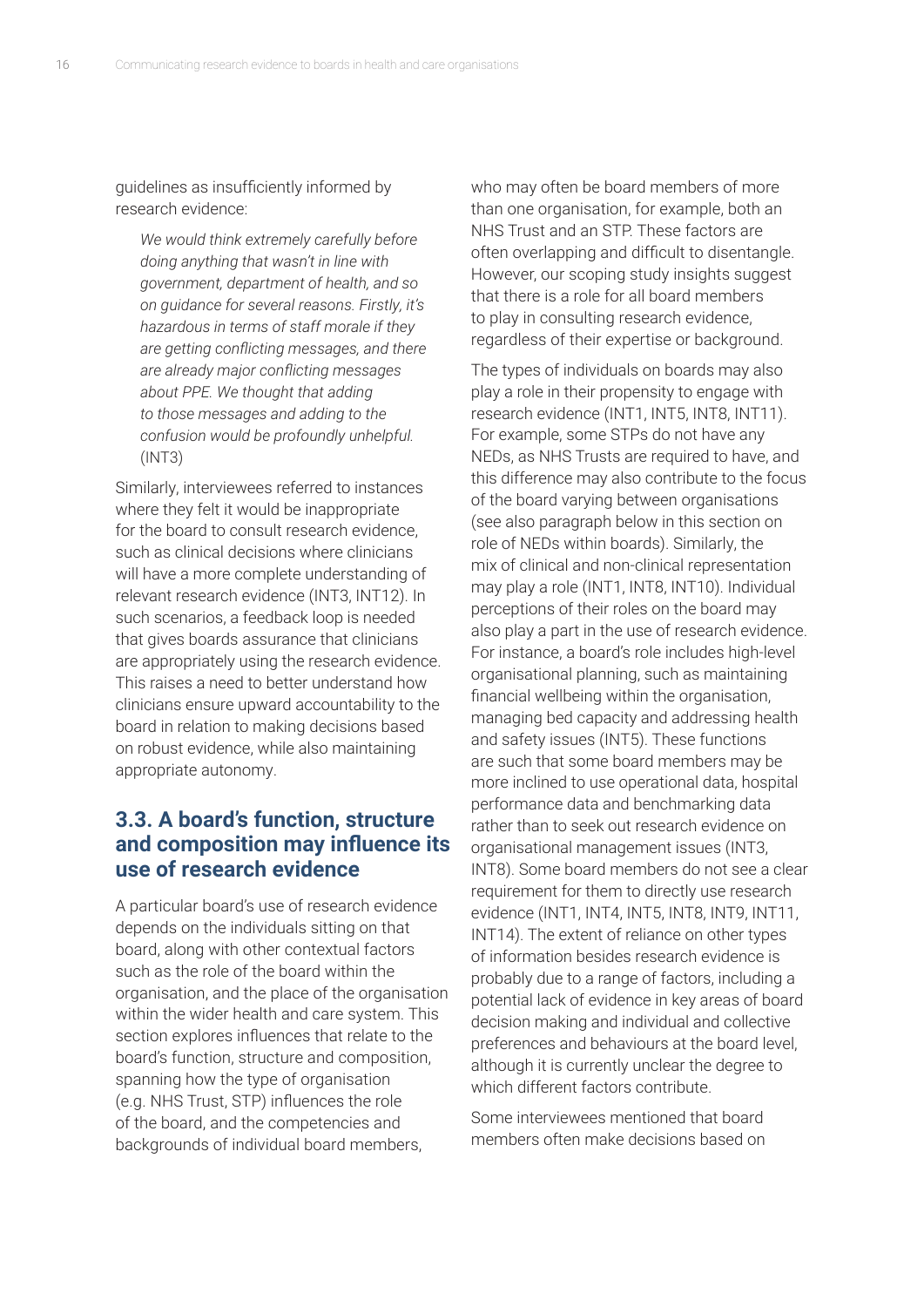past experiences and knowledge but also sometimes based on intuition, which can either supplement or take the place of research evidence in decision making (INT1, INT5, INT9, INT16). As illustrated by an interviewee:

*This comes down to… a slightly deeper question… which is exactly how do humans make decisions? I see this in clinical practice but also particularly in board meetings. Most people take decisions on an intuitive basis.* (INT1)

The structure of board meetings also influences how research evidence is used. Several interviewees highlighted that the structure of board meetings may not be conducive to engaging with research evidence, particularly because agendas at meetings are full and structured to cover other issues, with little time to spare (INT4, INT5, INT10, INT11). Time pressures both during and outside meetings reduce the likelihood that research evidence (especially primary research sources) will be discussed (INT4, INT5), particularly for individuals who sit on multiple boards (INT10). Reading multiple primary research studies can also be 'unmanageable' (INT3) and the 'enormous amount of information' (INT4) that board members have to assimilate is an obstacle to engaging with research evidence. As illustrated by a board member we spoke to: 'You have a number of statutory responsibilities so a lot of your time for the meeting is precommitted.' (INT11)

Specific types of boards may also face distinct challenges in using research evidence. For example, as a local partnership rather than a statutory organisation, STP boards' primary focus is often about integrated and partnership working, financial arrangements, and the need to balance the competing priorities of different members and sectors in a way that is 'diplomatic' (INT6, INT9). This focus of STP boards may leave less space for the use of research evidence, given their other priorities

of enhancing partnership working between organisations and financial arrangements:

*On, for instance, an STP board, … I would say that most of the decisions that are taken there do not necessarily require an evidence base, so in that case the evidence is not pursued.* (INT1)

There are also wider organisational factors that influence how boards engage with research evidence. Of the organisations included in this study, a few interviewees reported that those with closer connections to research institutes used research evidence more and faced fewer barriers in using research evidence (INT2, INT5, INT8). An interviewee from a Trust board with close links to a research institute stated that education and research are 'intimately intertwined' with the Trust, contributing to a culture where the use of research evidence is encouraged at the board level (INT5). An interviewee from a Trust board described how involvement in research, staff fellowship schemes, participation in clinical and COVID-19 related trials, and having an active R&D department represented indicators of board stewardship for generating research evidence (INT16). Another commented: 'We're very lucky where we're placed… academics bring evidence to our attention if they think we need it.' (INT8)

Assurances that board governance was informed by the 'best available research evidence' were also seen by one interviewee to be connected to the 'academic profile' of boards. The appointment of NEDs who were academic professors, collaborations with universities, involvement in professorial appointments, involvement with the National Institute for Health Research (NIHR), and connections with local university medical and health professional training were cited as indicators for a research active board (INT16). As illustrated by one interviewee: 'Since adding academic non execs [NEDs] the quality of the discussion has gone up' (INT16). However, one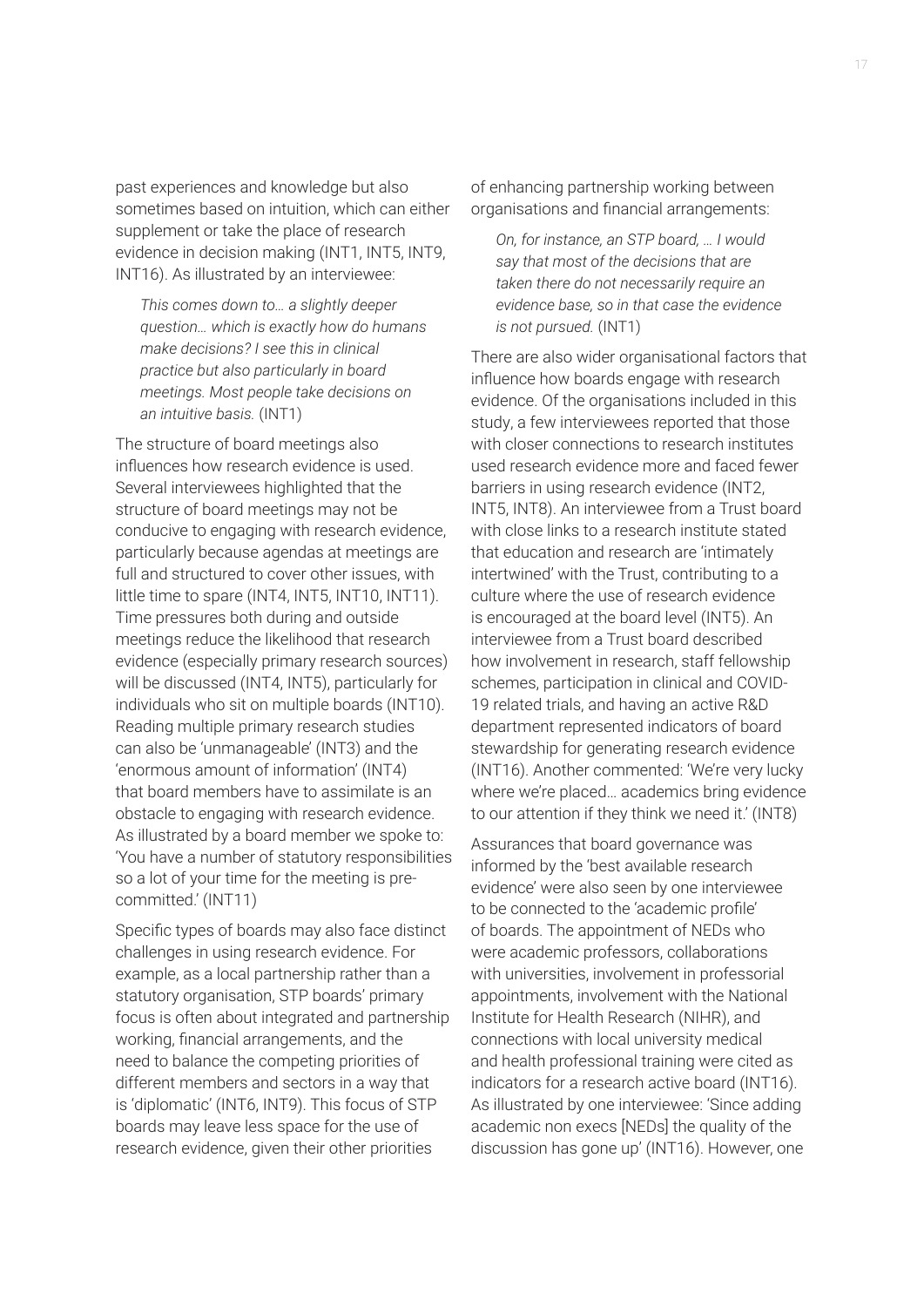interviewee also commented that boards of other organisations with fewer ties to research institutes could also achieve a similar culture of using research evidence: 'It doesn't take being an academic organisation to do what we do... I think it takes asking the right questions [about the evidence base]' (INT8).

Alongside these influences, there are also factors related to board composition and the relationship between board members within the same board that influence how research evidence is used and consulted. For example, having an advocate for research on the board, or someone with experience that sees it as their role on the board to engage with research evidence, increases the use of research evidence on boards (INT1, INT5, INT8, INT11). For instance, a NED with extensive research experience described his role as a 'vehicle for tying together the hospital and research institute' to keep them informed and educated (INT5). One interviewee described their aim to 'encourage research literacy and the use of evidence' in the board (INT5), and this view was echoed by another individual we consulted (INT8).

A board member's background – in particular, whether they have worked as an academic or a clinician – may also influence their perception of the trustworthiness and the value of research evidence, and their preference as to which evidence sources are used for decision making. Although speculative, one interviewee felt that board members (particularly from the private sector, or those with a background in areas such as human resources or finance) may be more likely to want board-level decisions to be made based on internal organisational performance data (INT8). More generally, board members with a lack of expertise or confidence in using, interpreting and communicating research evidence, may be less likely to engage with it (INT1, INT2, INT4, INT7, INT8, INT9, INT10, INT11, INT13) or see it

as part of their role (INT4, INT9, INT10). As an ED from a hospital board commented, 'we can't be experts on everything' (INT4).

Although variety in expertise and experience is likely to matter, the findings from this scoping research suggest that all board members can play a role in facilitating the use of research evidence by boards. Interviewees pointed to the importance of having board members who can challenge any biased presentation of research evidence, and who will ask the right questions to help board members understand the evidence, regardless of their area of expertise (INT2, INT5, INT6, INT7). This may be, for instance, by NEDs asking difficult questions and challenging evidence and propositions regardless of their particular area of expertise. One interviewee explained the importance of both previous experience and an enquiring mind on boards:

*It is enquiring on what is the thinking on X and Y, or what is the best way to do Z, and is always appreciative of picking up tips, learning or experience from other places. There's both a composition by way of experience and an attitude point about the board generally. Because obviously if neither of those two factors are in place, if you haven't got the right people who can quite appreciate stuff or you haven't got people with the right enquiring mind, even if you give them lots of research and evidence, it might not really optimise.*  (INT6)

Power structures and hierarchies within the board may also influence how boards use research evidence and which members engage with it (INT1, INT2, INT6, INT10), such that if powerful and influential individuals engage with research evidence, others on the board may also be more inclined to do so. For example, a NED felt that clinical board members may be more trusted to make evidence-based decisions based on research than non-clinical ones who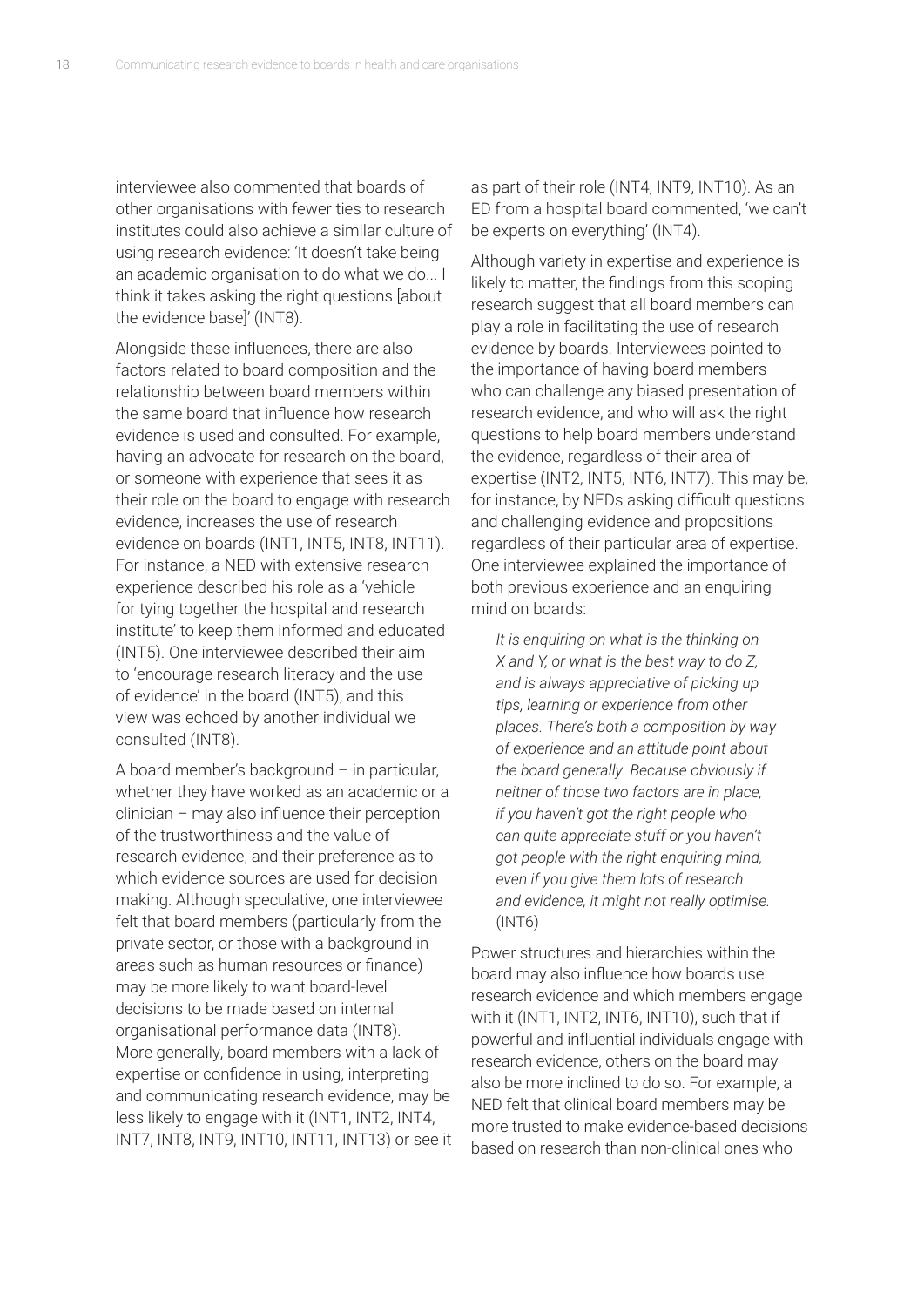may not have a high degree of training in using research (INT3). Such concerns may influence the extent to which NEDs and individuals without clinical experience feel comfortable in engaging with or challenge research evidence during board meetings.

Wider questions were raised about whether boards' fiduciary role was still relevant and meaningful within the current COVID-19 governance arrangements and how this may influence engagement with research evidence (INT15, INT16):

*I actually think since March I haven't got a board any more, the board has gone... we haven't met since March, we do Teams board meetings, but there isn't the same interaction; it's just completely different. I might have a discussion with the Chairman... I might not… I might just get on and do it… because throughout all of this the biggest thing we have had to do is grab equipment and grab PPE when it became available and you didn't ask too many questions, you just got on with it.* (INT16).

Tensions were also expressed about how the move to incident command and control structures and the displacement of conventional structures meant that NEDs had raised concerns 'that they may not be as assured as they might usually be' (INT15).

## **3.4. External circumstances and events also play a role: learning about engagement with research evidence during COVID-19**

Given the timing of our fieldwork, we also asked several questions about the use of research evidence in responding to COVID-19. Along with providing insight into how boards operated during COVID-19, this has also provided an interesting perspective into how boards balance research evidence and other

competing priorities during times of pressure and emergency within the health and care system, and how external influences impact on boards using research evidence. The pandemic is an interesting lens through which to consider the use of research evidence by boards, because boards were forced to make decisions quickly in a fast-changing environment.

The emergency nature of decisions being made during the pandemic meant that there was little evidence available in some areas where boards made decisions, and that some decisions were made swiftly and pragmatically rather than slowing down to consult research evidence (INT1, INT3, INT4, INT6, INT7, INT11). Key bodies, including Public Health England and NHS England and NHS Improvement, issued central guidance for NHS bodies on various aspects of response to COVID-19, such as the use of personal protective equipment (PPE). According to many interviewees, NHS Trusts were obliged to follow this national guidance and were limited by the supply of PPE available within their Trusts, and therefore most did not actively seek out research evidence on PPE during the pandemic (INT1, INT3, INT5, INT6, INT8, INT10, INT11, INT13, INT16). One interviewee reported that, regarding PPE: 'We were given what we were given. There was no decision making on that' (INT 8).

Interviewees were also asked about whether boards had consulted research evidence to inform decisions about remote consultations and remote monitoring of patients during the pandemic. Some organisations reportedly consulted such research evidence, although this was often not specific to COVID-19 and built on previous actions that boards had already taken to move towards telemedicine prior to the pandemic (INT2, INT13). One interviewee described the move to telemedicine as 'an immediate, operational one… implemented overnight rather than in a calm and considered way' (INT4).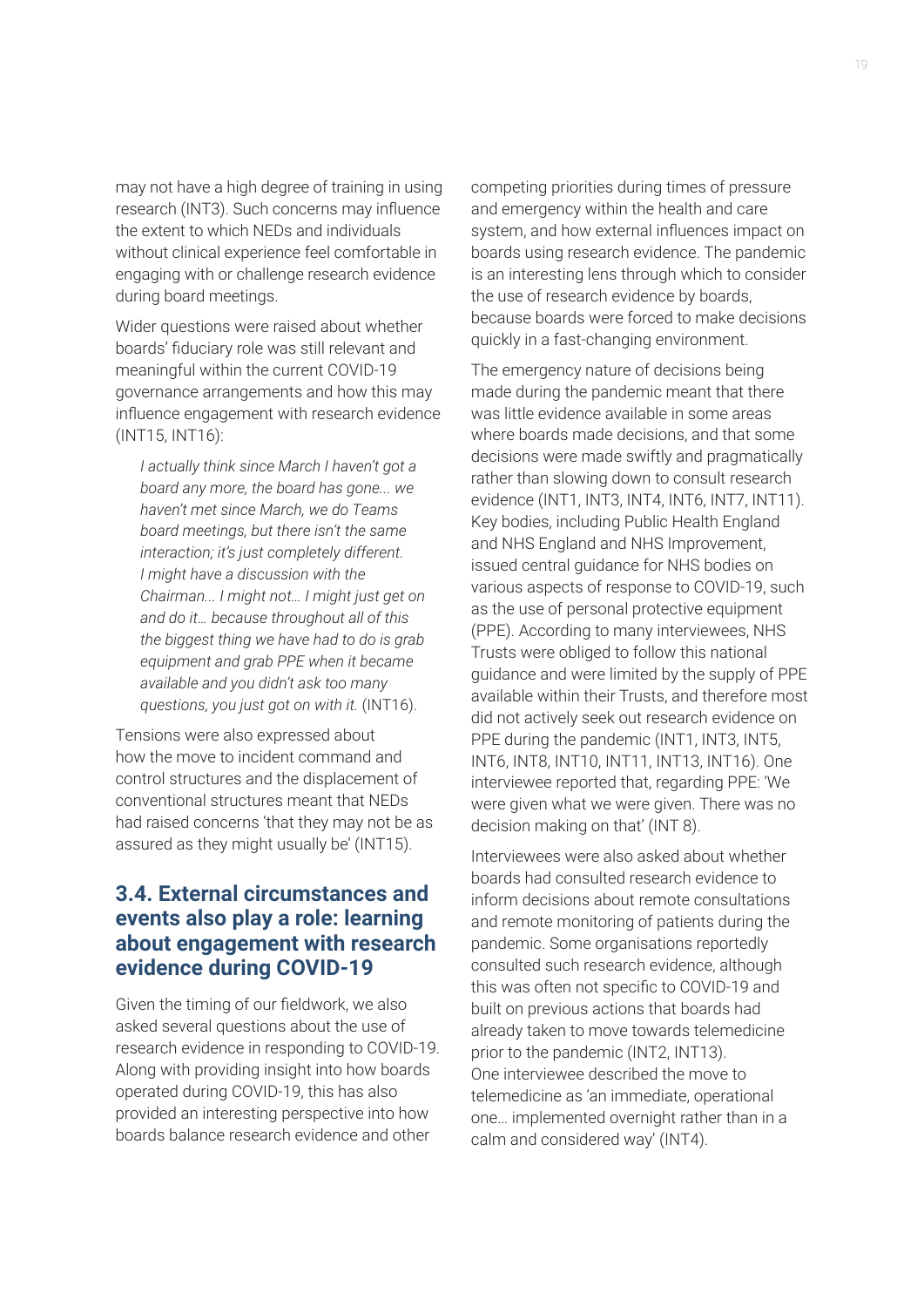Outside of the PPE and remote consultation and remote monitoring contexts, interviewees also described using research evidence for other COVID-19 related decisions. One example includes a board facilitating contact with infectious disease experts to help ensure that measures taken by the Trust were properly designed and based on available research (INT 6). Another board member described setting up a clinical COVID-19 committee in order to evaluate and undertake research that would be escalated to senior officials in a streamlined manner (INT15). The sub-committee was perceived to be beneficial for patients, for clinicians galvanised by the rapid translation of research evidence, and for the board to make more informed responsive decisions. The interviewee explained: 'So drugs like x… because we have a live trial of it we decided not to use. It only worked in a trial setting... so patients got a very rapid defence line' (INT15).

Concrete examples from interviewees of decisions that had been informed by research evidence were largely lacking at the board level. Rather than boards, some focused on how the COVID-19 response would draw on a range of evidence and intelligence gathered from national and international clinical networks. Intensive care was cited as an example of the rapid learning that was required about how best to treat patients. As illustrated by one interviewee: 'A lot of info and intelligence was exchanged within the clinical communities… Whether it's WhatsApp, whether it's the medical journal, or other information. I know whether it's in London or the Midlands they would be actively in touch with their peers in healthcare systems' (INT14).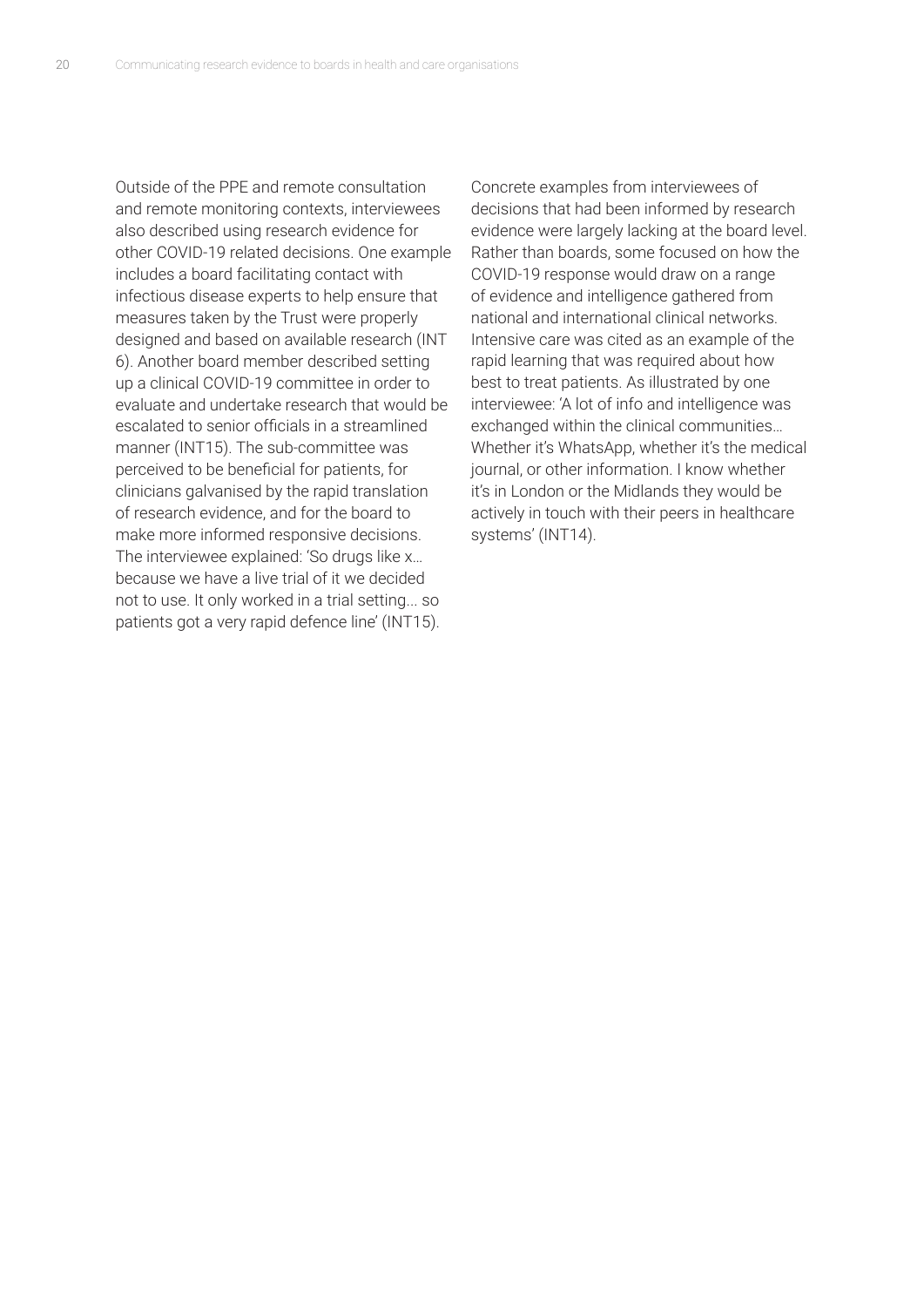How can the use of How can the use of<br>research evidence by<br>boards be improved?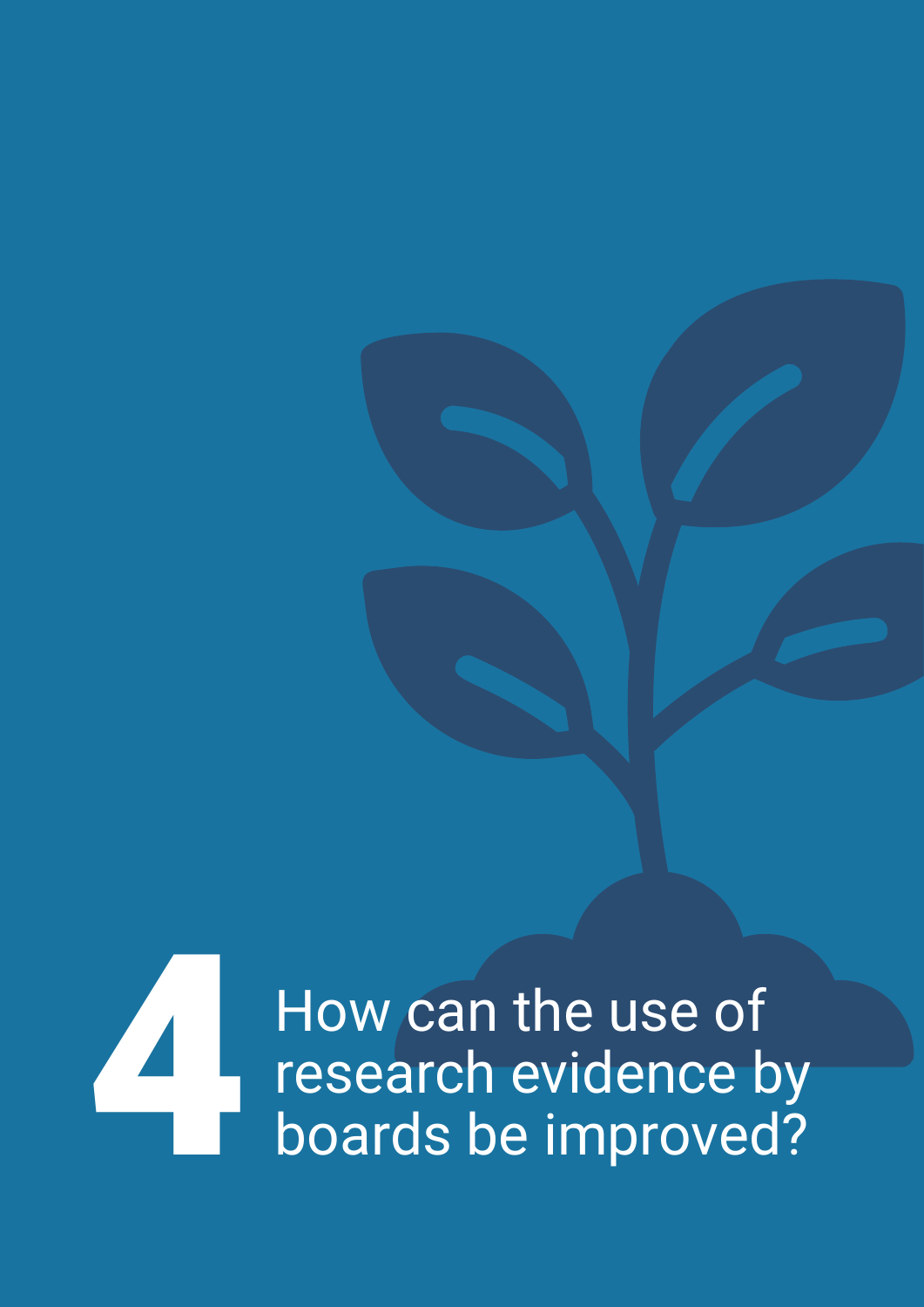We identified some suggestions on how to improve the use of research evidence by boards. These suggestions relate to: (1) how the nature of research evidence itself can be improved, (2) the communication of research evidence to boards, (3) board members' skills and capabilities related to using research evidence, and (4) how board processes for using research evidence can be clarified and improved. It is important to flag that these represent the views of individuals we interviewed during our scoping study. These recommendations have not been tested, as it was outside the scope of this work to seek consensus or prioritise suggestions. We also did not study the context of wider improvement research literature.

## **4.1. Improving the nature of research evidence to make it more usable by boards**

Interviewees recommended a number of ways through which research evidence itself can be made more usable for boards. Although a few practical suggestions were mentioned, one of the strongest messages centred around the need for timely and relevant research evidence that addresses key areas of need.

Many interviewees highlighted the importance of research evidence that takes into account real-world circumstances and draws out implications (INT2, INT4, INT7, INT10, INT11, INT12). Interviewees pointed to the importance of explicitly stating potential limitations to acting on research findings when communicating research outputs. For instance, during the COVID-19 pandemic it was suggested that research evidence around social distancing in hospital settings needed to explicitly consider physical space limitations within hospitals and recognise that implementing social distancing measures could cause harms from delaying or cancelling non-COVID-19 treatments (INT2). One interviewee also suggested that more closely aligning the priorities of research institutes with the needs of Trust boards might be useful in improving the real-world applicability of research (INT11). Drawing out vignettes of patient stories or implications for patient experience can also be important in making the research understandable to a board (INT7).

Several ways to potentially improve the timeliness of research outputs were also suggested by interviewees, although none have been tested for feasibility (INT1, INT12). For example, interviewees suggested reducing time spent in peer review processes (INT1) and using artificial intelligence to filter through existing research efficiently and to identify relevant research for boards (INT1).

#### **4.2. Improving how research evidence is communicated to boards**

Research evidence may be timely, robust and translatable, but if it is not communicated in a way that clearly conveys this, it is unlikely to be used by boards. Interviewees suggested that one of the most important factors that facilitate boards using research evidence is a clear 'so what?' message that explicitly states why boards should pay attention to a piece of research evidence, along with publishing in accessible formats, as previously discussed in Section 3.1 (INT4, INT5, INT7, INT9, INT10, INT12, INT13). Therefore, either improving researchers' skills in communicating research evidence to boards or using an intermediary to translate the evidence may help improve the extent to which boards engage with a full range of research evidence. Based on the interview findings, it may be useful to provide training to researchers in using presentations, blogs, graphics and stories when communicating research evidence, which may be more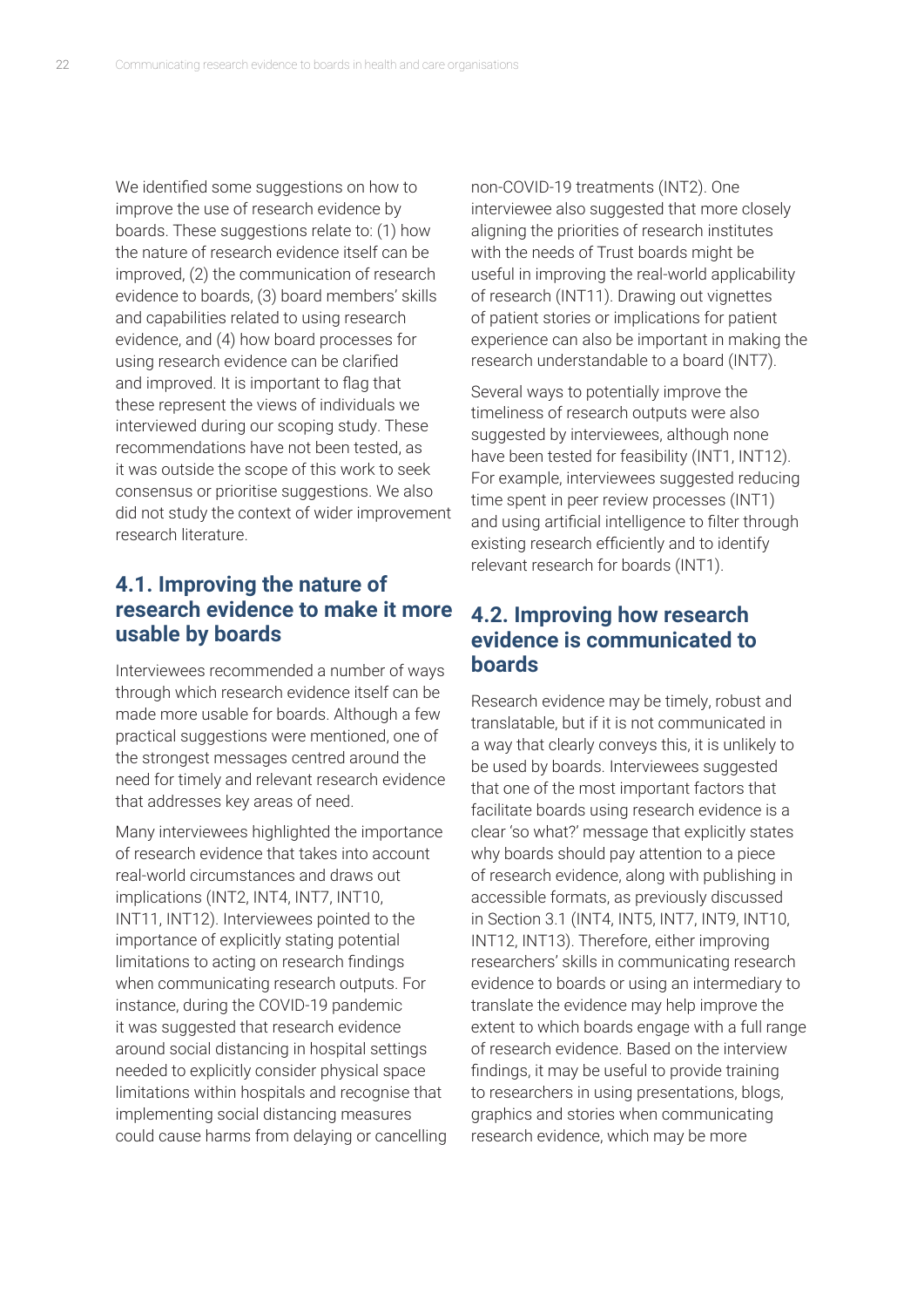accessible to board members than primary research articles. Using accessible language, avoiding technical terms and jargon, and tailoring messages to the audience are also key in communicating research evidence to most board members (INT1, INT8). One interviewee suggested that it would be useful for researchers to sit in on board meetings (or their sub-committees) to help understand the needs of board members and how they use and digest evidence (INT11), but the wider scale acceptability and feasibility of such an approach has not been tested.

One interviewee also mentioned that research outputs with a long list of potential implications of research on decision making are less useful than shorter suggestions that are targeted towards particular actors and take into account real-world limitations (INT10). Others suggested a greater role for knowledge broker organisations and agencies that were established to support the translation of healthcare research into practice (INT14, INT17). Such research translation organisations could focus on synthesising research and making it more accessible to lay readers.

#### **4.3. Improving board members' confidence and skill in using research evidence**

Boards, as mentioned above, are made up of individuals with varying levels of comfort, experience and expertise in using research evidence. Although not all board members will be experts in using research evidence, they can be supported by information from a wide range of sources, including public health consultants, local research departments and information services to ask the right questions to ensure that boards use research evidence appropriately.

Many interviewees identified the need to improve board members' skills in interpreting and discussing research evidence, and

particularly in critiquing and challenging research findings (INT2, INT5, INT7, INT9). Board seminars and development sessions can be important in this regard. Training on how to assess research quality, and on the critical interpretation and use of research evidence could potentially improve board members' research literacy and confidence. Doing so would help to mitigate against the risk of selectively using research evidence where it is convenient or where it supports a proposal being presented to a board. A clinical chair suggested that part of board development training should be about how to ask questions of those who understand research to ensure that what they are saying is right: *'You're not going to be able to create research training for all the people on boards at a level where they could do it, but they should be able to challenge it and to feel empowered to go back to the researchers and say actually, that sounds like a load of academic guff, what does that mean for people?'.* (INT7)

#### **4.4. Improving and clarifying processes for using research evidence**

There are several ways to help get relevant research evidence to board members, and to ensure that boards are configured in a way that allows them to appropriately use research evidence. A more active 'push' of relevant research evidence to boards could potentially help members who do not have time to seek out and sort through research evidence themselves (INT2, INT7). This active 'push' of evidence to the board may occur through designated board members (INT1, INT5, INT8), whose role is to bring research evidence to the board or by consulting external parties to identify relevant research evidence (INT3, INT9). Increasing clarity around the roles and responsibilities of other board members in terms of the use of research evidence was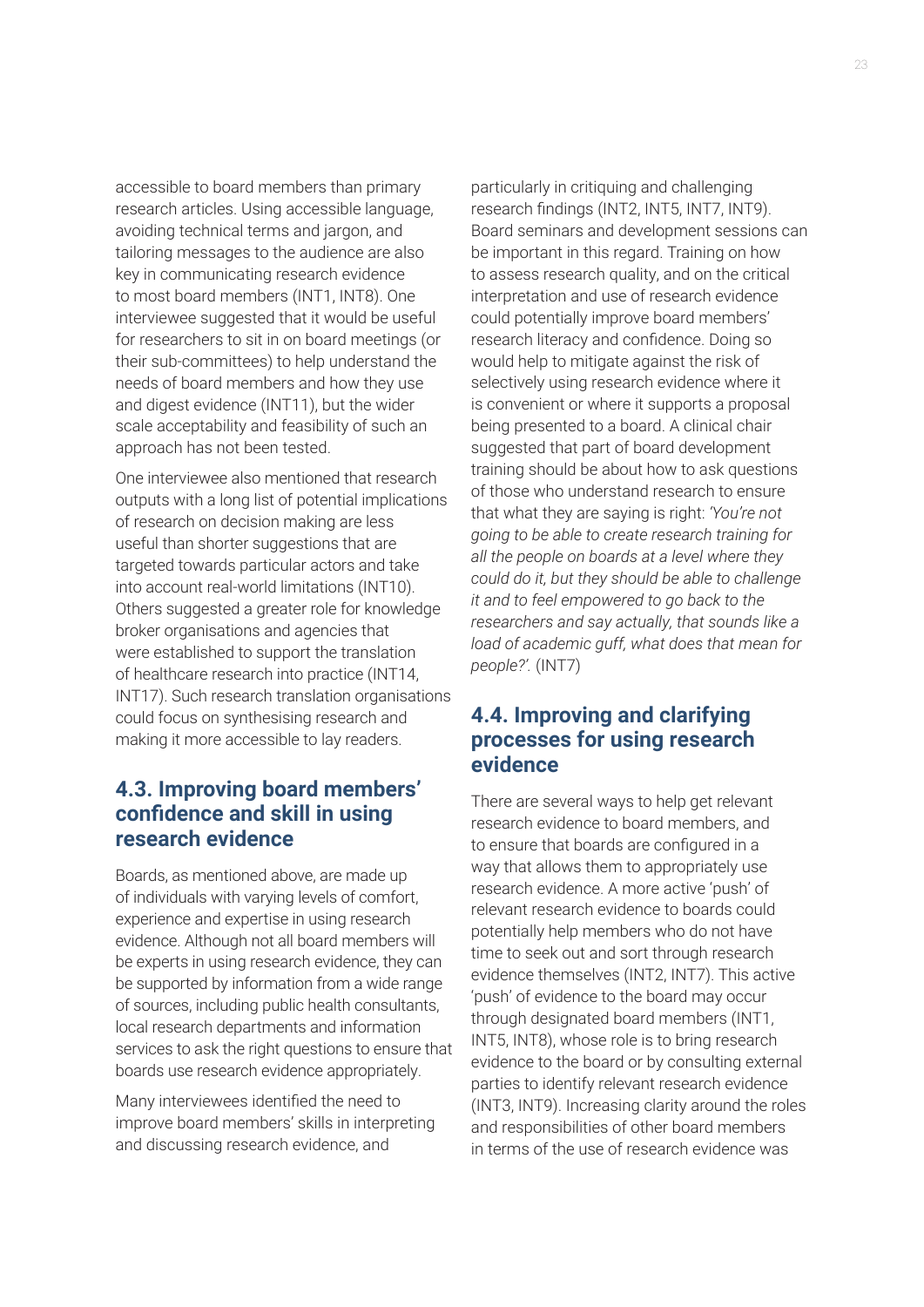also mentioned (INT1, INT5, INT10). Some interviewees also suggested that having subgroups or committees that sit under the board and review research evidence in their areas of expertise can help save valuable time during board meetings and can make the best use of expertise on the board. Interviewees reported that these sub-committees are likely to be better set up to review research evidence, in terms of expectations of the board members, and their research literacy, or capability to engage with research evidence (INT9, INT13).

Lastly, changing the structure of board meetings could also potentially help research evidence to become a core part of how boards operate. Board meetings are necessarily structured and formal, and board members already have a large number of papers and standard agenda items, which may limit the time and capacity available to consult research evidence (INT1, INT12). For example, research evidence might become 'business as usual' if it were included as a standing item on the board's agenda (INT7, INT9), although it is unclear whether there would be a desire to change board processes in this way.

#### **4.5. Evidence needs in response to COVID-19**

In discussing the use of research evidence, interviewees identified a number of areas where future research might be helpful in making decisions at a board level. To a large degree, these suggestions focused on what evidence might be needed as the NHS and health system continue to battle the COVID-19 pandemic, and potential research needs as they return to a 'new normal'.

Many interviewees mentioned a need for research evidence that helps organisations understand how to balance COVID-19 and non-COVID-19 risks (INT1, INT2, INT6, INT7, INT10). For example, interviewees highlighted the need to understand the impact of COVID-19 related delays to non-urgent and elective care (INT10) and to cancer care specifically (INT7), as well as the impact of decreased hospital capacity that has occurred due to the need to maintain a social distance of two metres between individuals (INT6). Interviewees mentioned that this kind of research evidence around the true impact of COVID-19 can help them undertake risk assessments and plan both regular and pandemic-related services.

*The danger is that we are so worried about COVID, that in trying to prevent one death in COVID, we end up killing three people by delaying their treatment for cancer, for example... everyone is so worried about COVID that nobody is really doing the proper work on what are the checks and balances.* (INT2)

A need to better understand the impacts and unintended consequences of telemedicine and virtual consultations was also identified (INT4, INT5, INT7, INT8, INT9, INT10, INT11, INT13). In particular, some interviewees emphasised the importance of understanding the impact of remote consultations and telemedicine on different populations to help understand potential inequalities perpetuated by their use (INT7, INT8, INT13). It would also be helpful to understand their costs, benefits and cost effectiveness as compared with face-to-face care, to inform how care may be provided during and after the pandemic (INT8, INT10, INT11). An interviewee on a mental health Trust board provided a pertinent example of potential negative impacts of remote mental health care if an adolescent patient being assessed were to be influenced by an off-screen family member (INT8), and another provided an example of where research evidence on health inequalities and telemedicine would be useful:

*One of the things that has really come to the fore during COVID is that giving everybody the same access to the same*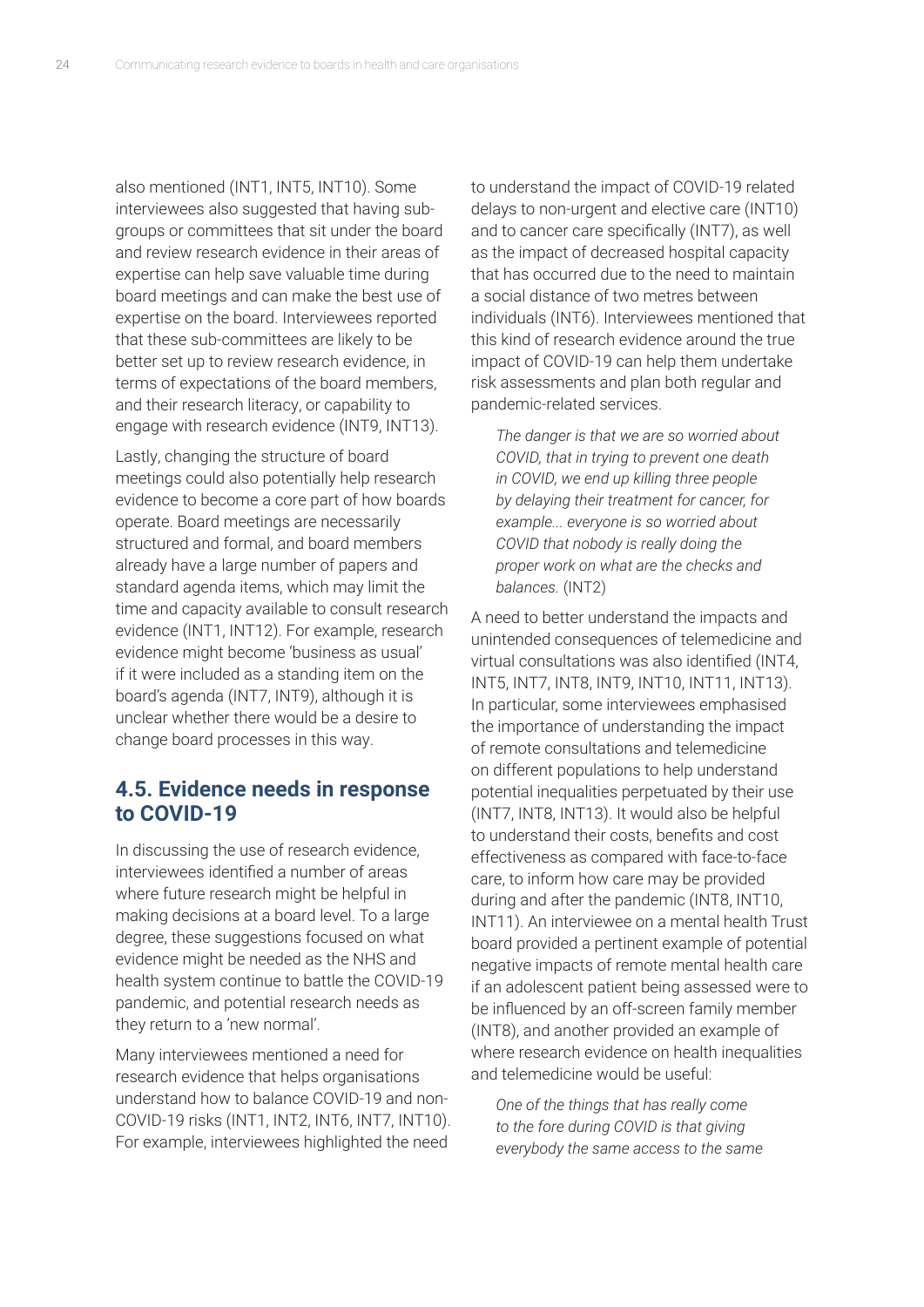*treatment doesn't give you the same outcome. What we're trying to use the population health database to do is to identify those people that need something a bit different in order to give them a better chance at getting the same outcome as everybody else.* (INT13)

Some interviewees also identified the need for more research evidence on topics relating to population health (INT5), such as those related to inequalities in mental health during the pandemic and more widely (INT5, INT12), public health analyses and research on public health topics such as the need for an increased focus on prevention in the community rather than on the acute sector (INT9).

Interviewees also mentioned the need for more research evidence around the impact of changed working patterns during COVID-19 (INT7) and on the long-term impacts of COVID-19 on cognition and mental health (INT5, INT12). Understanding the long-term mental health impacts, according to a few interviewees, could help mental health Trusts get ready for population health needs in the future (INT5, INT12).

*One aspect of all of this is seeking to understand what the actual effect on mental health of the community is as a result of COVID, in order to help plan future capacity. We are sort of witnessing some signs of increased demand, and everyone works on the assumption that there will be a psychological fall out from this but it's impossible to predict precisely how significant that will be. There's lots of evidence from previous recessions and lots of evidence from previous pandemics of a psychological impact, and here we've got a pandemic and a recession that are very much interlinked, so it's clear what's coming down the track but a greater understanding of that would be helpful…* 

#### *at the moment it's hard to plan for what is likely to happen.* (INT12)

Given the ethical dilemmas raised by COVID-19, a suggestion was made for research evidence to support board decision making around priority setting and quality of life measures (INT16). An interviewee discussed how COVID-19 represented an opportunity to reassess how care is provided, rather than just returning to pre-pandemic care:

*If we just chase back to where we were, we've lost a whole host of potential advantages of having a six-month experiment of being able to work in a completely different way, which may be hiding some issues but actually has afforded some massive opportunities that if we can support with evidence, we should be pushing really hard to maintain.* (INT7)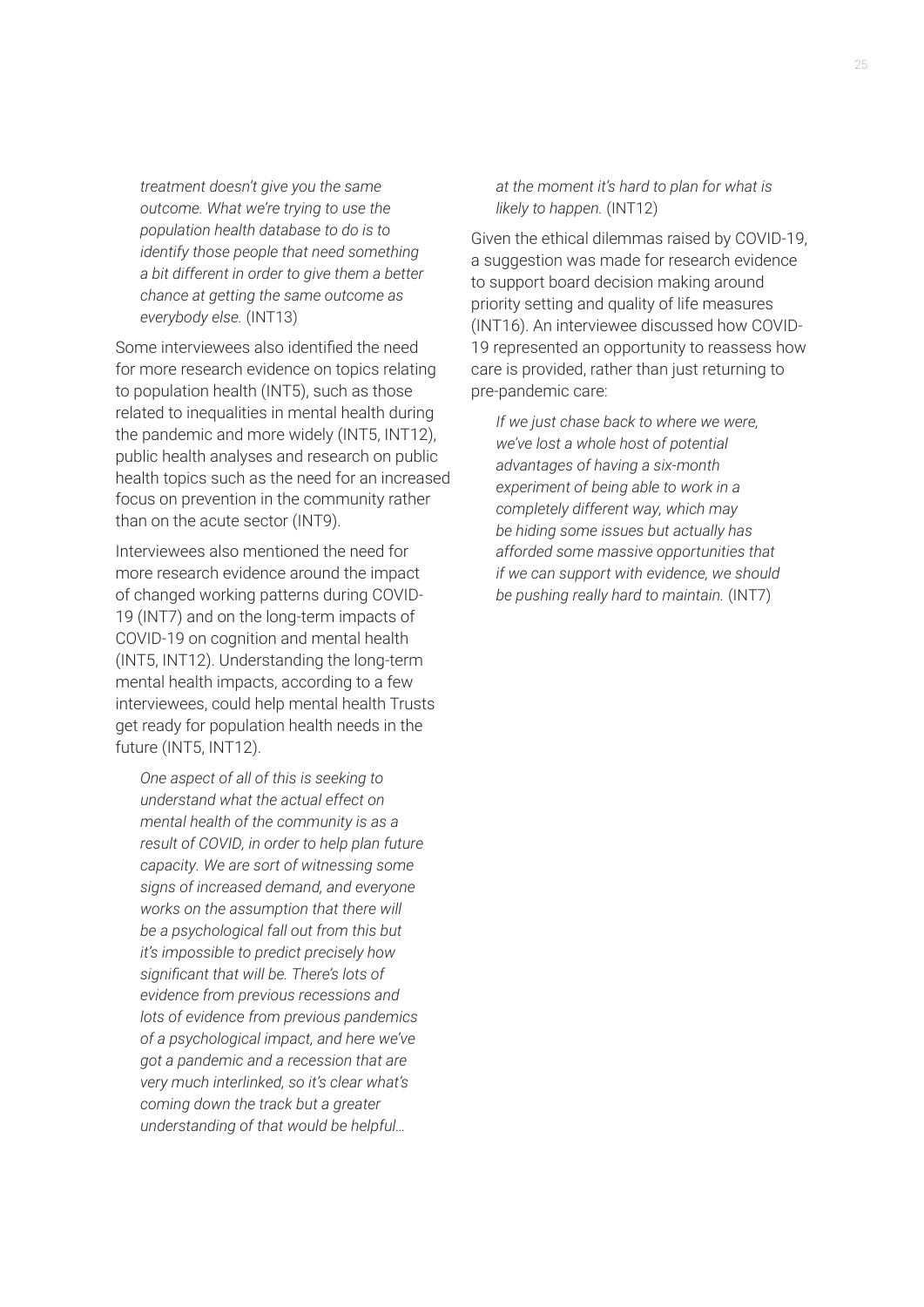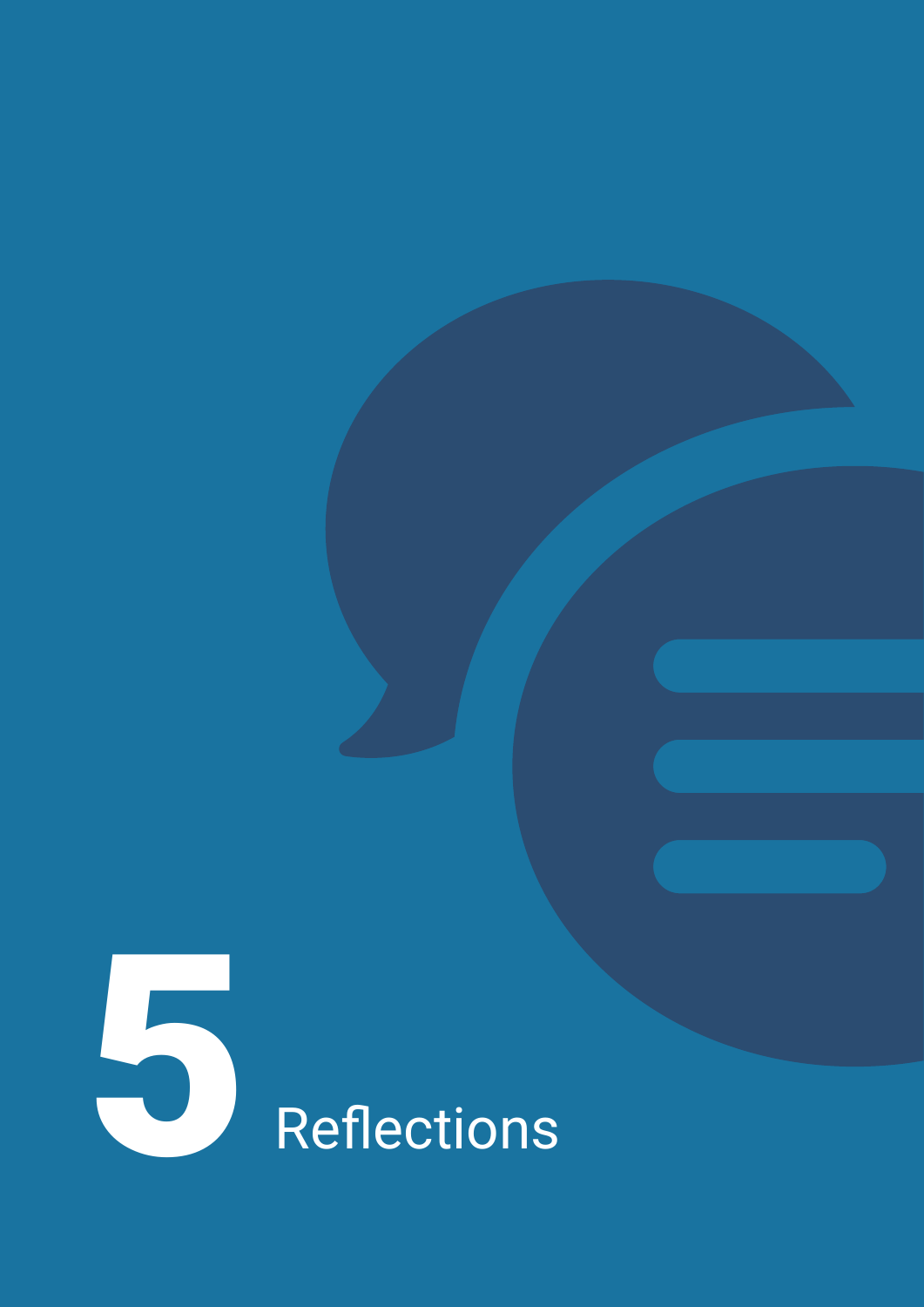In this section, we offer the research team's reflections on the insights gained from this scoping study and on their implications for further work on this topic. Boards have essential roles in the running of health and care organisations as they have a duty to ensure the provision of safe and effective services, and that public money is spent efficiently and effectively. Effective boards demonstrate leadership by undertaking three key roles: formulating strategy; ensuring accountability by holding the organisation to account for delivering the strategy; and shaping a positive culture for the board and the organisation.[2]

While the literature on aspects of board structure, competency and function and on evidence-based decision making continues to expand, there is comparatively little robust evidence on how health and care boards engage with *research* evidence specifically in executing their roles. There is a pressing need to develop practical research evidence that supports boards in their decision making, oversight and accountability functions. This scoping study sheds light on an underresearched area with important potential implications for the performance of health and care organisations and the quality of care that patients receive.

## **5.1. The diversity in individual perceptions of boards' use of research evidence is striking, and there is a need to strengthen the evidence base on current practices through larger scale research**

In reflecting on our findings, we were most struck by the diversity of views on the extent to which board members use research evidence and the evidence needs of particular boards. This diversity was evident both within individual boards (i.e. among different members) and to

a lesser extent across boards (i.e. Trust board members versus STP/ICS board members).

We did not observe any clear patterns in differences of views related to the use of research evidence between different roles on a board (e.g. NEDs and EDs, clinical and managerial roles); however, our sample size was relatively small. Further exploration to understand whether and how different board features related to their structure, composition, size and culture may play a role in the extent to which boards engage with research evidence is needed. Gaining a better understanding of these influences would require a larger scale study of boards with different features and could also benefit from triangulation of lessons learnt against the wider and abundant literature on evidence-based decision making in health and care, including studies that explicitly consider different types of evidence and information.[14, 15].

## **5.2. Future research on boards' use of research evidence should look at how board roles and relationships influence the extent to which research evidence is used**

#### 5.2.1. Roles on boards and the culture of interaction

The diversity of views that we gained through our scoping study on the extent to which research evidence is used by boards may in part relate to the differing roles of individuals on boards and on how different roles interact within a board culture. Within the board, the roles of individual members differ. Some functions may be more likely than others to require research evidence, or indeed other types of knowledge and information, to execute their roles. However, based on the insights we have gained it appears that boards tend towards consulting research evidence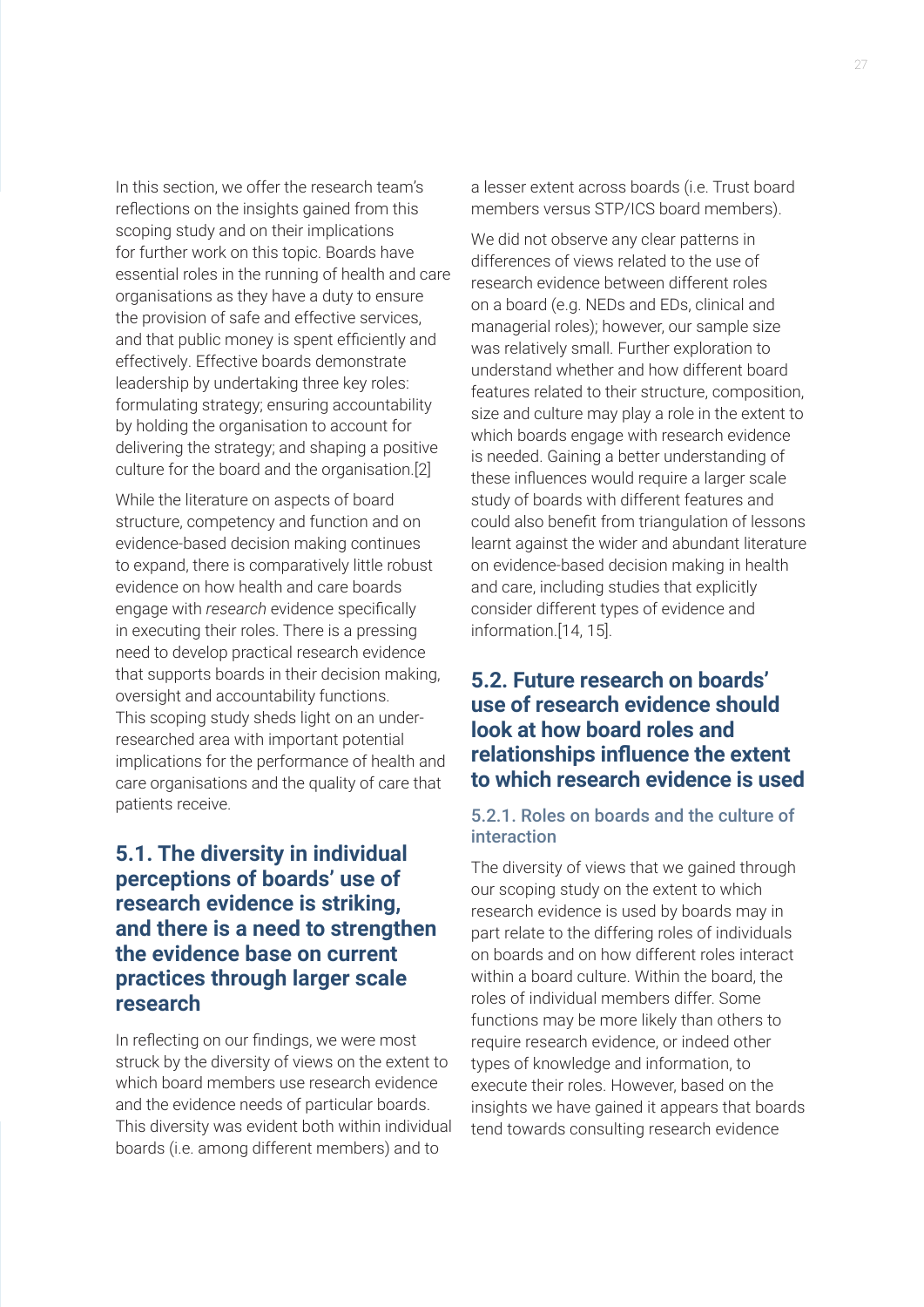relatively opportunistically, and when needed, rather than having a systematic approach to embedding engagement with research evidence into decision making. The urgency of many board meetings, full agendas and the times between meetings, may also impede thorough engagement and examination of research evidence.

Our findings about how and where research evidence is used by board members resonates with Nicolini and colleagues' study of how NHS Chief Executive Officers (CEOs) make decisions and mobilise knowledge and information within their activities.[3] CEOs are viewed as individuals who make themselves knowledgeable about specific issues through different types and combinations of practices, activities and sources. This is not to say that CEOs do not ever seek information for a specific purpose. However, Nicolini and colleagues flag that CEOs often access the knowledge and information they need through mundane monitoring (i.e. as part of being present and through everyday monitoring practices) or through occasioned monitoring (i.e. prompted by particular events and experiences). They translate different types of information and knowledge into narratives that themselves evolve with time. They often make sense of knowledge and information dialogically, through face-to-face, email or phone conversations and interactions with others, usually selected members of executive teams who form an 'inner conversational circle'.[3]

Such insights about CEOs' use of information not only resonate with the findings from our interviews (in terms of how different board members access evidence) but also provide useful learning about approaches to knowledge mobilisation at senior leadership levels in the NHS more broadly (i.e. in the context of diverse types of knowledge). They also support findings from other fields regarding the limits

of direct and instrumental systematic research and the importance of diffusion exercised in more subtle ways than 'utilisation'.[16] Given the calls for greater understanding of how power and leadership can influence the use of evidence within political and social contexts,[17] our findings provide important insights into how the composition of boards and the culture of interaction within boards influences their ability and practices in relation to the use of research evidence.

#### 5.2.2. Board structure and size

Evidence regarding high performing health and care boards stresses the importance of having a balance of executive and nonexecutive directors so that power does not reside disproportionately in a small number of individuals.[2] Such a composition is mandatory for NHS Trusts, but not currently for STP boards since these are partnerships, not statutory organisations. Indeed, many STP boards do not currently have NEDs. Such power dynamics between EDs and NEDs, or indeed potentially between clinical and managerial and finance role representation on a board, can influence a board's culture, including potentially in relation to attitudes and practices related to the use of research evidence. We also saw several examples of boards where specific additional structures or roles had been implemented that might be conducive to consideration of research evidence. For example, boards generally also have various sub-committees providing additional support, and these often include, for example, a quality committee, and an audit and risk committee.[2]

Across our interviewees, there seemed to be a general recognition that boards could improve the extent to which they engage with and are sensitised to research evidence. However, there also seemed to be a diversity of views as to whether boards are necessarily the 'right place'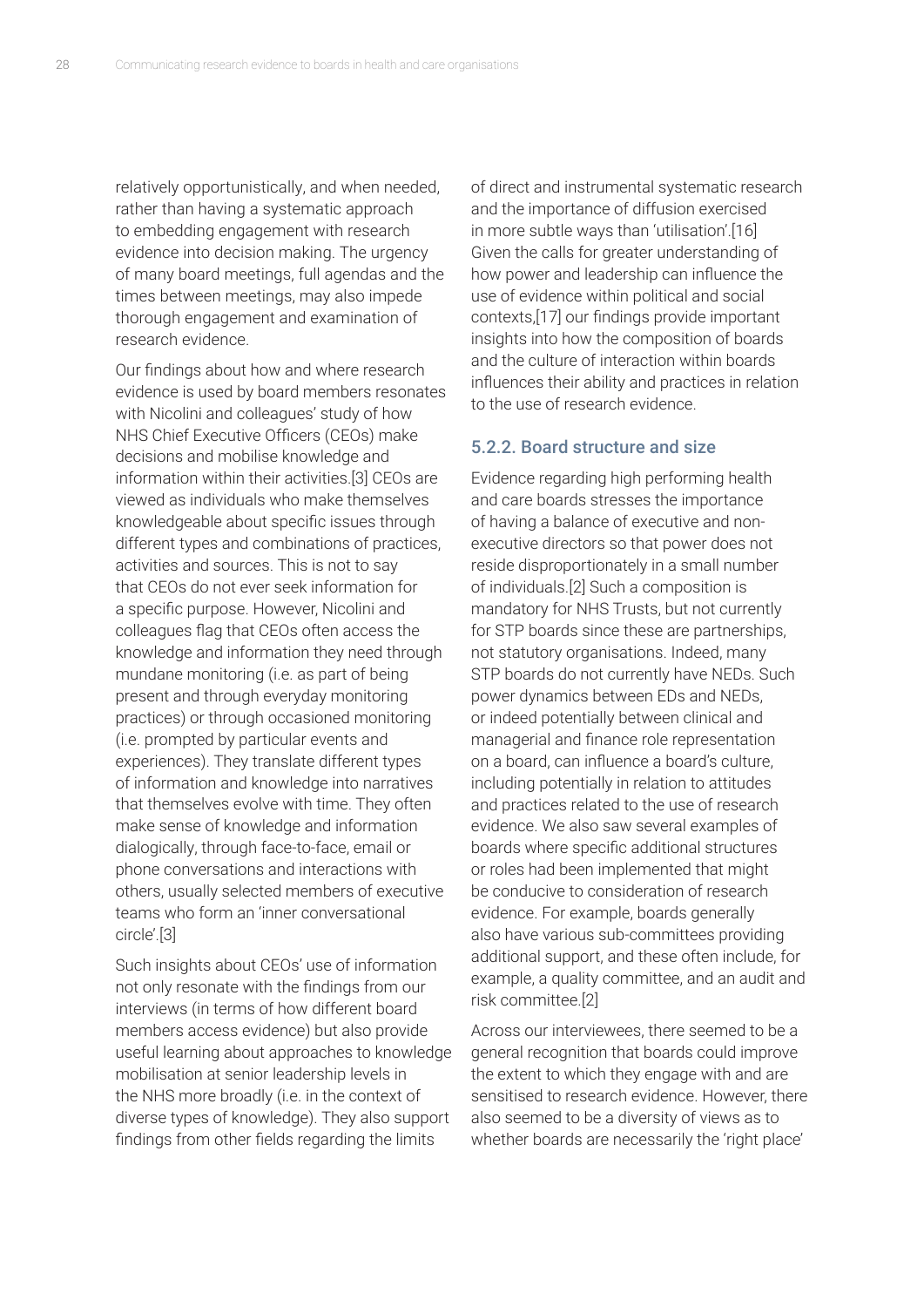within organisational structures to embed more systematic and direct engagement with research evidence. Board sub-committees and other channels within organisations may allow research evidence to feed into wider board level functions. Organisational medical directorates, alongside board sub-committees for quality improvement, for example, can also be channels through which research feeds into organisational practices, and then the question becomes one of ensuring appropriate feedback loops between these structures and the main board. The relationship between the main board and its sub-committees, including their consideration of research evidence and how this is fed back into decision making, may be an area for further research. There are questions also as to whether capabilities and capacity for engagement with research evidence needs to be built across an entire board, or within specific sub-committees of the board, to complement the capabilities in other organisational structures.

In some boards, interviewees highlighted particular roles taken on by individual board members to raise awareness and to champion the use of research evidence. While clinical representation on NHS boards has often been limited to a minority of board members,[18] our findings highlighted the importance of clinical leadership in championing particular research evidence. It would be valuable in future research to understand how the clinical background of a board member influences their views on which types of research evidence are considered most useful for a board, (as well as the relative importance of research evidence versus other types of evidence). We heard views from some interviewees that NHS organisations with strong links to research institutions were more likely to be able to access research evidence during board meetings. However, we did not come across any literature that looked at

how board priorities or links with research institutions influence their engagement with research evidence.

Similarly, there remain questions as to whether boards' systematic engagement with research evidence may be more appropriate for research evidence related to quality improvement activities, service design and organisational management decisions that span clinical areas, rather than clinical research evidence and decision making matters that may be covered by various medical directorates. There is a growing interest in research circles in the role of boards and senior organisational leaders in care quality and safety, and some evidence, based on large-scale, mixed-methods research, to suggest that NHS boards spend significant amounts of time discussing quality and safety-related issues.[5, 19] The crucial role of boards in this regard is highlighted by cases of serious hospital failings, such as at Mid Staffordshire.[6, 20-23]There is a need for further work to better understand how research evidence and engagement with it can support boards in delivering on quality of care aims.

In all the above aspects, there is scope for further research to understand whether a consistent and systematic strategy for using research evidence in boards would be desirable. Such research could also look at the feasibility of such a strategy, in light of the heterogeneity of decisions that boards make (as they relate to clinical, operational and health service design matters) and in light of the variety of influences on board level decision making (e.g. including also organisational intelligence and data from service evaluations, policy influences, intuition and other factors). It could also seek insights into how a board's requirements for research evidence may vary according to the organisation's performance.

All of these areas outlined above represent topics for further enquiry in a future research agenda and merit further investigation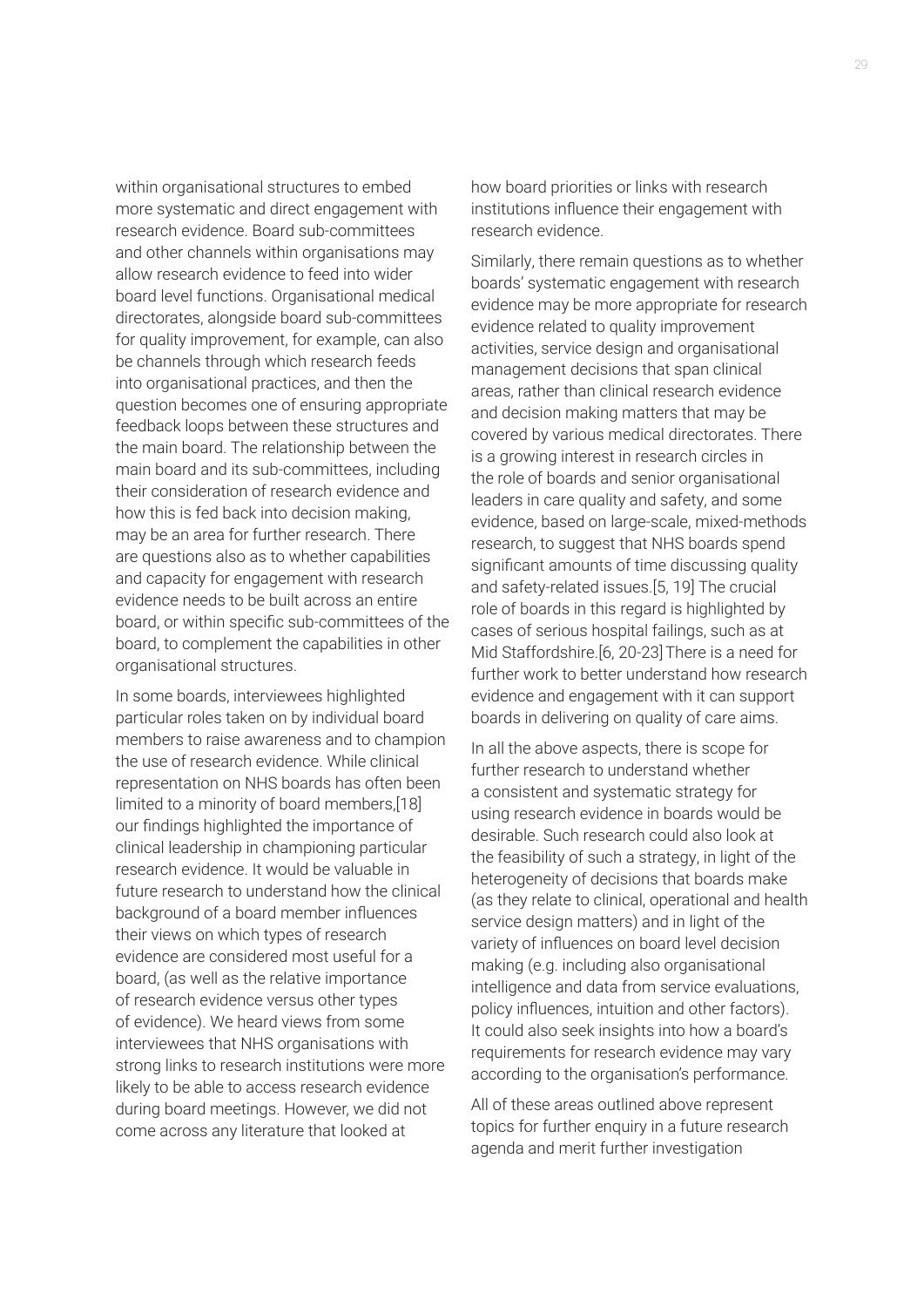across a larger sample, and with a design that deliberately controls for including boards with different characteristics in the sample, potentially through a survey and larger scale interview approach.

#### 5.2.3. Moving from perceptions to collective sense-making

Many of the questions explored in this scoping research are based on stakeholder perceptions of the degree to which their board uses research evidence. In turn, these perceptions may be related to individual skill-sets, interests, experiences and expectations as much as to factual recollections of evidence use. To move from perception to verified fact would require studies that can facilitate collective discussion about the topic of interest (e.g. through focus groups or workshops with a board) to establish a way of collective sense-making and addressing potential information asymmetries or differences in awareness about how research may (or may not) feed into board level decision making. Whereas this scoping project has provided a useful snapshot of the issues that require further investigation, it has also highlighted a need for future larger scale and mixed method research.

# **5.3. Considering scope for improvement: targeting the nature of research supplied to boards and board capabilities to engage with research**

Notwithstanding the diversity in perceptions of research use and on the extent to which it should be an explicit and routinely embedded aspect of board function across individuals we consulted, there was a common message throughout our work related to scope for improvement in terms of how boards overall are sensitised to research evidence and supported by it in executing their function

-– be that through directly consulting research, or indirectly, through intermediaries and via sub-committees who provide a feedback loop to allow a board to stay in touch with research developments and to ensure these are considered in decision making. To achieve these improvements requires considering both how research can be made more usable and accessible, and how boards can build capabilities and capacities to consume it. Improvements are needed on both the research supply and translation end, and on the appetite from boards to consider research.

#### 5.3.1. Research translation and accessibility

In terms of making research more accessible for use at board level, there are questions related to both how research relevance is communicated in formal outputs such as journal publications, and to how it is translated and disseminated to a target audience (e.g. through other media, aside from journal publications such as summaries of evidence, presentations, etc.). The research community needs to be sensitised to present research in a way that is easy to digest and can clearly convey information to target audiences. There was a strong appetite among board members we consulted to engage with the research through simpler and more accessible formats. Understanding what makes research evidence accessible to boards is especially important if the most relevant research is to reach boards, rather than evidence from organisations with the strongest communications teams.

A second concern we discussed earlier in this report related to demonstrating relevance to a board's specific circumstances and context, but this can be challenging given that target audiences themselves can be numerous, with diverse interests and needs. The wider literature on research translation and evidencebased decision making may have lessons to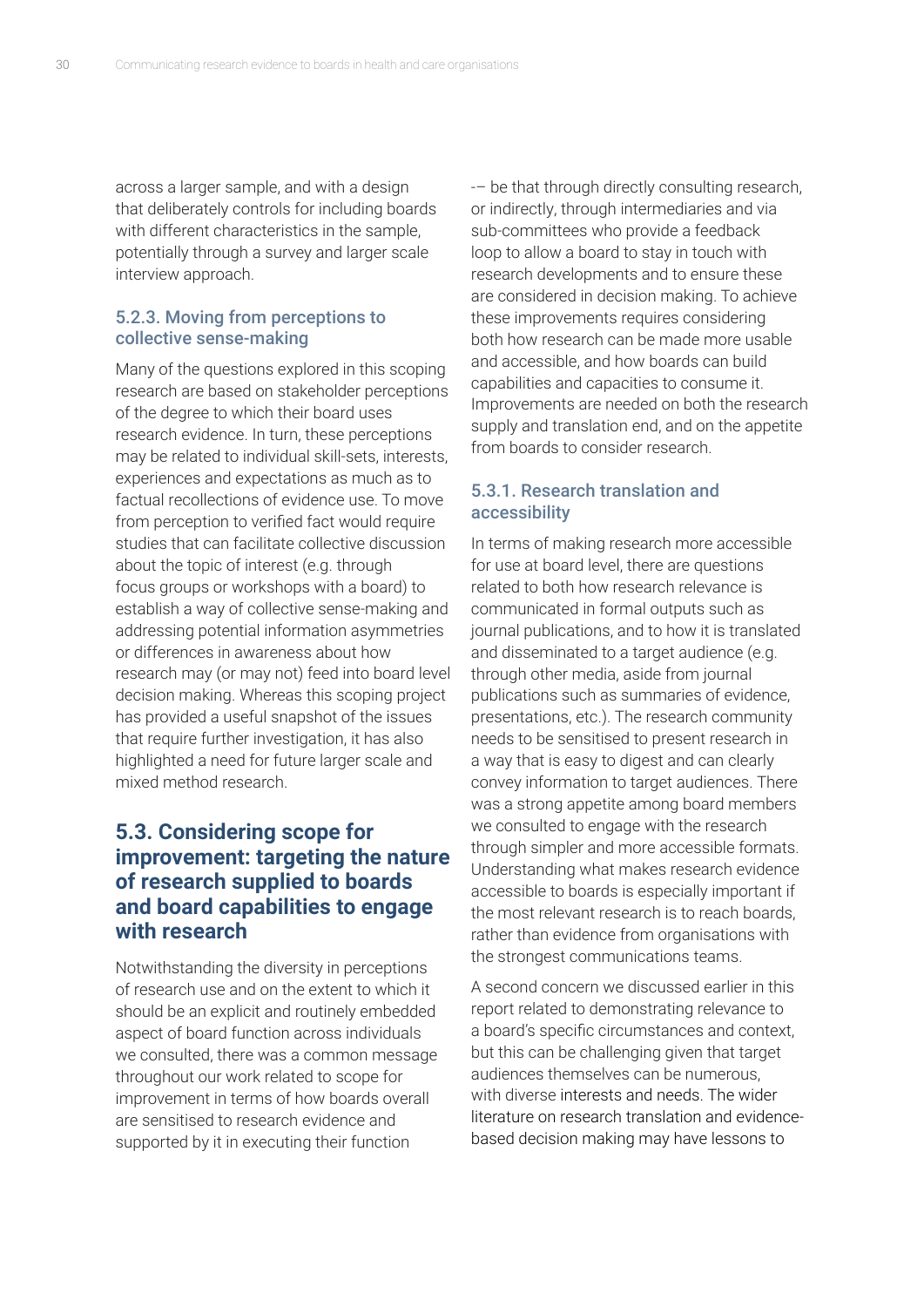offer in this regard.[24] A relevant example is an effort by Andersen and colleagues to translate research evidence from an ethnographic study of Quality Improvement (QI) activity in hospitals in five European countries (i.e. the QUASER study) into a user-friendly guide that can be used by senior hospital leaders to help diagnose organisational strengths and weaknesses in relation to QI challenges. Andersen et al. discuss how the findings of the QUASER study were translated into a guide through a series of stakeholder workshops and work by researchers from participating countries.[19]

In terms of the board itself, some interviewees gave examples of specific roles and brokers in charge of embedding research engagement in the agenda of board meetings more formally. A research champion will likely raise the visibility of research evidence, although there may also be implications in terms of the board retaining overall responsibility. A research champion may also bring conscious or unconscious bias in the choice of evidence presented, so appropriate challenge from other board members would be important.

As part of a capacity- and capabilitybuilding agenda, there may also be scope for establishing frameworks for boards to support engagement with research evidence. General frameworks could help boards identify and assess whether they have the requisite skills, processes, roles, systems and infrastructures in place to support effective engagement with research evidence. Various tools for assessing board performance have been developed over time with the Board Self-Assessment Questionnaire (BSAQ) being the most prominent.[25] This tool assesses board performance along the following dimensions: *contextual* (referring to board awareness

and taking account of organisational culture, values and norms); *educational* (referring to taking necessary steps to be well informed about the organisation and the board's roles, responsibilities and performance); *interpersonal* (referring to nurturing the development of the board as a collective group); *analytical*  (referring to board competencies in drawing on multiple perspectives to understand complex issues and ensure appropriate responses); *political* (i.e. the board's performance in terms of maintaining relationships with key stakeholders); and *strategic* (referring to the board's ability to help shape and envisage direction and a strategic approach to the organisation's future). There may be scope for considering how research readiness could be accounted for in these dimensions. In addition, there may be the opportunity for frameworks to support board level decision making on specific priority areas (e.g. types of research evidence that may be relevant to consult in a specific area such as infection control or remote consultations).

There may also be the possibility to explore the potential for a repository of synthesised and translated evidence relevant to board level decision making priorities at regional or national levels (akin to the NIHR Evidence Dissemination Centre).[26] Any such repository would need to focus on a set of shared national or regional priorities to be feasible in scope and scale and could potentially be established with the existing national evidence infrastructure. This scoping study did not draw firm conclusions about the types of research evidence preferred by boards (quantitative versus qualitative; health services research versus organisational and management research, etc.) but future research to understand this would also help to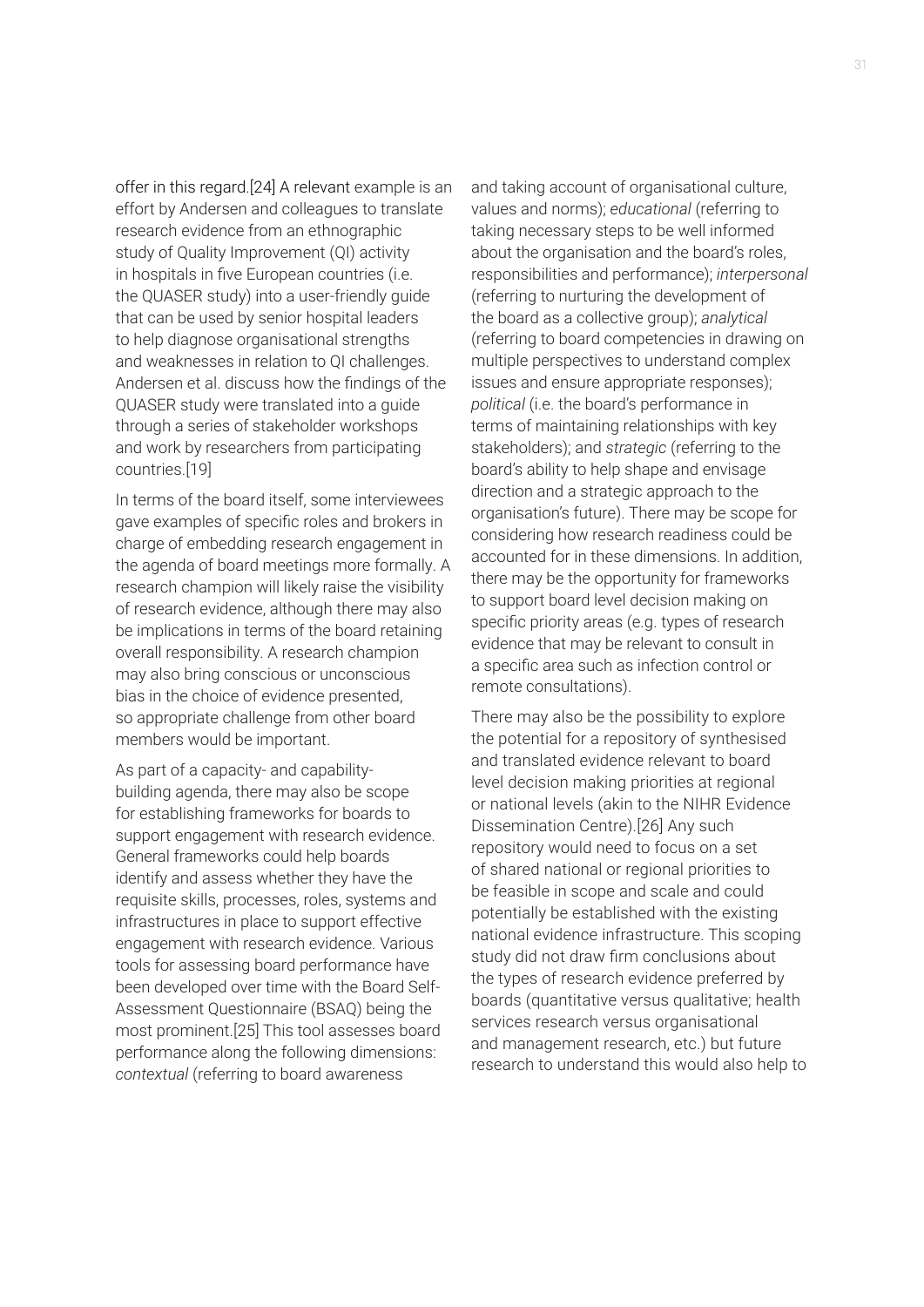make any such repository of maximum utility to boards.

As we discussed earlier in this report, interviewees reported that research evidence reaches board members both from diverse sources and in different formats. While there were some examples of board members directly seeking out research papers (or their authors), it seemed more common for evidence to be received through other routes such as via guidance documents provided to the board or in conversation with clinicians, or as part of business cases). Boards often seem to delegate consideration of research evidence to sub-committees or others in their organisations who would then convey insights to the board. Understanding how subcommittees and other trusted advisers use research evidence and feed it back into board decision making would be a valuable topic for further research in this area.

## **5.4. Understanding the use of research evidence in the context of wider influences on decision making and sense-making**

The influences on the use of research evidence by boards reinforce the need for any improvement efforts to consider the nature of research outputs, as well as the nature of boards. In addition to the formats of research that matters, the timeliness, relevance and robustness of research evidence also play a role in the extent to which boards engage with it. In the context of relevance, it is important to consider not only the relevance of the topic being researched for decisions boards may need to make, but also the relevance of the findings in terms of informing *feasible* implementation of research findings in realworld implementation settings. It remains unclear how board members currently engage with research priority setting, and where they

sit in the discussions that take place between Trust representatives and collaborating research institutions, and how they feed into shaping a research agenda.

It is clear that engagement with research evidence can only ever be one part of the process of board level decision making and sense-making. Other vital factors such as organisational data and intelligence, policy developments and mandates, experiential knowledge, patient stories, pragmatic considerations related to time, skills and priorities, population expectations, guidance from national bodies and the intuitive nature of decision making behaviours will all play a role in board decisions. This was particularly evident in the insights individuals communicated in relation to decision making in response to COVID as part of our study. For example, most interviewees reported that their board had used Public Health England's guidance on the use of personal protective equipment (PPE) rather than seeking research evidence themselves. Similarly, pragmatic considerations about infection control and service delivery were a major driver in Trusts' increases in the use of remote appointments during the pandemic, particularly to replace outpatient appointments.

Others too have looked at the role of some of these alternative sources such as organisational data and intelligence in decision making. As part of a wider review of the literature and guidance on what makes for healthy NHS boards, Ramsay and colleagues discuss the important roles boards have in both shaping and using intelligence. [2] Intelligence is considered in the context of organisational performance information (e.g. financial, efficiency, workforce, patient experience, clinical quality, access and targetrelated) and local population health needs (and what drives them). Related to organisational performance information, several studies also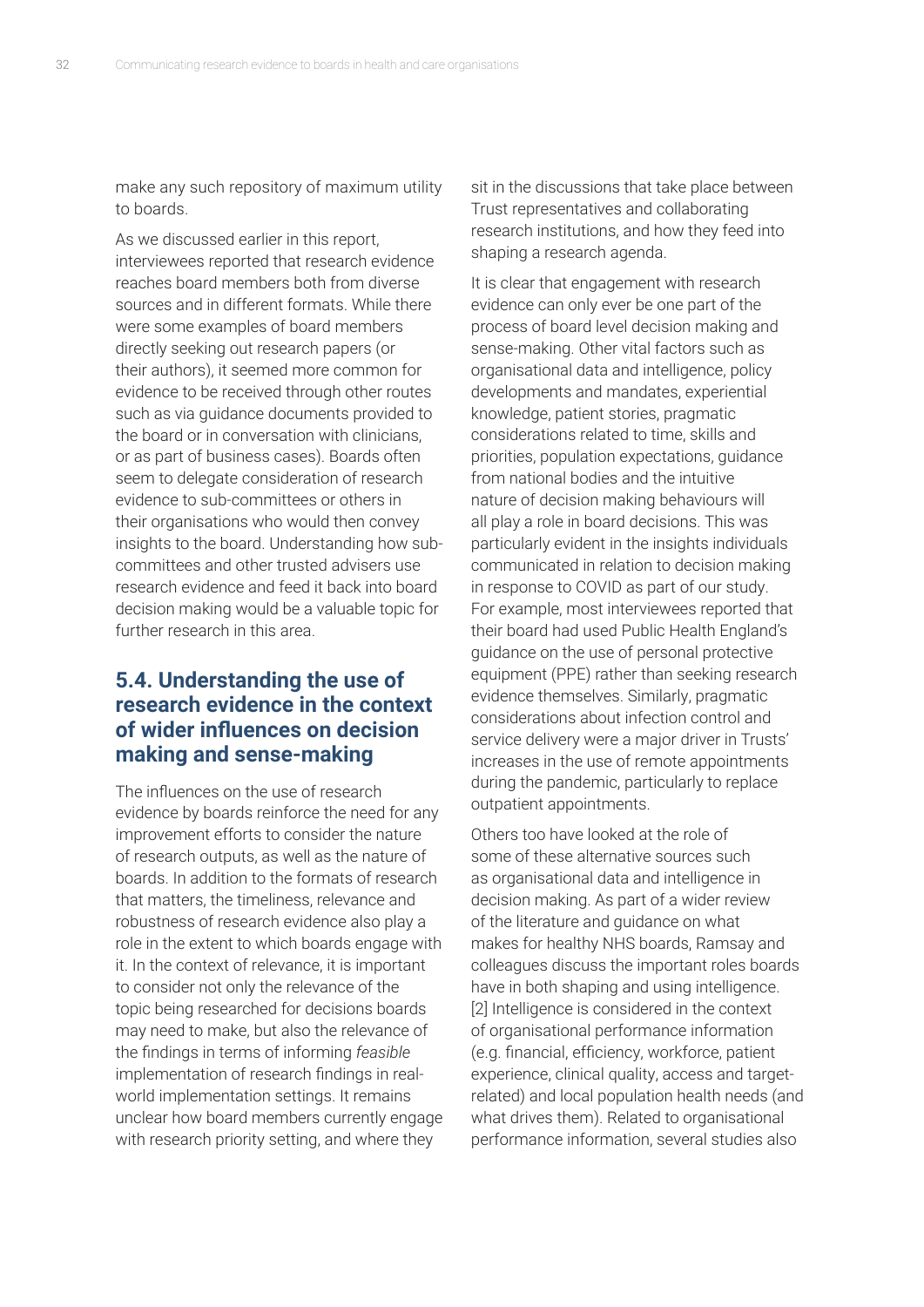consider the use of organisational performance metrics.[5-7] Mannion and colleagues (2016) discuss how hospital boards use a wide range of hard performance metrics (e.g. on clinical outcomes, infection rates, process measures, readmission rates, medication errors) and soft intelligence (e.g. from discussions with clinicians, walkabouts, patient stories) to monitor organisational patient safety performance.[5] Millar and colleagues (2015) also point out how diverse types of intelligence can improve performance and understanding by allowing for 'triangulating different versions of organisational reality' (pp. 6–12).[6] However, as is the case with the study by Nicolini and colleagues,[3] this body of literature does not focus on the use of research evidence specifically.

Given the complexity of decision making behaviours, any efforts to embed research engagement more prominently into board functions need to be sensitive to the nexus of other factors influencing board level decision making. Such efforts also need to consider how evidence from research can be brought to bear on decisions in a user-friendly, timely and pragmatic way. The experience of COVID-19

raises a number of pertinent points in this regard. For example, it would be important to understand how boards interact with other governance arrangements established in response to the pandemic and the impact this has on current and future practices related to engagement with research. A greater understanding of how health and care boards compare with other types of social purpose boards or indeed with for-profit boards in terms of a propensity to use research would also be a worthwhile question for a future research agenda, including in the context of learning from other sectors.

Our findings provide a range of insights into the role of research evidence within current NHS board practices. In doing so, this scoping study identifies areas for further research and development to better understand the needs of boards. The review also raises important considerations regarding the nature of research evidence and how its development and dissemination can be better translated into supporting the delivery of high-quality care. We hope these findings and recommendations can support such a future research agenda.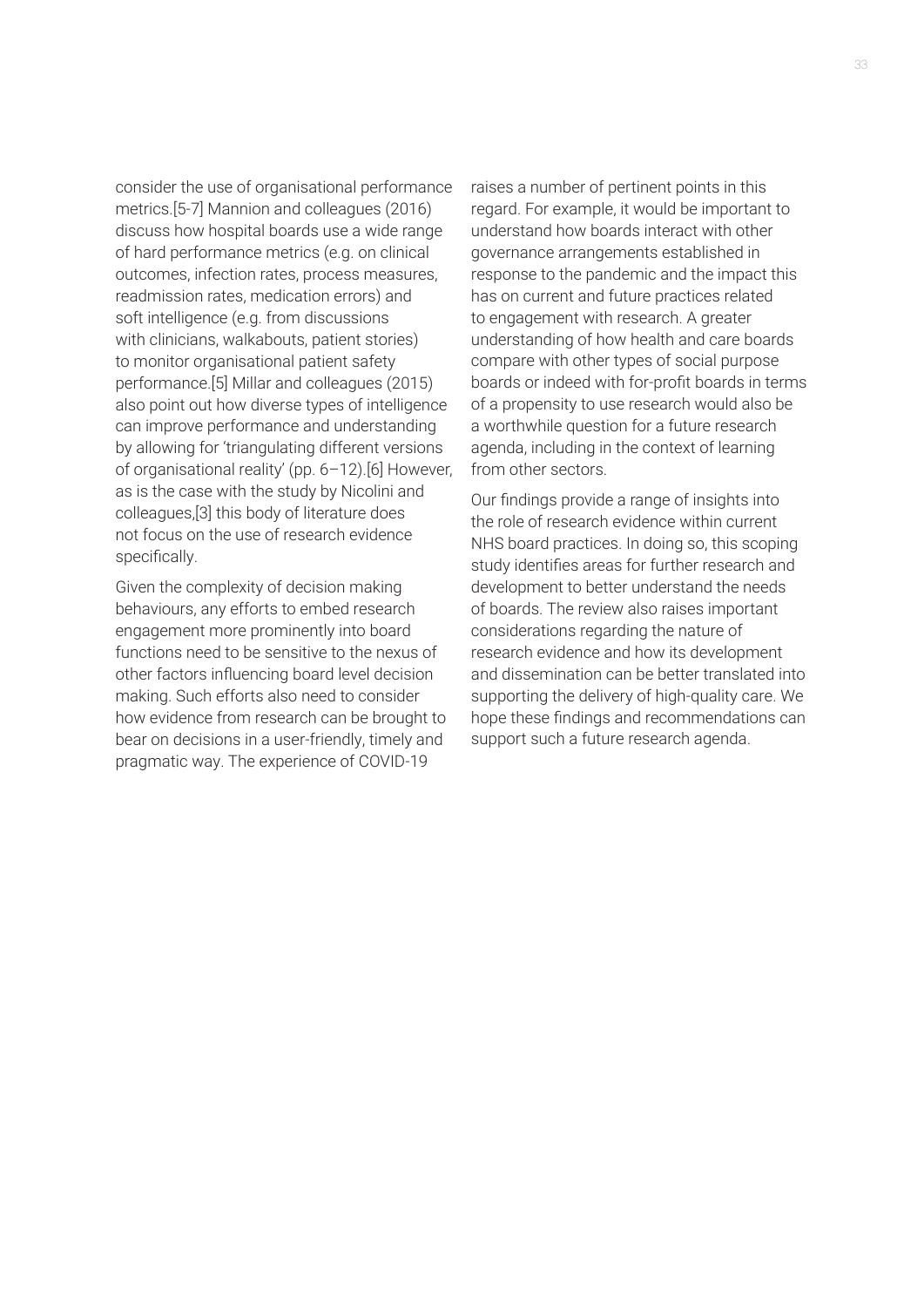# References

- 1. Mannion, R., et al., *Changing Management Cultures and Organisational Performance in the NHS (OC2)* 2010, National Co-ordinating Centre for the National Institute for Health Research Service Delivery and Organisation Programme (NCCSDO).
- 2. Ramsay, A., et al., *The Healthy NHS Board: A review of guidance and research evidence*. 2010, National Leadership Council.
- 3. Nicolini, D., J. Powell, and M. Korica, *Keeping knowledgeable: how NHS chief executive officers mobilise knowledge and information in their daily work*. 2014, NIHR Journals Library (Health Services and Delivery Research): Southampton (UK).
- 4. Mannion, R., et al., *Do Hospital Boards matter for better, safer, patient care?* Social science & medicine (1982), 2017. 177: p. 278-287.
- 5. Mannion, R., et al., *Effective board governance of safe care: a (theoretically underpinned) cross-sectioned examination of the breadth and depth of relationships through national quantitative surveys and in-depth qualitative case studies*. 2016, National Institute for Health Research: Southampton (UK).
- 6. Millar, R., T. Freeman, and R. Mannion, *Hospital board oversight of quality and safety: a stakeholder analysis exploring the*

*role of trust and intelligence.* BMC Health Services Research, 2015. 15(1): p. 196.

- 7. Freeman, T., et al., *Enacting corporate governance of healthcare safety and quality: a dramaturgy of hospital boards in England.* Sociology of Health & Illness, 2016. **38**(2): p. 233-251.
- 8. Public Health England. *Coronavirus (COVID-19): guidance*. 2021 [cited 2021; Available from: https://www.gov.uk/ government/collections/ [coronavirus-covid-19-list-of-guidance](https://www.gov.uk/government/collections/coronavirus-covid-19-list-of-guidance)
- 9. Willan, J., et al., *Challenges for NHS hospitals during covid-19 epidemic.* BMJ, 2020. 368: p. m1117.
- 10. Iacobucci, G., *Covid-19: all non-urgent elective surgery is suspended for at least three months in England.* BMJ, 2020. 368: p. m1106.
- 11. Monaghesh, E. and A. Hajizadeh, *The role of telehealth during COVID-19 outbreak: a systematic review based on current evidence.* BMC Public Health, 2020. 20(1): p. 1193.
- 12. Bailey, S., *The NHS people plan.* Bmj, 2020. 370: p. m3398.
- 13. Whitmore, K.A., et al., *Changes in medical scientific publication associated with the*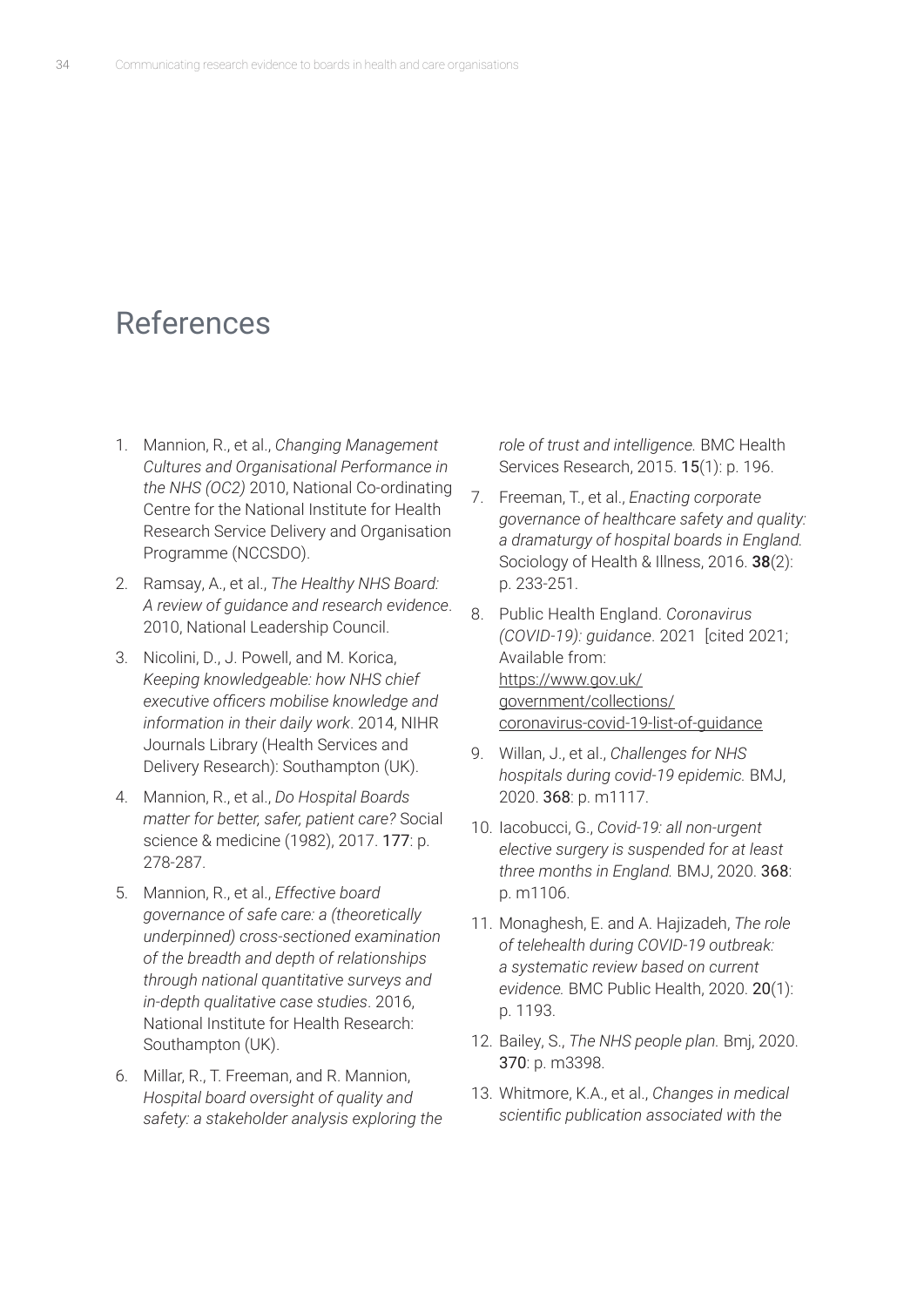*COVID-19 pandemic.* Medical Journal of Australia, 2020. 213(11): p. 496-499.e1.

- 14. Rycroft-Malone, J., et al., *What counts as evidence in evidence-based practice?* J Adv Nurs, 2004. 47(1): p. 81-90.
- 15. Hunink, M.G.M., et al., *Decision Making in Health and Medicine: Integrating Evidence and Values*. 2014: Cambridge University Press.
- 16. Weiss, C.H., *Knowledge Creep and Decision Accretion.* Knowledge, 1980. 1(3): p. 381-404.
- 17. Smith, K.E., et al., *Building and diversifying our interdisciplinary giants: moving scholarship on evidence and policy forward.* Evidence & Policy: A Journal of Research, Debate and Practice, 2019. **15(4)**: p. 455-460.
- 18. Mannion, R., et al., *Overseeing oversight: governance of quality and safety by hospital boards in the English NHS.* Journal of Health Services Research & Policy, 2015. 20(1\_suppl): p. 9-16.
- 19. Anderson, J.E., et al., *Translating research on quality improvement in five European countries into a reflective guide for hospital leaders: the 'QUASER Hospital Guide'.* Int J Qual Health Care, 2019. 31(8): p. G87-g96.
- 20. Keogh, B., *Review into the quality of care and treatment provided by 14 hospital trusts*

*in England: overview report*, NHS, Editor. 2013.

- 21. Francis, R., *Report of the Mid Staffordshire NHS Foundation Trust Public Inquiry: Executive summary*. 2013.
- 22. Behr, L., et al., *Framing and reframing critical incidents in hospitals.* Health, Risk & Society, 2015. 17(1): p. 81-97.
- 23. Chambers, N., et al., *Towards a framework for enhancing the performance of NHS boards: a synthesis of the evidence about board governance, board effectiveness and board development*. 2013, NIHR Journals Library Southampton (UK).
- 24. Pearson, M. and K.E. Smith, *What does it mean to 'use evidence'? Applying a broader understanding to inform the design of strategies to enable the use of evidence.* Evidence & Policy: A Journal of Research, Debate and Practice, 2020. 16(1): p. 3-5.
- 25. McDonagh, K.J., *Hospital governing boards: a study of their effectiveness in relation to organizational performance.* J Healthc Manag, 2006. 51(6): p. 377-89; discussion 390-1.
- 26. National Institute for Health Research. *NIHR launches new Centre for Engagement and Dissemination* 2020; Available from: https://www.nihr.ac.uk/news/nihr[launches-new-centre-for-engagement-and](https://www.nihr.ac.uk/news/nihr-launches-new-centre-for-engagement-and-dissemination/24576)dissemination/24576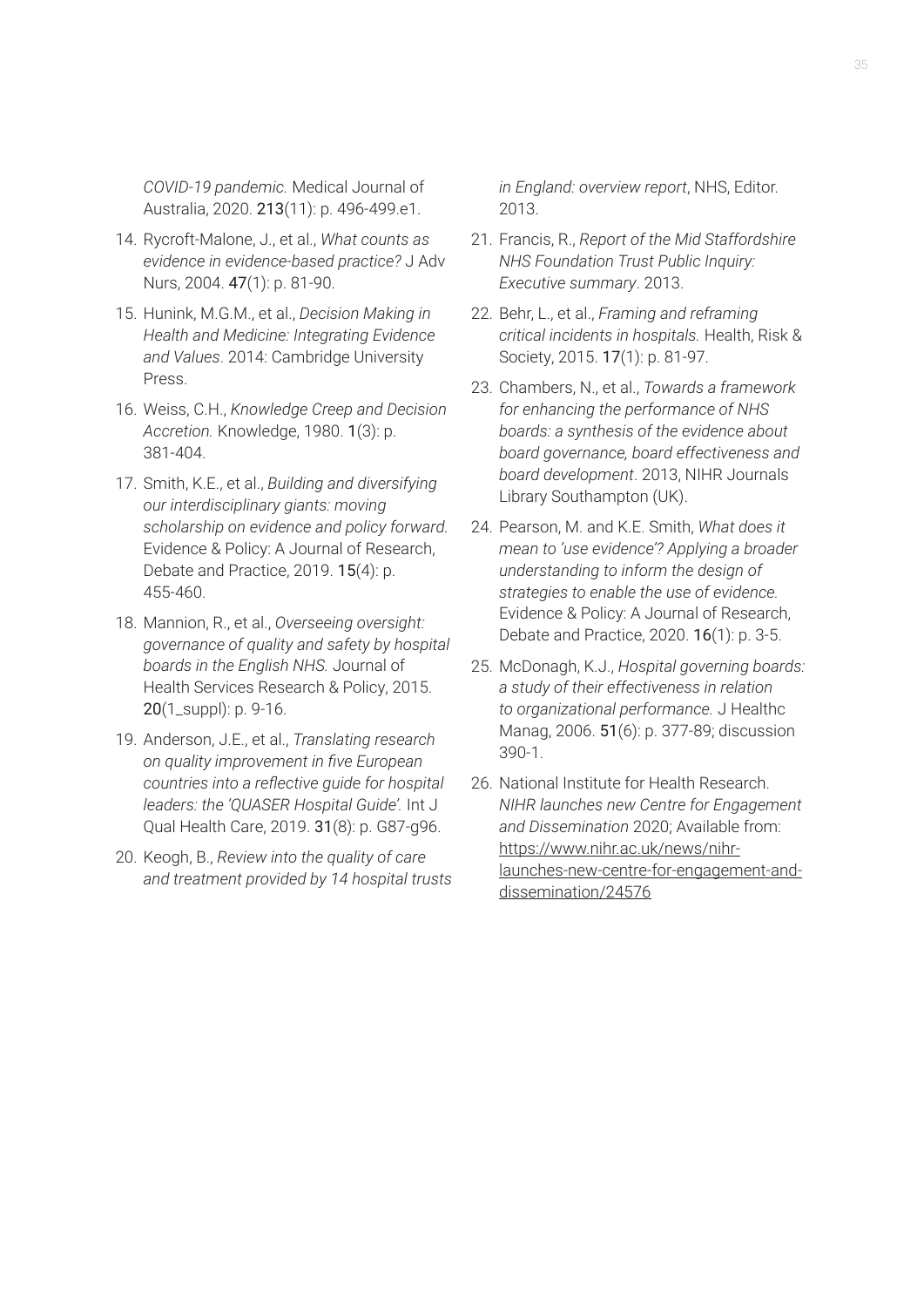# Annex A. Interview protocol for board members

## **A.1. General questions**

- 1. What has been your experience of engaging with research evidence? Has this been helpful in fulfilling your board-level role?
- 2. What types of research evidence do you tend to consult? (For example, do you tend to consult research on issues of clinical effectiveness, cost-effectiveness, design of healthcare services, management literature)?
- 3. Where do you get this evidence from from what sources and in what formats?
- 4. Could you give us a flavour of day to day dynamics and governance in terms of who on the board engages with research evidence (which functions)? And where and how does this happen?
- 5. Do you think that there are any notable strengths or limitations with the approach taken by your board in relation to seeking out, accessing, using and acting on research evidence?
- 6. What has been helpful in your efforts to use research evidence (as it relates to how you go about it or to the nature of the evidence itself? And what has hindered your efforts, what are some of the barriers?

#### **A.2. Questions relating to COVID-19**

- 1. Has your board engaged with research evidence in the context of informing decisions relating to personal protective equipment (PPE) for staff and how has it done so?
- 2. Similarly, in the context of informing decisions about remote consultations/ remote monitoring/telehealth in light of COVID-19 – so for example ongoing remote patient monitoring (of people with diabetes, with COPD, pregnant women) and remote consultations: Has your board engaged with research evidence in the context of informing decisions on these issues and how has it done so?
- 3. Looking beyond just the PPE and telehealth aspects (so at managing the COVID crisis more generally), how far has the situation changed as a result of COVID-19 in terms of how you access and use research evidence to inform areas of decision making?
- 4. Have there been any types of research evidence (on specific issues), and particular sources and formats, that are important for your board in response to COVID 19? What has been your experience of this?